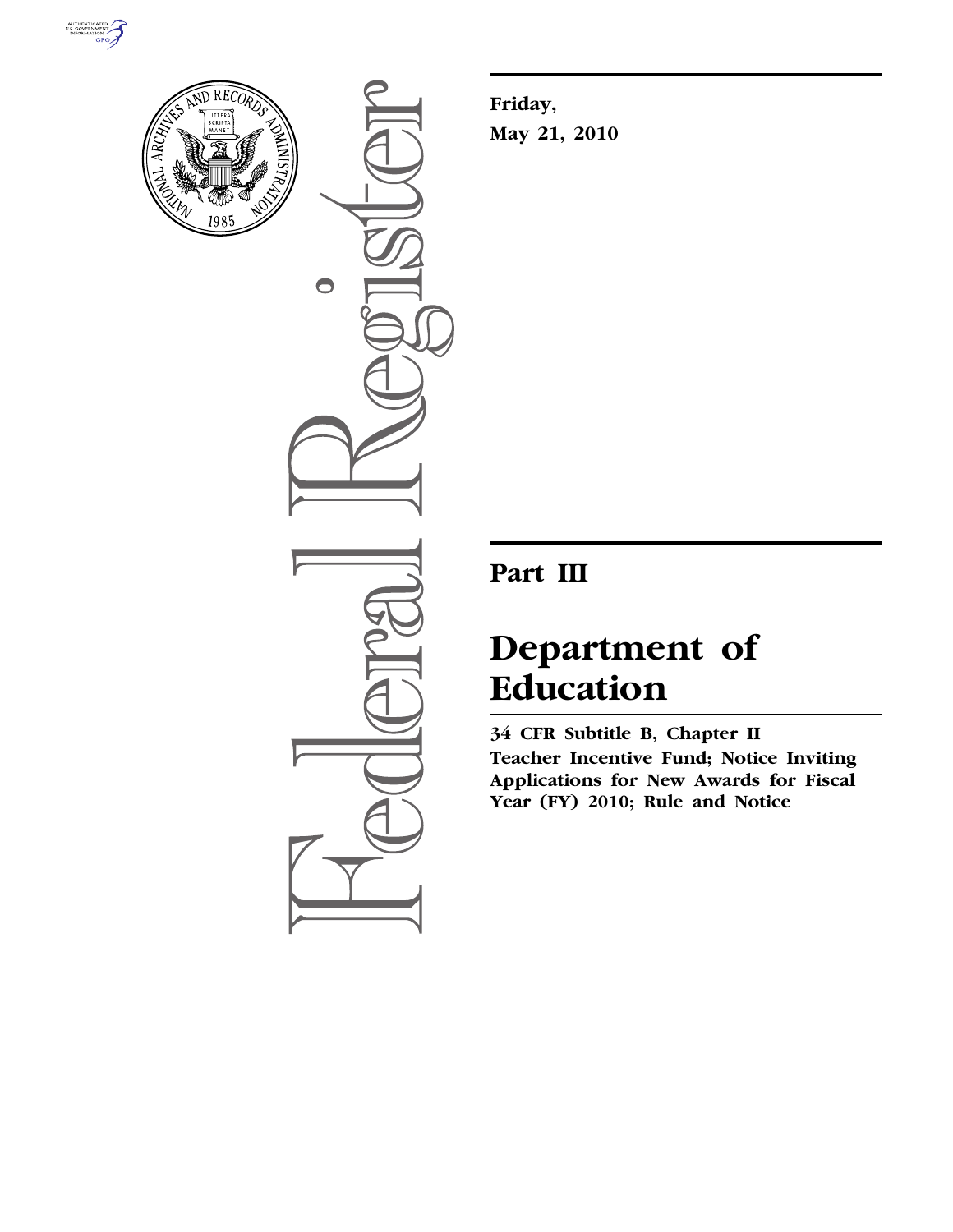#### **DEPARTMENT OF EDUCATION**

#### **34 CFR Subtitle B, Chapter II**

## **[Docket ID ED–2010–OESE–0001]**

#### **RIN 1810–AB08**

#### **Teacher Incentive Fund**

*Catalog of Federal Domestic Assistance (CFDA) Numbers:* 84.385 and 84.374. **AGENCY:** Office of Elementary and Secondary Education, Department of Education.

**ACTION:** Notice of final priorities, requirements, definitions, and selection criteria.

**SUMMARY:** The Secretary of Education (Secretary) establishes priorities, requirements, definitions, and selection criteria under the Teacher Incentive Fund (TIF) program. These priorities, requirements, definitions, and selection criteria will be used in two separate and distinct TIF grant competitions: The Main TIF competition, which will provide TIF funding to eligible entities to support their implementation of a performance-based compensation system (PBCS) in accordance with the priorities, the Main TIF competition requirements, the definitions, and the selection criteria established in this document; and the TIF Evaluation competition, which will provide, in accordance with the priorities, the Main TIF competition requirements, the definitions, and the selection criteria, as well as the Evaluation requirements established in this document, TIF funding to help pay the costs of implementing the eligible entity's PBCS in exchange for an agreement to participate in the national evaluation. The Secretary may use these TIF priorities, requirements, definitions, and selection criteria in fiscal year (FY) 2010 and subsequent years. We intend the priorities, requirements, definitions, and selection criteria announced in this document to help improve student achievement (as defined in this document) in high-need schools (as defined in this document) and provide incentives for effective teachers, principals, and other personnel (in those sites in which the grantee wishes to expand the PBCS to additional staff in its schools) in these schools to take on additional responsibilities and leadership roles.

**DATES:** These priorities, requirements, definitions, and selection criteria are effective July 6, 2010.

#### **FOR FURTHER INFORMATION CONTACT:**

April Lee, *Telephone:* (202) 205–5224; or by *e-mail: TIF@ed.gov;* or *by mail:*  (*Attention:* Teacher Incentive Fund),

U.S. Department of Education, 400 Maryland Avenue, SW., Room 3E120, Washington, DC 20202.

#### **SUPPLEMENTARY INFORMATION:**

*Purpose of Program:* The purpose of the TIF program is to support projects that develop and implement PBCSs for teachers, principals, and other personnel in order to increase educator effectiveness and student achievement (as defined in this notice), measured in significant part by student growth (as defined in this notice), in high-need schools (as defined in this notice).

*Program Authority:* The Departments of Labor, Health and Human Services, and Education, and Related Agencies Appropriations Act, 2008, Division G, Title III, Public Law 110–161; Departments of Labor, Health and Human Services, and Education, and Related Agencies Appropriations Act, 2010, Division D, Title III, Public Law 111–117; and the American Recovery and Reinvestment Act of 2009, Division A, Title VIII, Public Law 111–5.

*Background:* Signed into law by President Obama on February 17, 2009, the American Recovery and Reinvestment Act of 2009 (ARRA) constitutes an unprecedented effort to revive the Nation's economy, create and save millions of jobs, and address longneglected challenges so the Nation can thrive in the 21st century.

In addition to measures that modernize the Nation's infrastructure, enhance energy independence, preserve and improve affordable health care, provide tax relief, and protect those in greatest need, the ARRA provides an unprecedented sum—approximately \$100 billion dollars—to fundamentally transform our public education system.

*Section 14005(d) of the ARRA requires that this funding be used to promote effective school reform in four assurance areas:* (1) Adopting internationally benchmarked standards and assessments that prepare students for success in college and the workplace; (2) Building data systems that measure student success and inform teachers and principals in how they can improve their practices; (3) Increasing teacher effectiveness and achieving equity in teacher distribution; and (4) Turning around our lowestachieving schools.

The ARRA's second and third assurances are based on evidence that teachers are the single most critical inschool factor in improving student achievement. In addition, the ARRA recognizes the contribution a principal makes toward running an effective school. However, too many students, particularly those attending high-need

schools, are provided instruction by unqualified or ineffective teachers. Accordingly, the ARRA requires the Department to promote efforts that ensure an equitable distribution of effective teachers between high- and low-poverty schools so that economically disadvantaged students have the same access to effective teachers as other students.

TIF is one such effort that advances the ARRA's third assurance of recruiting, developing, and retaining effective teachers. To meet this assurance, Congress appropriated an additional \$200 million dollars of funding for the TIF program.

The Department plans, to the extent feasible and appropriate, to align TIF with the requirements of other ARRA programs, including the State Fiscal Stabilization Fund, Race to the Top, and Title I School Improvement Grants. The Department's intention in doing so is to maximize the efficient use of resources and encourage applicants to develop plans for evaluating educator effectiveness and for providing educators the useful feedback and professional development needed to improve classroom practice and student achievement that complement, and are consistent with, plans developed across other ARRA programs.

Along with appropriating TIF funds to be used to support projects that implement PBCSs, the ARRA also requires the Department to use some of the appropriated funds to conduct a ''rigorous national evaluation \* \* \* utilizing randomized controlled methodology to the extent feasible, that assesses the impact of performancebased teacher and principal compensation systems supported by the funds provided in this Act on teacher and principal recruitment and retention in high-need schools and subjects.'' The ARRA thus requires the Department to award funds in a way that will ensure adequate participation of both a treatment group and control group in the national evaluation. The TIF Evaluation competition is designed to permit the Department to meet this responsibility and, at the same time, to seek answers to research questions about the effect of PBCSs on student achievement in high-need schools that are of great importance to those who would implement such systems.

The Department published a notice of proposed priorities, requirements, definitions, and selection criteria (NPP) for this program in the **Federal Register**  on February 26, 2010 (75 FR 8854). That notice contained background information and our reasons for proposing the particular priorities,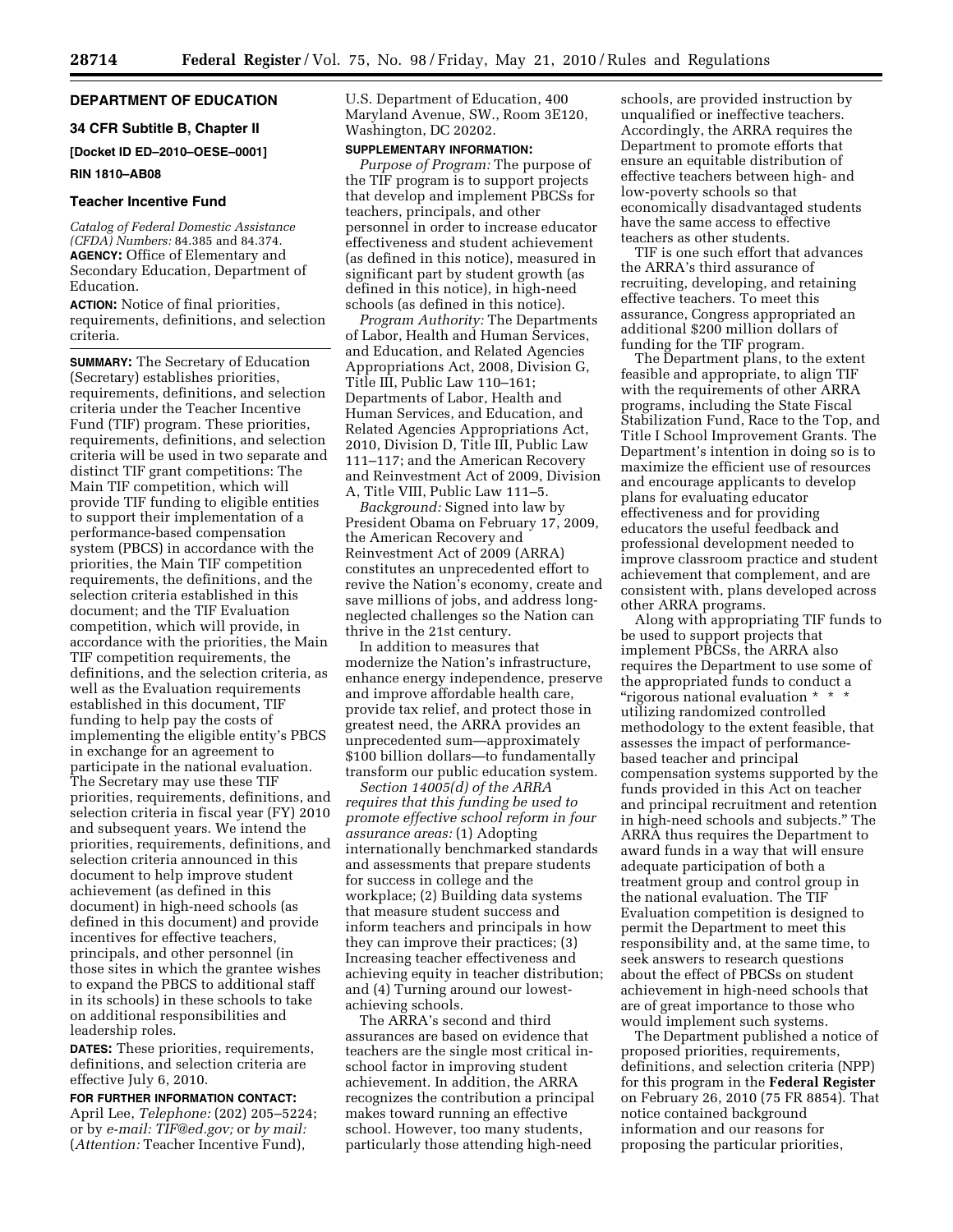requirements, definitions, and selection criteria.

*Public Comment:* We received comments on the NPP from 40 commenters, including State educational agencies (SEAs), local educational agencies (LEAs), nonprofit organizations, teachers' unions, universities, professional associations, parents, and other public citizens. We used these comments to revise, improve, and clarify the priorities, requirements, definitions, and selection criteria.

#### **Major Changes in the Final Priorities, Requirements, Definitions, and Selection Criteria**

In addition to minor technical and editorial changes, there are several substantive differences between the priorities, requirements, definitions, and selection criteria proposed in the NPP and the final priorities, requirements, definitions, and selection criteria that we establish in this notice. Those substantive changes are summarized in this section and discussed in greater detail in the *Analysis of Comments and Changes* that follows. We do not discuss minor technical or editorial changes, nor do we address comments that suggested changes that we are not authorized to make under the law.

#### *Priorities*

We are making the following changes to the priorities for this program:

• In clause (b) of absolute priority 1 (Differentiated Levels of Compensation for Effective Teachers and Principals), we have clarified the need for observation-based assessments of both teachers and principals as part of the evaluation system used to support a TIF-funded PBCS. This change is in response to a recommendation from a commenter to amend proposed priority 1 to be consistent with core element (c), which requires classroom observations of teachers and principals at least twice during the school year.

• In competitive preference priority 4 (Use of Value-Added Measures of Student Achievement), we have changed the language to read: ''Clearly explain the chosen value-added model to teachers to enable them to use the data generated through the model to improve classroom practices.'' This change was made in response to a commenter's request to provide clarification as to whether applicants could meet this priority by using valueadded models only, or whether they also must provide feedback to teachers aimed at improving instruction.

• We have added a new competitive preference priority 6 to address the issue regarding whether current TIF

grantees would be restricted from applying for TIF funds. Under this new competitive preference priority, the following applicants can receive additional points: Nonprofit organizations that are current TIF grantees that propose to work with a new eligible scope of SEAs and LEAs, and those applicants that do not already have a TIF grant in place. This competitive preference priority is titled *Competitive Preference Priority 6—New Applicants to the Teacher Incentive Fund.* Please see the Final Priorities section of this notice for the full language of this new competitive preference priority.

#### *Requirements*

We are making the following changes to the requirements for this program:

• The NPP stated that "[a]lthough [the applicable statutes] provide that Federal TIF funds may support PBCSs only for teachers and principals, grantees may extend their PBCSs to additional school personnel by using non-TIF funds to pay for additional compensation for non-instructional personnel.'' 75 FR 8856. Under the Department's FY 2010 Appropriations Act, Congress authorized FY 2010 TIF funds to be used for PBCSs for teachers, principals, and other school personnel. Therefore, while requiring TIF-supported PBCSs to extend to both teachers and principals, we have revised the requirements to permit applicants to propose the use of TIF funds to support PBCSs that also benefit such other school personnel as the applicants may identify. (This change does not otherwise affect the program's priorities, requirements, or selection criteria as proposed in the NPP.)

• For both the Main TIF competition and the TIF Evaluation competition, the proposed *Additional Eligibility Requirement* that would have precluded applications that proposed to implement their PBCSs in schools currently served by a TIF grant award has been revised to permit applicants who are already TIF grantees to propose expansion of their existing PBCSs to cover new categories of staff in schools currently served by TIF funding. Thus, for example, current TIF grantees whose projects focus only on principals could seek TIF funding to expand their PBCSs to teachers and other personnel (in those sites in which the grantee wishes to expand the PBCS to additional staff in its schools) as well.

• In paragraph (d) of the Core Elements, we have added a footnote to remind applicants that data systems that link teacher and principal incentives based on student growth (as defined in

this notice) must comply with any applicable requirements under both the Family Educational Rights and Privacy Act (FERPA) and State and local privacy laws. This change was made in response to two commenters who urged the Department to ensure that the data management systems required by paragraph (d) of the Core Elements protect privacy of students and educators.

• Under the *TIF Evaluation Competition Requirements,* a new design that incorporates a 1 percent across-the-board bonus has been selected for the control schools. The requirement to provide a match that would have been required if *Comparison Design 2* was selected has been eliminated.

• We have added a *Local Evaluation*  requirement. The new requirement clarifies (1) that, in order to be eligible to receive points under the *Quality of Local Evaluation* selection criterion, applicants must include a description of their local evaluation in their application although it will not be considered when ranking applicants under the TIF Evaluation competition, and (2) that applicants selected under the TIF Evaluation competition will not be required to conduct the local evaluation they propose in response to the selection criterion. This was in response to three commenters who expressed concern that some applicants might mistakenly believe that applying for the TIF Evaluation competition obviates the need to address the *Quality of Local Evaluation* criterion.

• We have clarified that the Department will waive the *Advance Notice* requirement under the TIF Evaluation competition for any applicant that is eligible to implement its PBCS in school year 2010–11 (*i.e.,* for applicants that meet the five core requirements) so long as the program is implemented according to the evaluator's assigned group status. (**Note:**  The evaluator will be ready to assign group status immediately upon grant award.) We made this change in response to a commenter who expressed concern that, depending on when FY 2010 TIF grants are awarded, applicants might not be able to provide the two months notice to teachers and principals involved in the evaluation, as required under the proposed *Advance Notice* requirement.

• Under the *Evaluation Competition*  requirements, the eligibility requirement was broadened to include consortia and intermediary units that have centralized coordination of data and that could meet the minimum requirement of 8 schools in grades 3 through 8.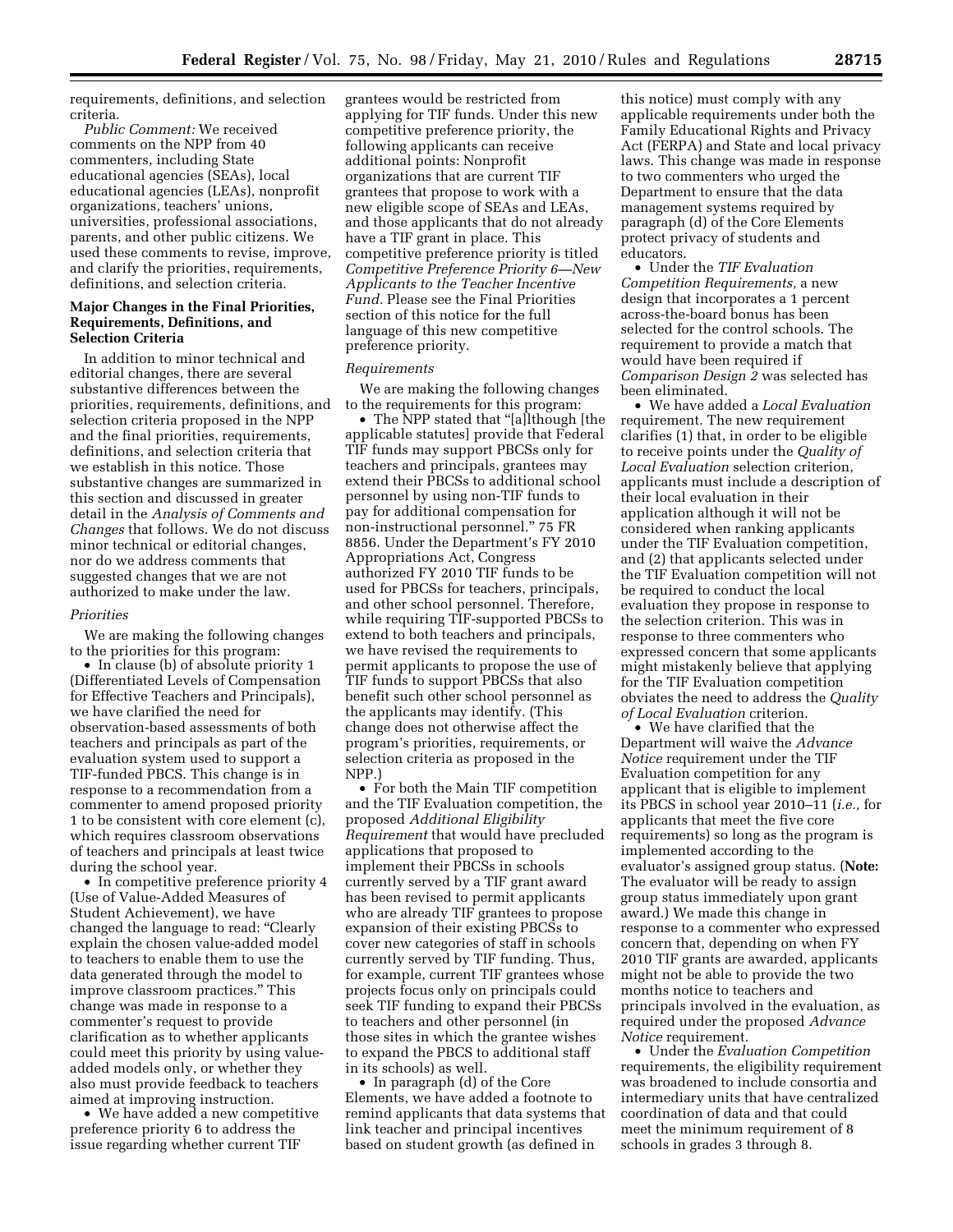#### *Definitions*

We have made no changes to the proposed definitions.

#### *Selection Criteria*

We have made the following change to the selection criteria for this program:

• We have added new sub-criterion to the Project Design selection criterion that concerns the extent to which an applicant provides a clear definition of how teachers, principals and other personnel (in those sites in which the grantee wishes to expand the PBCS to additional staff in its schools) are determined to be "effective" for the purposes of the proposed PBCS. We have added this sub-criterion because our proposed criterion would have had applicants address how effectiveness would be determined but had neglected to have reviewers examine the actual definition of teacher and principal effectiveness applicants would use.

#### **Analysis of Comments and Changes**

An analysis of the comments received on, and any changes to, the priorities, requirements, definitions, and selection criteria since publication of the NPP for this program follows.

**Note about general comments:** We received many comments expressing general support or making general recommendations for this program. In most cases, these comments were effectively duplicated by other comments expressing support or making specific recommendations for the program's proposed priorities, requirements, definitions, or selection criteria, which we discuss in the sections that follow. We accordingly do not discuss those general comments here. In other cases, we interpreted a general comment as applying to a specific priority, requirement, definition, or selection criterion. We address the comment in the discussion that relates to the relevant priority, requirement, definition, or selection criterion.

**Note about comments on program issues not covered in the NPP:** We received a number of comments relating to program issues that were not proposed for public comment in the NPP for this program. These issues include: specific funding ranges or award amounts for the grant categories, the number of grant awards, uses of funds, length of grant periods, and technical assistance for applicants. We do not address comments on these issues here. We note, however, that information on these issues will be made available through other Department documents, including the notice inviting applications for this program.

#### **General Comments**

*Comment:* Several commenters expressed strong support for the TIF program, as outlined in the NPP, both for the overall effort to improve

recruitment, development, and retention of effective teachers and for specific components of the NPP, such as encouraging the use of value-added models as part of teacher evaluation systems and allowing planning periods for grantees.

*Discussion:* The Department appreciates the support of these commenters for the priorities, requirements, definitions, and selection criteria proposed in the NPP.

*Changes:* None. *Comment:* Several commenters expressed concern that the NPP relied excessively on indicators of student achievement and student growth as meaningful predictive measures of teacher and principal effectiveness. These commenters cited research that cautions against the use of student test scores to predict future teacher performance and that discourages the use of assessment results for purposes for which they have not been validated. One commenter also objected to the Department's statement in the NPP that studies using value-added assessments indicate that individual teachers make a significant difference in student achievement, claiming that this statement was "an inaccurate summation of the research'' on the use of value-added models to estimate individual teacher impact on student performance. Other commenters asserted that assessment data do not reflect other essential aspects of teacher performance, such as planning and preparation, the classroom environment, instructional methods, and other professional duties. In addition, two commenters claimed that the NPP ignored research and survey data showing that ''nearly all teachers'' would prefer supportive leadership and collaborative working environments to monetary rewards. These commenters noted that requiring payments ''substantial enough'' to change teacher behavior may be ineffective if leadership, climate, and other supports are lacking.

*Discussion:* As noted in the NPP, the Department believes that student achievement (as defined in this notice) and student growth (as defined in this notice) data are meaningful measures of teacher and principal effectiveness, and, therefore, should be a significant factor in the PBCSs funded by the TIF program as part of rigorous, transparent, and fair evaluation systems that include multiple measures. The Department's citation of research showing that valueadded assessments can be used to demonstrate that individual teachers make a significant difference in student achievement was not intended to

summarize all available research on the use of value-added models to measure teacher performance. Rather the citation was included in the NPP to emphasize research supporting the central premises of the TIF program: That since we know good teachers matter, it makes sense for compensation to take into account effectiveness, as measured by growth (as defined in this notice) in student achievement (as defined in this notice), and to offer financial incentives to encourage the most effective teachers to work in high-need schools. In addition, Congress has authorized and appropriated funding for the TIF program specifically to support the development and use of PBCSs that consider growth (as defined in this notice) in student achievement (as defined in this notice), among other factors. Thus, requiring growth (as defined in this notice) in student achievement (as defined in this notice) to be a significant factor in any PBCS supported with TIF funds is wholly consistent with the statutory authority for the TIF program.

Moreover, this final notice, like the NPP, heeds the conclusion of much of the research cited by commenters that student achievement, no matter how it is measured, should not be the sole basis for making consequential decisions about teachers. In particular, this final notice retains the proposed requirement for at least two observationbased assessments of teacher performance in TIF projects, while permitting an applicant to include other measures of its own choosing. This flexibility allows applicants to take into account other measures of teacher effectiveness and performance when developing teacher evaluation systems for use as part of their PBCSs. In addition, the final notice retains the emphasis on the need for each applicant to demonstrate that its PBCS is part of a coherent and integrated approach to strengthening the educator workforce, which may include efforts to improve school climate, create collaborative environments, and other support for teachers, as recommended by the commenters.

*Changes:* None.

*Comment:* Two commenters stated that the standard of reliability and validity for any teacher evaluation system must be higher when the results are used for high-stakes compensation, tenure, and termination decisions than when the results are used simply to identify and meet professional development needs. Another commenter recommended that the Department require multiple measures of teacher performance.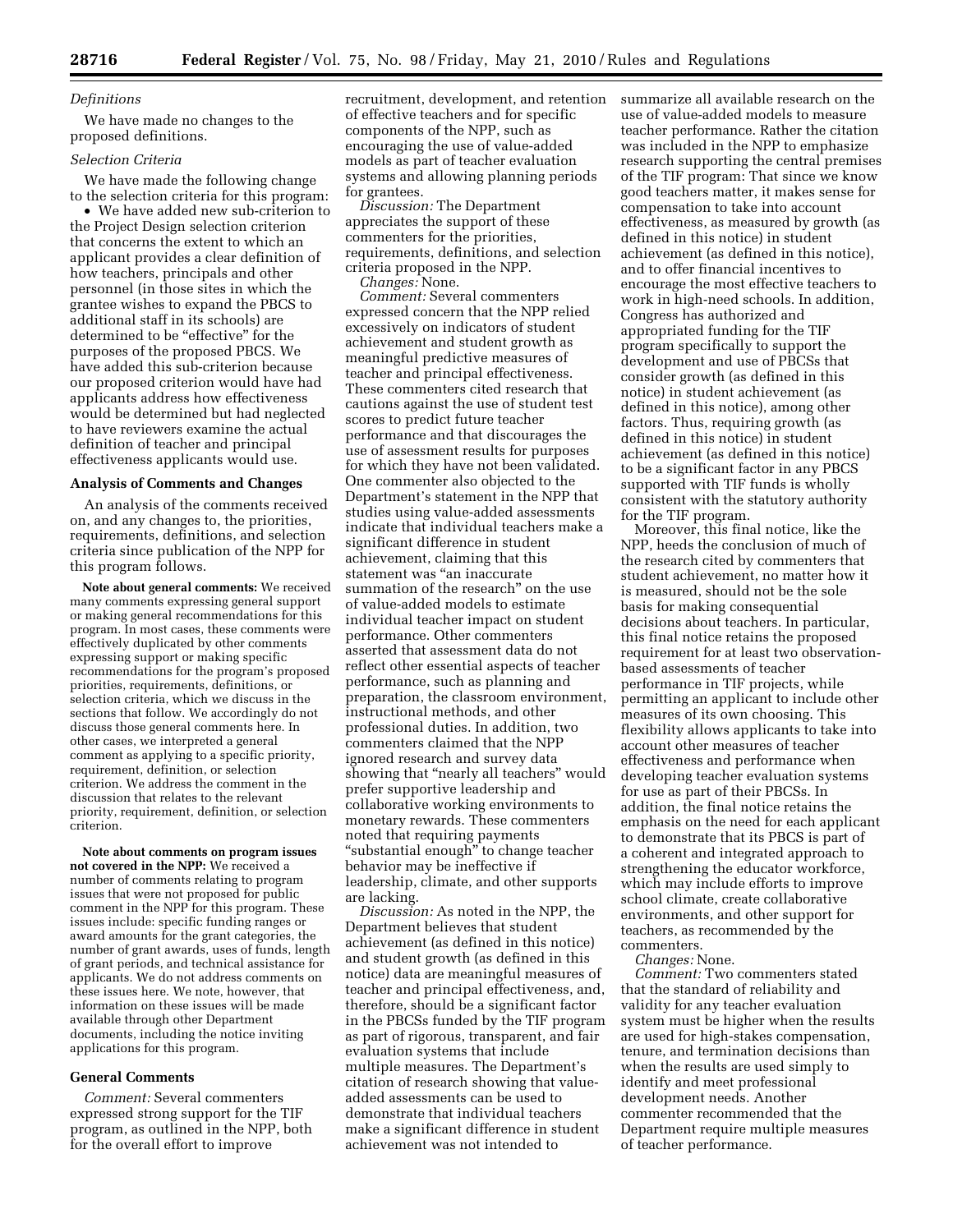*Discussion:* The Department agrees that the teacher and principal evaluation systems used by TIF grantees as part of their PBCSs must be rigorous, transparent, and fair, in part through the use of multiple measures of performance. The Department believes that this goal was fully reflected in the NPP and has been retained in this final notice. For example, priority 1 requires LEAs to use a combination of student achievement (as defined in this notice), classroom observation, and other measures of the LEA's choosing to evaluate teacher and principal effectiveness. Priority 2 requires evidence that the proposed PBCS is aligned with a coherent and integrated strategy for strengthening the educator workforce, including the use of data and evaluations for professional development, retention, and tenure decisions. The core elements that all applicants must put into place before beginning to make incentive payments are specifically intended to ensure that teachers and principals are involved in developing a PBCS and understand how it works, that evaluation systems include objectively collected data on classroom performance, and that applicant data systems are sufficiently robust to accurately link student achievement (as defined in this notice) data to individual teachers and human resources systems. The Department believes that these priorities and requirements, collectively, will ensure that TIF grantees implement a PBCS that meets the higher standard of reliability and validity for teacher evaluation systems called for by the commenters.

*Changes:* None.

*Comment:* One commenter expressed the view that increasing funding for education, including for programs to support teachers, is not likely to improve the overall quality of our education system. According to this commenter, spending has increased dramatically since the 1960s, but test scores have not improved. The commenter also stated that teachers need respect and support from parents and administrators.

*Discussion:* The Department believes that increased resources for education, effectively used, will improve the quality of our education system. However, the TIF program is focused on improving the efficacy of existing State and local education resources by encouraging LEAs and other applicants to use a greater proportion of those resources to reward effective teaching and school leadership and provide new incentives for our best teachers and principals to work in our most challenging schools. The Department

believes that one of the best ways to demonstrate respect and increase support for teachers and principals is to increase the compensation of those who demonstrate effectiveness, in particular, by raising student achievement (as defined in this notice).

*Changes:* None.

*Comment:* One commenter cautioned that while teacher evaluation is an essential component of a PBCS, effective teachers cannot be measured by test scores alone. Two other commenters emphasized the importance of collaborative partnerships of union leaders and administrators in the development of a successful PBCS, while another added that such collaboration is more important than the use of test scores. Other commenters asserted that changing the Nation's education system to improve teaching and learning requires more than just changes in compensation; they argued that it also requires professional teaching standards, standards for teaching and learning conditions, and standards for professional development.

*Discussion:* The Department agrees that effective teachers cannot be measured by test scores alone. The final requirements for this program, like those in the NPP, do not provide otherwise. Rather, as required by the program's authorizing legislation, a PBCS must include the use of student achievement (as defined in this notice) data, classroom observations, and other measures selected by the grantee. Moreover, paragraph (c) of the Core Elements requires ''the involvement and support of unions in participating LEAs where they are the designated exclusive representatives for the purpose of collective bargaining that is needed to carry out the grant.'' Finally, the *Professional Development* requirement provides that applicants must demonstrate that their PBCSs include high-quality professional development targeted to needs identified through an evaluation system. We, therefore, believe that the final notice adequately addresses the commenters' concerns. *Changes:* None.

*Comment:* One commenter urged the Department to make publicly available all successful grant applications so that these applications can serve as templates for future applicants and promote the sharing of promising practices.

*Discussion:* The Department agrees with this commenter, and will post all successful TIF applications, for both the Main TIF competition and TIF Evaluation competitions, on its Web site at *www.ed.gov.* 

*Changes:* None.

*Comment:* Two commenters asked for clarification as to whether the PBCSs required by the NPP must include both teachers and principals.

*Discussion:* The Department interprets the program's authorizing legislation as requiring each PBCS supported with TIF funds to cover both teachers and principals in high-need schools. However, this does not mean that TIF funds must be used to pay performancebased compensation to both teachers and principals. If an LEA's PBCS already provides compensation to either teachers or principals, the LEA may implement a TIF project that would benefit the other group, provided that the PBCS, as a whole, covers both groups of educators for the duration of the TIF project period.

Thus, in response to this commenter's question, the Department has revised the *Additional Eligibility Requirement*  to extend eligibility to those applicants that have current PBCSs in their States or LEAs (including charter school LEAs), but currently provide performance-based compensation either only to principals or only to teachers. The requirement now allows an applicant to propose to expand an existing PBCS to cover teachers or principals who are not currently being served through the PBCS provided that TIF funds are used to expand the coverage of existing projects only in high-need schools (as defined in this notice). An applicant creating an entirely new PBCS must apply to use TIF funds to develop and implement a PBCS for both teachers and principals, as required by *absolute priority 1.* 

*Changes:* The *Additional Eligibility Requirement* has been revised to allow applicants that are current TIF grantees with principal- or teacher-only projects to expand their current PBCSs to those teachers or principals who work in high-need schools (as defined in this notice) and who are not currently being served through the PBCS currently in place. If funded under the new competition, the PBCS for both teachers and principals must remain in place for the duration of the TIF project.

*Comment:* One commenter recommended adding a definition of the term "teacher" to the final notice, while two other commenters suggested clarifying that, under the TIF program, ''teachers and principals'' include other staff such as instructional specialists, counselors, librarians and media specialists, and assistant principals.

*Discussion:* As in prior TIF competitions, the Department interprets the term "teacher" to include resource teachers and other staff who provide direct instruction, such as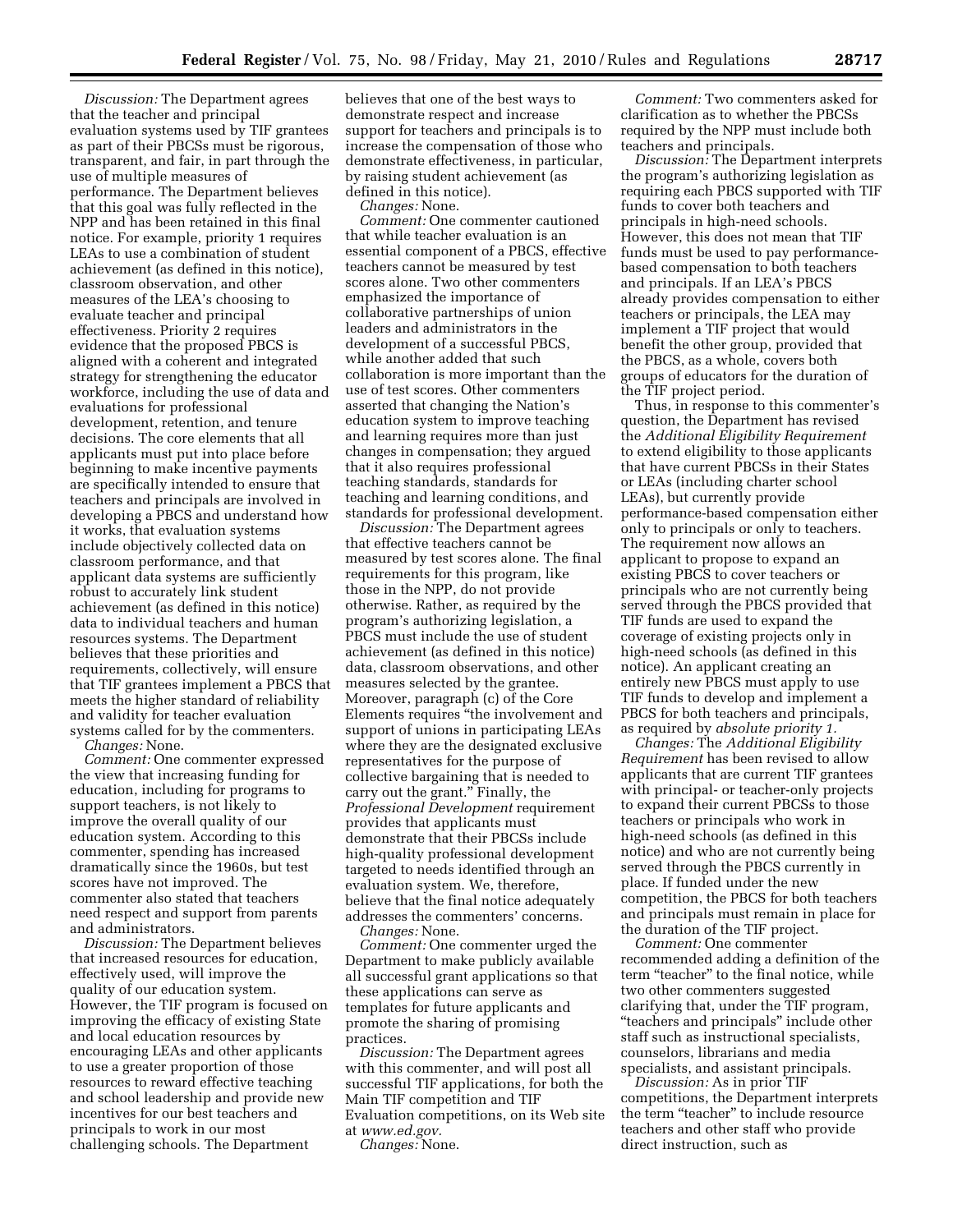paraprofessionals and classroom aides. However, in general, because the term ''teacher'' is not defined in Federal statute or regulation, the Department believes the definition of ''teacher'' should reflect applicable State and local laws and policy regarding the inclusion of other school staff, such as counselors, librarians, and media specialists.

Moreover, during our review of public comments, we realized that the language authorizing the TIF program in the Department's FY 2010 Appropriations Act expressly provides that TIF funds may support PBCSs that benefit teachers, principals, and other personnel (in those sites in which the grantee wishes to expand the PBCS to additional staff in its schools).

Therefore, an applicant has flexibility to extend its PBCS to cover school personnel who are not teachers or principals and to define the range of other personnel who are eligible to participate in the PBCS.

*Changes:* We have revised the requirements for the program to clarify that an applicant's PBCS must cover teachers and principals and, at the discretion of the applicant, may cover other school personnel.

*Comment:* One commenter strongly recommended that the Department require teacher evaluators in the PBCS to have subject- or specialty-area expertise specific to the position or positions that they are evaluating.

*Discussion:* The Department believes that the language in paragraph (c) of the Core Elements, which specifies (1) that the evaluation process use objective evidence-based rubrics for observation, aligned with professional teaching standards, and (2) that evaluators have specialized training, is sufficient to ensure fair classroom observations of participating teachers. Moreover, requiring each evaluator to have the same subject or specialty area expertise as the individuals they are evaluating would be impracticable in many LEAs and would potentially limit the inclusion of classroom observations in teacher evaluation systems. For this reason, we do not believe it is appropriate to make the change requested by the commenter.

*Changes:* None.

*Comment:* One commenter recommended increasing to three the minimum number of observation-based assessments required each year under proposed priorities 1 and 4, believing that two observations are insufficient to obtain a fair review.

*Discussion:* While the requirement for multiple observations necessitates at least two observations per year, as was proposed in the NPP, the Department

believes that the precise number of observation-based assessments should be left to the considered judgment of the applicant and its process of securing input from stakeholders. In particular, the quality of the observation-based assessment is likely to matter more than the number; two comprehensive observations by a well-prepared evaluator may provide a more accurate picture of teacher performance than five cursory classroom visits. For this reason, the Department declines to make the change recommended by the commenter. However, we note that grantees would have the flexibility to conduct additional assessments if desired.

*Changes:* None.

*Comment:* One commenter urged the Department to add statewide support, such as technical assistance, electronic networks, and regional meetings, to the list of activities described in the *Background* section of the NPP that may be supported with TIF funds.

*Discussion:* Our final notice does not include the background statements provided in the NPP, so we are not making the change requested by the commenter. That said, to the extent that SEAs apply for TIF funds in conjunction with eligible LEAs, the activities described by the commenter generally would be permitted under the statutory authority for the TIF program, which allows the use of TIF funds to develop or improve systems and tools that would enhance the quality and success of the PBCS. The Department does not believe it is necessary to create a separate ''statewide support'' category. *Changes:* None.

#### *Priority 1*

*Comment:* Several commenters recommended modifications to proposed priority 1 regarding differentiated levels of compensation for effective teachers and principals. One commenter stated that the requirement to give "significant weight" to student growth exceeded statutory authority, while others interpreted the requirement that LEAs give "significant" weight'' to student growth as the equivalent of basing the evaluation of teacher performance ''on a single test score.'' A few commenters also stated that because growth data are available for only 30 percent of the teaching force, a PBCS must use other measures to determine the effectiveness of most teachers and principals. One commenter suggested allowing applicants in States that do not have growth models to use status models to measure student learning. Other commenters recommended changing priority 1 to

emphasize the use of multiple measures in a TIF-funded PBCS, such as classroom observations, portfolio reviews, student grades, and appraisals of lesson plans.

One commenter also urged inclusion of school climate, resources, and professional development in teacher evaluations. Another commenter recommended including certification by the National Board for Professional Teaching Standards (NBPTS) as a specific option for measuring teacher effectiveness. On the other hand, one commenter called for maintaining the requirement in a previous TIF competition that bonuses be based ''primarily'' on student achievement and urged that the final notice require applicants to "fully utilize" student achievement data by mandating a 50 percent weighting for such data. Another commenter recommended strengthening the program's emphasis on student achievement by changing "significant" to "predominant" so that student achievement will not ''be obfuscated by multiple other objective and subjective criteria.''

*Discussion:* The statute requires the Department to use TIF funds to support the development and implementation of PBCSs that use student achievement (as defined in this notice) and multiple classroom observations, as well as other factors, to determine incentive payments for teachers and principals. The Department believes that given the wide range of possible factors that might be included in their teacher evaluation systems, as well as the fact that improving student achievement is the underlying purpose of the TIF program, it is both appropriate and consistent with the statute to ensure that TIF grantees give student achievement "significant" weight among the factors included in such systems.

While the Department appreciates the concerns of commenters who argued for giving greater, "predominant" weight to student growth (as defined in this notice) in TIF-funded PBCSs, we continue to require that this factor be given "significant" weight in this final notice. We do so both (1) to emphasize, consistent with the Department's Race to the Top program, that teacher effectiveness for TIF should not be determined solely on the basis of standardized test scores, and (2) in the belief that, given the statutory requirement that grantees also base their evaluations on multiple annual observations, among other factors, the LEA, in consultation with school staff and with the support of any teacher's union that represents teachers in collective bargaining, is in the best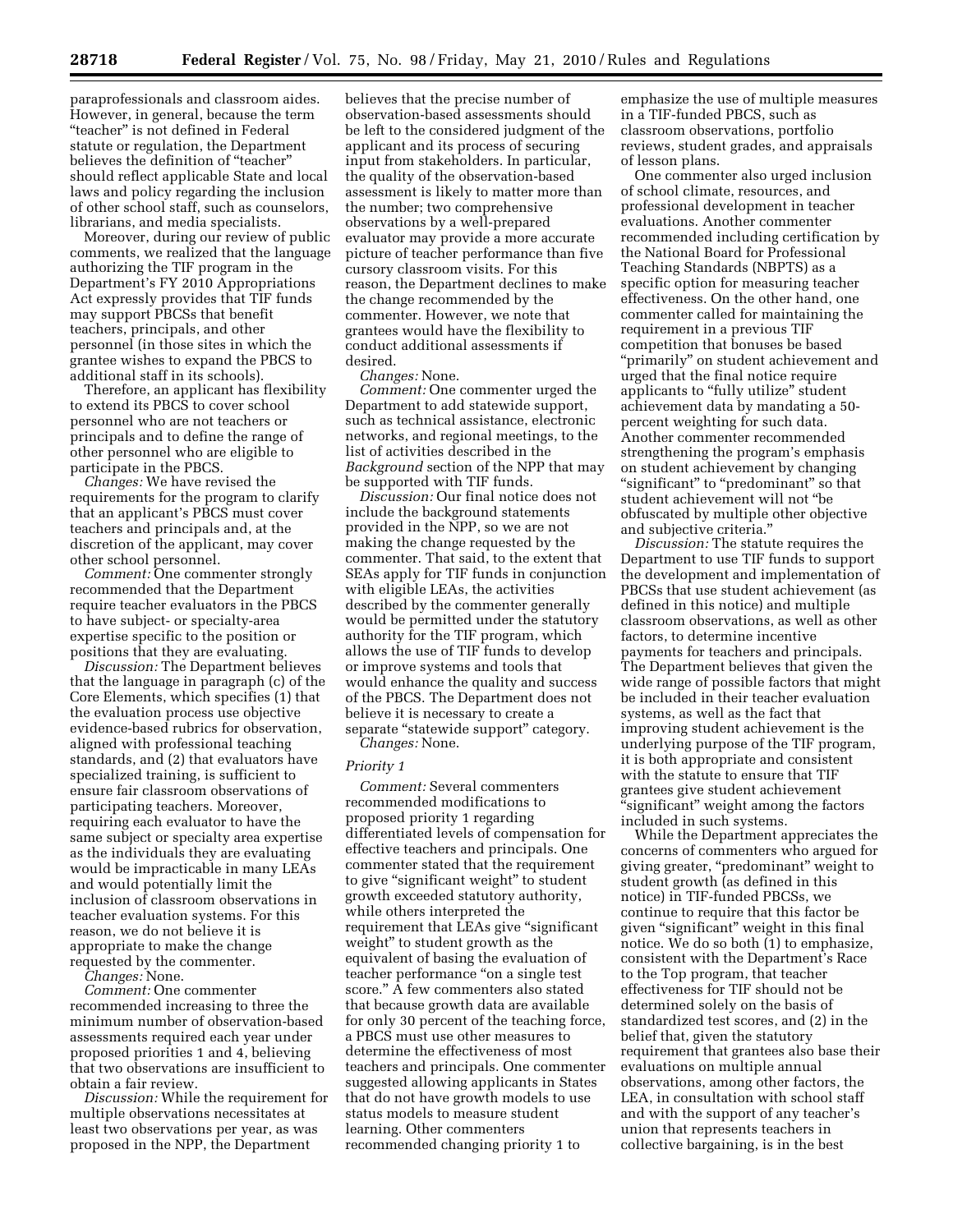position to determine the relative weight to give these other factors. Hence, this final notice requires a TIFsupported PBCS to use (1) student growth (as defined in this notice), (2) multiple classroom observations, and (3) other measures selected by the grantee to inform the payment decisions of the PBCS. These other measures might include, for example, outputs such as student portfolios or grades and inputs such as NBPTS certification.

Congress established TIF as a competitive grant program to promote the use of PBCSs to improve student achievement (as defined in this notice) in high-need schools (as defined in this notice). Therefore, it is necessary only that LEAs that wish to apply for TIF funds be able to use the required student achievement (as defined in this notice) and growth (as defined in this notice) data for their teachers. Moreover, States or LEAs may, as a part of the TIF program, determine how to use assessments such as annual district assessments, interim assessments, or pre-tests/post-tests, to generate growth (as defined in this notice) data for a larger percentage of teachers and principals. However, the use of status model assessment data alone is not consistent with the emphasis of the TIF program on using student growth (as defined in this notice) to inform the decisions made under a PBCS.

*Changes:* None.

*Comment:* One commenter stated that priority 1 and paragraph (c) of the Core Elements are inconsistent with regard to the need to include principal observations in determinations of principal effectiveness. This commenter recommended revising priority 1 to reflect the requirement for at least two yearly observations of principals in paragraph (c) of the Core Elements. Another commenter recommended emphasizing "growth" in graduation and postsecondary enrollment rates in the examples of supplemental measures for determining the effectiveness of principals, while a third commenter proposed including in those examples nine separate ''measures of highly effective school leaders.''

*Discussion:* The Department agrees that proposed absolute priority 1 was unclear on the need for observationbased assessments of both teachers and principals as part of the evaluation system used to support a TIF-funded PBCS. In the final notice, we have changed the priority to include principal observations in determinations of principal effectiveness. We believe this change is fully consistent with the statutory requirement that a PBCS for teachers

and principals include multiple classroom observations. We decline, however, to modify or add any other examples of specific measures of principal performance, as the absolute priority is not meant to provide an exhaustive list of all possible supplemental measures an LEA might use. We will, however, consider including such examples in any nonregulatory guidance that we may issue for the TIF program.

*Changes:* In paragraph (b) of priority 1, we have changed ''include observation-based assessments of teacher performance at multiple points in the year'' to read ''include observation-based assessments of teacher and principal performance at multiple points in the year.''

*Comment:* One commenter recommended adding to proposed priority 1 a requirement that each applicant describe how its PBCS will include educators of both students with disabilities and gifted and talented students.

*Discussion:* We do not believe that the Department should require an LEA to ensure that its PBCS apply to any specific group of teachers. Rather we believe that the LEA, in consultation with school staff and any teachers' union that represents teachers for the purpose of collective bargaining, where applicable, should extend to all teachers in a high-need school or to a subset of those teachers based on hard-to-staff subjects or needs in particular specialty areas.

We note that in the NPP, and now in this notice, we describe several ways in which a PBCS may include educators of both students with disabilities and gifted and talented students. First, under paragraph (a)(1)(i) of the selection criteria, the Department considers the extent to which the applicant demonstrates that the high-need schools that would participate in its PBCS have difficulty in recruiting highly qualified or effective teachers, particularly in hard-to-staff subject and specialty areas such as special education (these specialty areas also could include gifted and talented education).

Second, under priority 5, the Department will give a competitive preference to an applicant showing that its proposed PBCS is designed to assist high-need schools to (1) serve high-need students (which, as defined in this notice, includes students with disabilities); (2) retain effective teachers in teaching positions in hard-to-staff subjects and specialty areas, such as mathematics, science, special education, and English language acquisition, and (3) fill vacancies with teachers of those

subjects or specialty areas who are effective or likely to be effective. By implication, an LEA with a particular need for special education teachers could use its PBCS specifically to hire and retain such teachers. The Department has retained both of these provisions in this final notice, and believes that no additional language is needed to respond to the commenter's concern.

*Changes:* None.

#### *Priority 2*

*Comment:* Commenters had mixed reactions to absolute priority 2's requirements regarding the fiscal sustainability of a PBCS. For example, while one commenter stated that the current fiscal climate will make it difficult to meet this priority, other commenters supported the priority for the same reason, suggesting that current budget constraints make it even more important for each applicant to demonstrate a strong commitment to sustaining its PBCS. One commenter also expressed concern that requiring grantees to demonstrate sustainability could ''aggravate serious problems of school finance'' in States with school funding equity problems. Another commenter urged the Department to acknowledge the dependence of sustainability plans on economic and budget factors and to include "contingency options" for LEAs that may face extreme financial hardship both during and after the grant period.

Other commenters objected to the priority's reference to the ''redeployment'' of other existing resources, stating that most LEAs already have reallocated available resources to meet the current budget crisis, that such redeployment may undermine other LEA program priorities, that resources used to support continuing education for teachers and principals are essential to improving the skills of these staff, and that redeploying resources used for salary increments potentially would lower the standard of living for teachers and make it more difficult to obtain mortgages and own their own homes.

*Discussion:* The Department acknowledges all of the concerns raised by commenters regarding the difficulty of ensuring the fiscal sustainability of TIF-funded PBCSs. However, in Public Law 111–117, the FY 2010 Appropriations Act that included funding for TIF, Congress provided that all applications for TIF grants ''shall include a plan to sustain financially the activities conducted and systems developed under the grant once the grant period has expired.'' We do not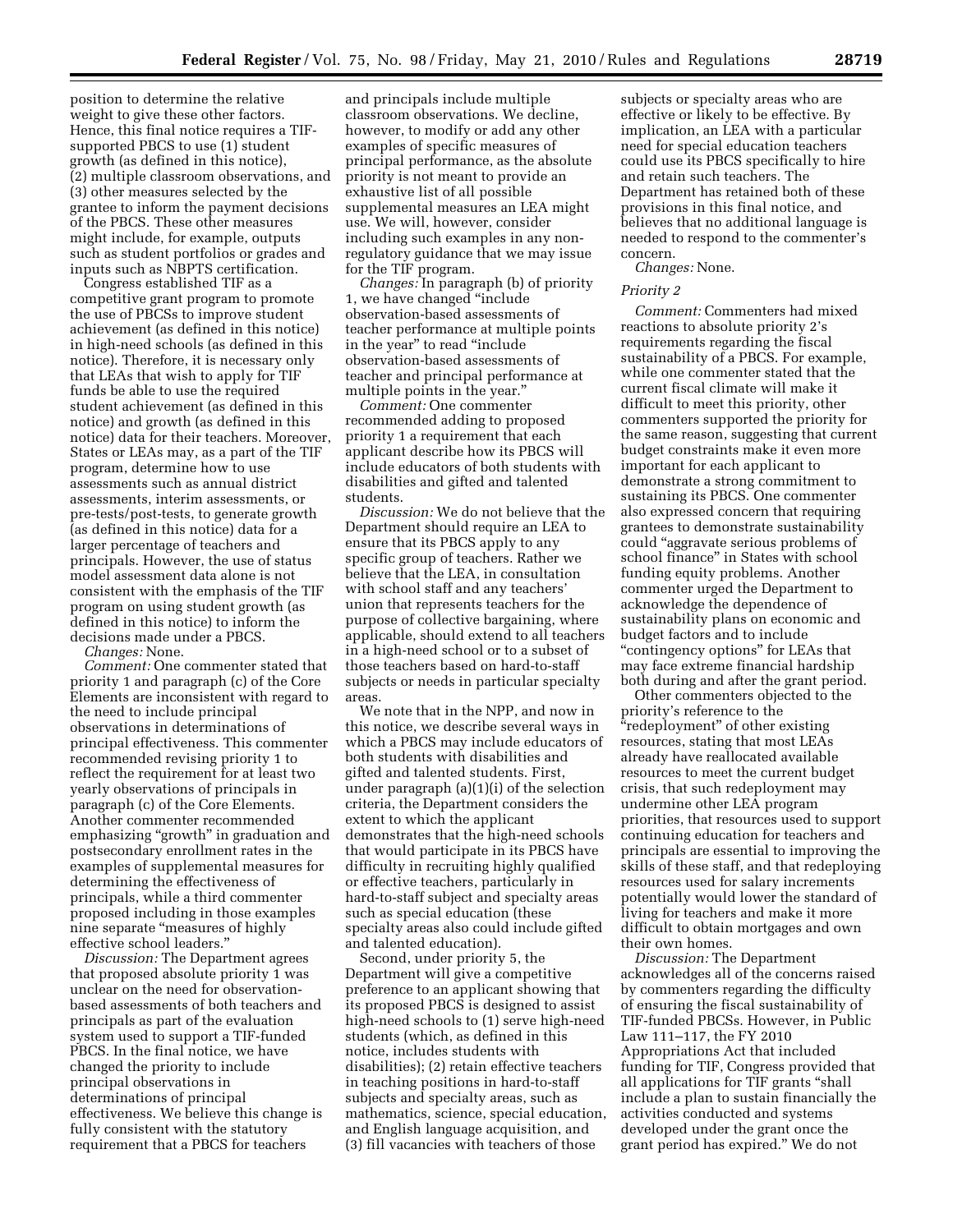believe any credible plan for financial sustainability is likely to succeed without a demonstration by an applicant of its readiness to make the hard choices needed to ensure that the funding will be available to sustain the PBCS after the TIF grant ends. For this reason, the Department also is extending this requirement to TIF awards made with ARRA funds.

In addition, this final notice, like the NPP, does take into account the economic conditions facing the Nation's school systems. Unlike previous TIF awards, which required an increasing non-TIF share in years in which performance-based compensation is provided and established a percentage ceiling on the amount of TIF funds that could be used for incentive payments during the last year of the grant period, this notice requires only an increasing non-TIF share in years when performance-based compensation is provided. For all of these reasons, the Department declines to make the recommended changes to priority 2.

*Changes:* None.

*Comment:* One commenter requested clarification regarding the duration of an applicant's fiscal sustainability plan, *i.e.,* how many years following the end of TIF funding must a PBCS be sustained?

*Discussion:* Applicants have flexibility regarding the length of their sustainability plans. As a practical matter, we understand that the difficulty of making long-term predictions of economic conditions, State and local funding, and political factors may limit the required fiscal sustainability plans to no more than three to five years.

*Changes:* None.

#### *Priority 3*

*Comment:* Several commenters expressed support for priority 3 regarding programmatic sustainability of the PBCS. One commenter also urged that the priority include a focus on strategies for supporting educators, such as professional development, mentoring, and induction programs. Similarly, another commenter cautioned against too much emphasis on the PBCS when other approaches related to recruiting, inducting, mentoring, evaluating, and retaining teachers may be more effective in improving student achievement. Another commenter encouraged the Department to require, as part of priority 3, professional development strategies designed to improve the identification and instruction of students with disabilities and gifted and talented students. In addition, this commenter recommended that the Department promote mentoring and induction

programs supporting collaboration between general and special education.

*Discussion:* Priority 3 is based on the idea that a PBCS works best in conjunction with a coherent and integrated approach to strengthening the educator workforce that specifically includes many of the strategies suggested by the commenters, such as teacher and principal recruitment, induction, professional development, evaluation, retention, and advancement into instructional leadership roles (as defined in this notice). Contrary to the second commenter's warning about ''too much emphasis'' on the PBCS, we believe the opportunity to receive incentive payments and other rewards from the PBCS will encourage educators to take full advantage of the various strategies and supports made available through the applicant's coherent and integrated approach to strengthening the educator workforce.

Moreover, the Department also expects that, particularly as part of an overall strategy to improve instruction for high-need students, TIF grantees will provide professional development related to meeting the needs of students with disabilities and gifted and talented students, including induction and mentoring programs aimed at supporting collaboration between general and special education. However, the Department declines to add specific requirements in this area as we believe that TIF grantees should implement sitespecific professional development opportunities for teachers and principals designed based on their specific needs, which may include professional development related to serving students with disabilities and gifted and talented students.

*Changes:* None.

#### *Priority 4*

*Comment:* Three commenters expressed strong support for priority 4, a competitive priority on the use of value-added measures of student achievement for purposes of determining differentiated levels of compensation in a PBCS. Two of these commenters recommended making this priority an absolute priority, "since improving student achievement is the underlying purpose for all these incentives.'' Another commenter stated that the use of value-added models will address the problem of non-random assignment of students to individual teachers by helping to ensure that teachers with the highest-achieving students do not benefit disproportionately from a PBCS.

However, several other commenters raised strong objections to the use of

value-added models as part of a PBCS, citing research that shows significant variability in the results of such models, particularly for individual teachers, the limited availability of data to support such models for most teachers, the limited number of vendors experienced in developing and implementing valueadded models, and the lack of evidence that such models are fair, reliable, and valid when used to evaluate teacher effectiveness or determine compensation levels. One commenter, for example, stated that value-added systems are not appropriate for "highstakes decisions regarding employee evaluation and compensation.'' Another commenter stated that the use of valueadded models in PBCSs generally would exclude both educators of students with disabilities and the impact of regular instructors on students with disabilities, leading to "two separate systems for judging teacher performance.'' As a result of these various concerns, three commenters recommended eliminating priority 4 altogether. Other commenters suggested replacing the priority with a competitive preference for programs that enhance teaching and leadership skills through professional development or the pursuit of advanced certification or degrees, as well as the addition of multiple measures to value-added models. Finally, one commenter asked whether TIF funds could be used to refine a value-added model.

*Discussion:* We appreciate the expressions of support for encouraging applicants to incorporate value-added measures into their PBCSs, in particular due to the potential for such measures to isolate the improved achievement that may be attributed to individual teachers regardless of the starting point of their students. The Department understands and, to some extent, shares the concerns of some commenters regarding the need to be judicious about the use of value-added models due to the public's limited experience with them. We also recognize that many researchers have expressed concern about the use of value-added models to evaluate teacher performance. However, one purpose of a competitive grant program like the TIF program is to encourage innovation and the Department believes that a competitive preference on the use of value-added models as part of a PBCS is consistent with this purpose.

We also note that many of the research-based concerns expressed by commenters focus on the potential use of value-added models as the sole or predominant indicator of teacher performance, an approach that is not required under either the statutory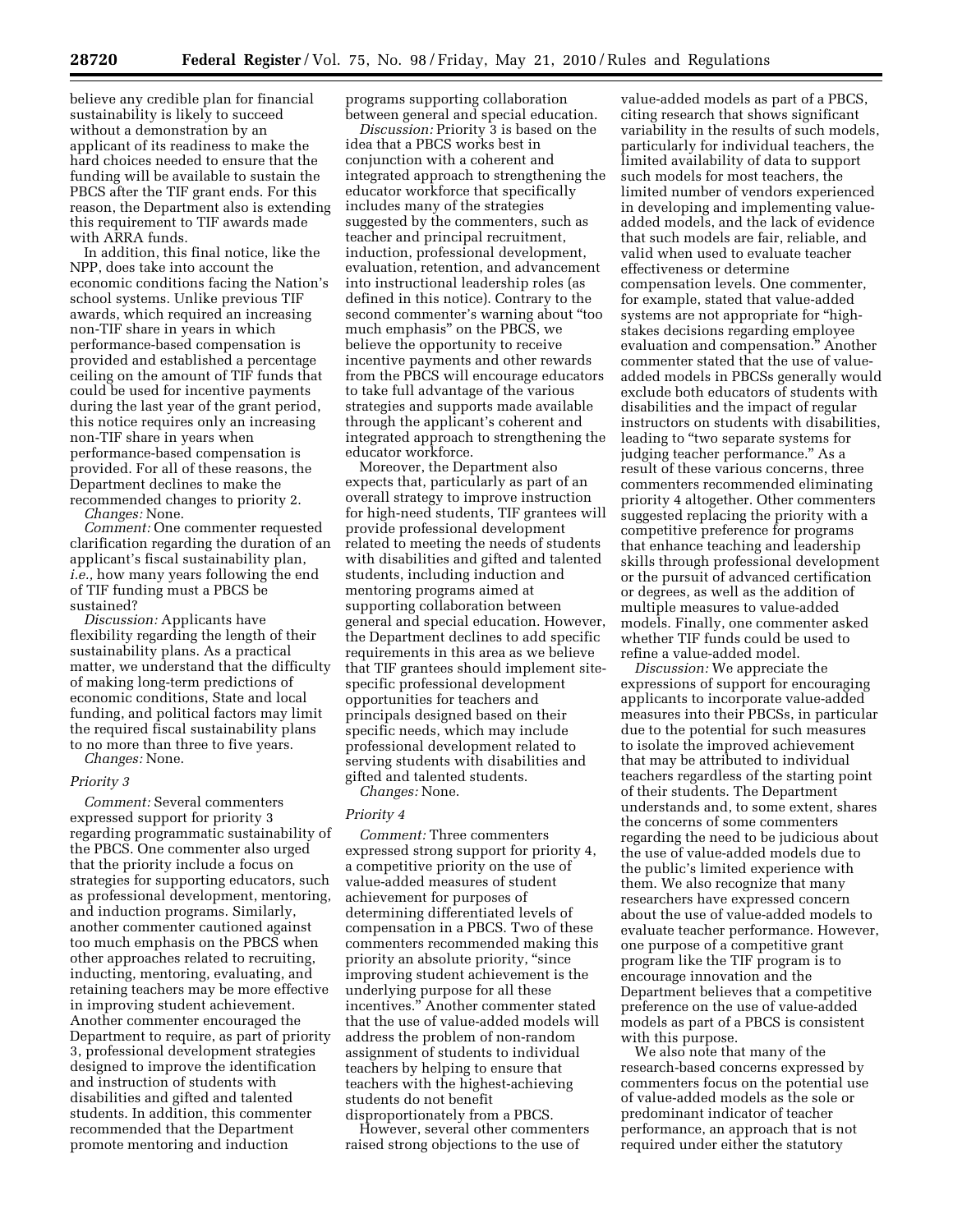authority for the TIF program or this final notice, which states that, in determining teacher effectiveness, the LEA must give significant weight to student growth (as defined in this notice) and must include observationbased assessments of performance. Moreover, we believe that priority 4 is fully consistent with the observation of one study cited by a commenter that value-added approaches ''may be appropriate for wider use as student assessment systems and value-added models evolve.'' One purpose of priority 4 is to promote such evolution by encouraging grantees to adapt valueadded models to their PBCSs consistent with the safeguards for all PBCSs required by this final notice (*i.e.,* the use of multiple measures in teacher evaluation systems, teacher involvement in developing such systems, and robust data systems).

In addition, value-added models have the potential to improve the measurement of academic growth (as defined in this notice) for many students with learning disabilities, and thus should not be dismissed simply because they may not be appropriate for all students with disabilities. TIF funds also may be used to improve tools to measure growth (as defined in this notice) in student achievement (as defined in this notice), such as valueadded models, and thus could be used to refine a value-added model, addressing some of the concerns raised by commenters. For this reason the Department does not agree with the commenters who suggested that we eliminate priority 4. Similarly, the Department does not agree that a competitive preference for programs that enhance teaching and leadership skills through professional development or attainment of professional credentials holds the same promise of improving our ability to measure teacher effectiveness as value-added measures of student achievement (as defined in this notice). We say this largely because such programs are not designed or intended to measure teacher effectiveness, as is statutorily required for the TIF program.

*Changes:* None.

*Comment:* One commenter requested clarification as to whether applicants could meet priority 4 by using valueadded models only to evaluate teacher performance or whether they also must provide to teachers feedback aimed at improving instruction.

*Discussion:* In the NPP, the background section for proposed priority 4 clearly stated that one goal of this competitive preference priority is to ensure that applicants have a plan to

enable teachers ''to use the data generated through the models to improve classroom practices.'' However, the language of the proposed priority inadvertently omitted any reference to improving classroom practice. The Department has revised priority 4 to require TIF applicants seeking to meet this priority to ensure that they will use value-added data to improve classroom instruction as well as to evaluate teacher performance. As these activities are directly related to providing feedback educators need to improve their performance, and thus are part of a coherent and integrated approach to strengthening the educator workforce (*see* priority 2), TIF funds may be used to pay for activities needed to help educators use the value-added data to improve classroom practices, including the development or enhancement of systems and tools used to generate feedback to teachers for the purpose of improving instruction.

*Changes:* The Department has revised clause (2) of priority 4 to clarify that an applicant must demonstrate in its application that, as part of its PBCS, it has the capacity to clearly explain the chosen value-added model to teachers to enable them to use the data generated through the model to improve classroom practices.

*Comment:* One commenter recommended that priority 4 be revised to require LEAs to have a plan for including career and technical education (CTE) teachers in value-added systems, although the commenter acknowledged that value-added measures are problematic in CTE due to the lack of comparative data for the endof-course assessments typically used in CTE courses.

*Discussion:* The Department declines, for the reason cited by the commenter, to require applicants to have a plan for including CTE courses in their valueadded systems. However, applicants that have the capability to use such measures for CTE programs certainly may include them to meet the requirements of priority 4.

*Changes:* None.

#### *Priority 5*

*Comment:* One commenter recommended changing priority 5, the competitive preference priority on increased recruitment and retention of teachers in hard-to-staff subjects and specialty areas in high-need schools, to an absolute priority. Another commenter called for giving priority to applications that propose to increase recruitment or retention of teachers in hard-to-staff subjects in high-need schools. A third commenter sought

clarification that an applicant could receive points for priority 5 by including an emphasis on recruiting and retaining teachers in hard-to-staff subjects and specialty areas as part of an overall PBCS for all teachers, rather than a PBCS focused solely on the goals of priority 5.

*Discussion:* We agree with the first commenter that increased recruitment and retention of teachers in hard-to-staff subjects and specialty areas in highneed schools is an important goal; however, we also believe that designing and implementing a good PBCS is difficult, and that some LEAs may be reluctant to add to the challenge by making recruitment and retention bonuses a required component of the system. Consistent with our overall policy of establishing mandatory requirements only when necessary, we believe that retaining priority 5 as a competitive preference priority is the appropriate way to encourage applicants to consider ways to use the PBCS to promote increased recruitment and retention of teachers in hard-to-staff subjects and specialty areas in highneed schools. The Department declines to give a competitive preference to an applicant that proposes to increase recruitment *or* retention, because we believe that it is the combination of the two strategies that is likely to be both most needed and most effective in serving high-need students in high-need schools. Finally, we agree that the components and activities required to meet priority 5 may be part of a broader TIF proposal for developing and implementing a PBCS that fulfills the full range of an applicant's recruitment and retention needs, not just those related to teachers in hard-to-staff subjects and specialty areas.

*Changes:* None.

*Comment:* Two commenters objected to what they described as the premise of priority 5—that an effective teacher will be effective in any school without regard to the school's conditions and climate. These commenters recommended that we address factors such as poor leadership and support, inadequate professional development, discipline and safety concerns, and planning time. The commenters argued that addressing these factors could help remove the "hard-to-staff" label from the school. A third commenter stated that any effort to attract and retain teachers should invest in teacher support and development.

*Discussion:* Priority 5 is not premised on the assumption that an effective teacher will be effective in any school; rather, it is based on the premise that a teacher who has demonstrated the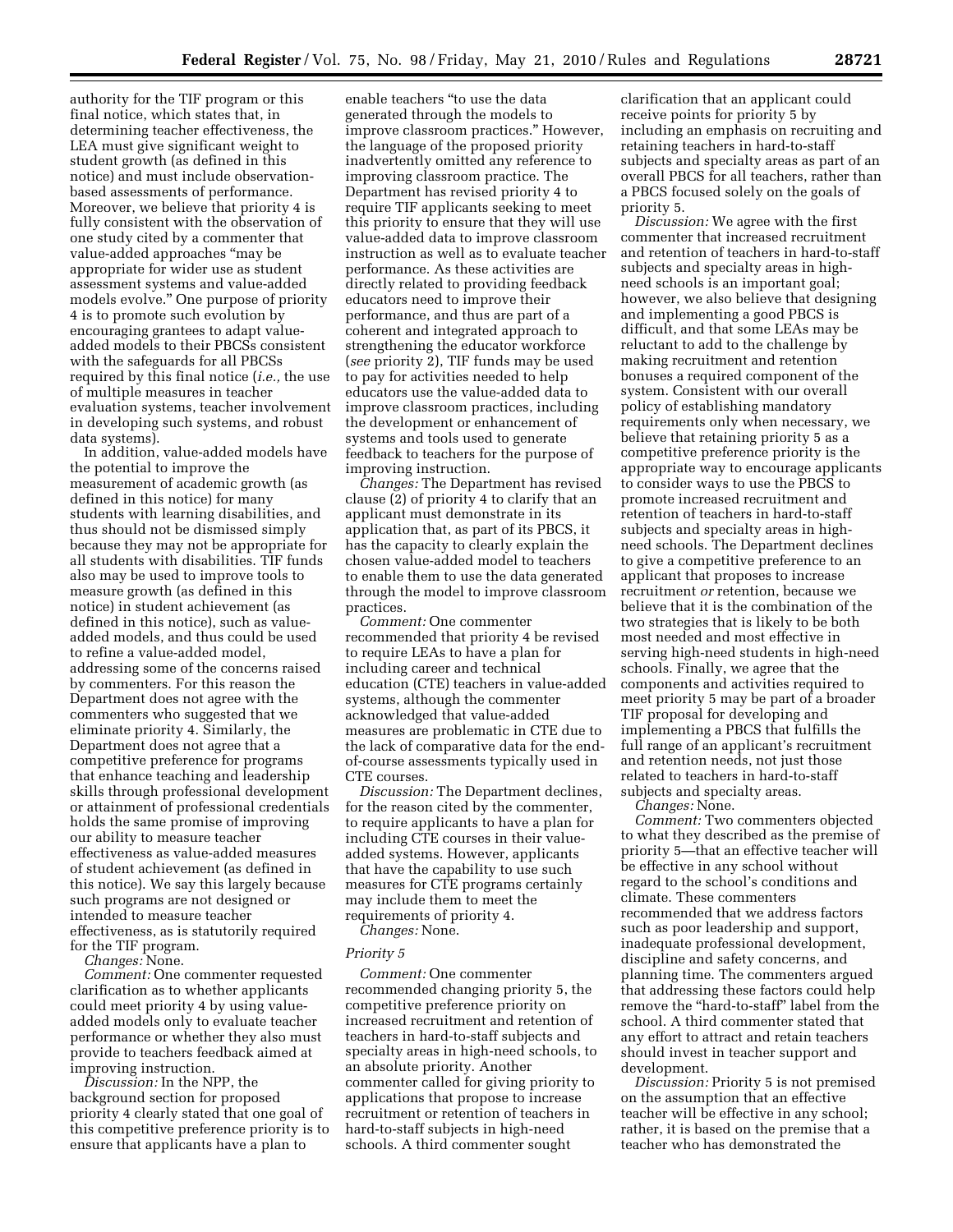ability to raise student achievement (as defined in this notice) in one school is more likely to be effective in another school than a teacher who has not demonstrated such effectiveness in any school setting. In addition, an applicant seeking to meet priority 5 will be expected to incorporate the strategies for doing so into its coherent and integrated strategy for strengthening the educator workforce, which may, and whenever necessary should, include efforts to address the other conditions described by the commenters.

*Changes:* None.

*Comment:* One commenter objected to the use of the terms "effective" or "likely to be effective'' in the context of priority 5 because of concerns about the use of growth measures to determine ''effectiveness.'' Another commenter recommended that the priority be revised to include NBPTS certification as one measure that could demonstrate whether a teacher who is filling a hardto-staff vacancy is effective or likely to be effective.

*Discussion:* We have addressed concerns about the use of student growth (as defined in this notice) measures to determine teacher and principal effectiveness under the General Comments section of this preamble. In addition, priority 5 requires applicants to provide an explanation for how they will determine that a teacher filling a vacancy is effective or likely to be effective. We believe that this language provides flexibility for an applicant to propose appropriate measures of effectiveness or likely effectiveness, including NBPTS certification, under priority 5.

*Changes:* None.

*Comment:* Three commenters provided suggestions about how to define ''hard-to-staff'' subjects under priority 5. One commenter recommended that we add CTE to the list of hard-to-staff subjects and specialty areas. Another commenter requested that the priority provide flexibility to allow LEAs to change their lists of hard-to-staff subjects and specialty areas over the 5-year grant period. The last commenter asked the Department to clarify that LEAs have the authority to determine which subjects are hard-to-staff and which areas constitute ''specialty areas,'' and that specialty areas could include extended day, pre-K, or other areas in high-need schools that are difficult to staff.

*Discussion:* Priority 5 requires applicants to demonstrate, in their applications, the extent to which the subjects or specialty areas they propose to target are hard-to-staff. The language

of the priority leaves the determination of hard-to-staff subjects and specialty areas up to applicants and the LEAs that administer the affected high-need schools. The Department, therefore, believes that, under priority 5, applicants have the flexibility to define ''hard-to-staff'' subjects consistent with the suggestions made by the commenters, including flexibility to change their definitions over the 5-year grant period. Also, because of this flexibility, we do not believe that any of the specific suggestions for additions to the list of hard-to-staff subjects and specialty areas are necessary, and therefore decline to make any changes to the priority.

*Changes:* None.

*Comment:* One commenter stated that paying the teachers of some subjects more than teachers of other subjects undermines the basic equity of existing compensation systems. Instead, this commenter recommended that we address gaps in subject and specialty areas through scholarships, tuition assistance, and loan forgiveness programs.

*Discussion:* The TIF program is premised on the belief that existing compensation systems do not serve the goal of increasing the number and proportion of effective teachers serving low-income, minority, and lowachieving students, and the belief that providing financial rewards for both effectiveness and willingness to work in challenging schools is a promising education reform. Many high-need schools have particular need for teachers of certain subjects and specialty areas (*e.g.,* mathematics, science, and special education), and we believe that higher pay for effective teachers in these areas who agree to work in high-need schools could help to alleviate this problem. We are confident that performance-based compensation available through TIF can be one means of addressing this problem. The Department agrees that other kinds of rewards and incentives described by the commenter also may be effective, but they fall outside the scope of the TIF program.

*Changes:* None.

*Comment:* One commenter asserted that the school intervention models required by the School Improvement Grants (SIG) program, some of which require the replacement of a school's teachers, could be a disincentive for teachers to take jobs in hard-to-staff schools.

*Discussion:* Except for school closure, none of the school intervention models required by the SIG program mandates the replacement of all effective teachers. Moreover, the Department believes that the significant resources potentially made available through the SIG program (up to \$6 million per school over 3 years) will, in many cases, create a strong incentive for effective teacher and leaders seeking the challenge of turning around a persistently lowestachieving school.

*Changes:* None.

*Comment:* One commenter asked whether priority 5 includes principals as well as teachers.

*Discussion:* Priority 5 is a competitive preference priority focused on recruiting and retaining teachers in hard-to-staff subjects and specialty areas and does not apply to principals. That said, applicants may include strategies and incentives to recruit and retain effective principals in high-need schools as part of the overall design of their PBCSs, but would not receive priority consideration for doing so under either the Main TIF or TIF Evaluation competitions.

*Changes:* None.

#### Suggested Priorities

*Comment:* Three commenters recommended that the Department establish additional absolute priorities for the TIF program. Two commenters called for an absolute priority on incentives to take on additional responsibilities and leadership roles, a recommendation that these commenters described as consistent with the treatment of other statutory mandates for this program. The third commenter suggested a new absolute priority on establishing and sustaining a competitive compensation schedule for school personnel that is comparable to compensation schedules of similar professions in the region. The commenter stated that such a priority is needed to avoid a situation in which a PBCS is perceived as preventing any teachers eligible for the PBCS from receiving a competitive, professional, or living wage, and that the schedule would need to be based on educational and professional attainment and provide annual increases that double the base salary within 10 years.

*Discussion:* Under the *Application Requirements,* each applicant is required to describe in its application how its proposed PBCS will provide educators with incentives to take on additional responsibilities and leadership roles (as defined in this notice). The Department believes that this requirement adequately addresses the commenters' concern, and that it is unnecessary to add a new absolute priority on additional responsibilities and leadership roles (as defined in this notice). The recommendation to use the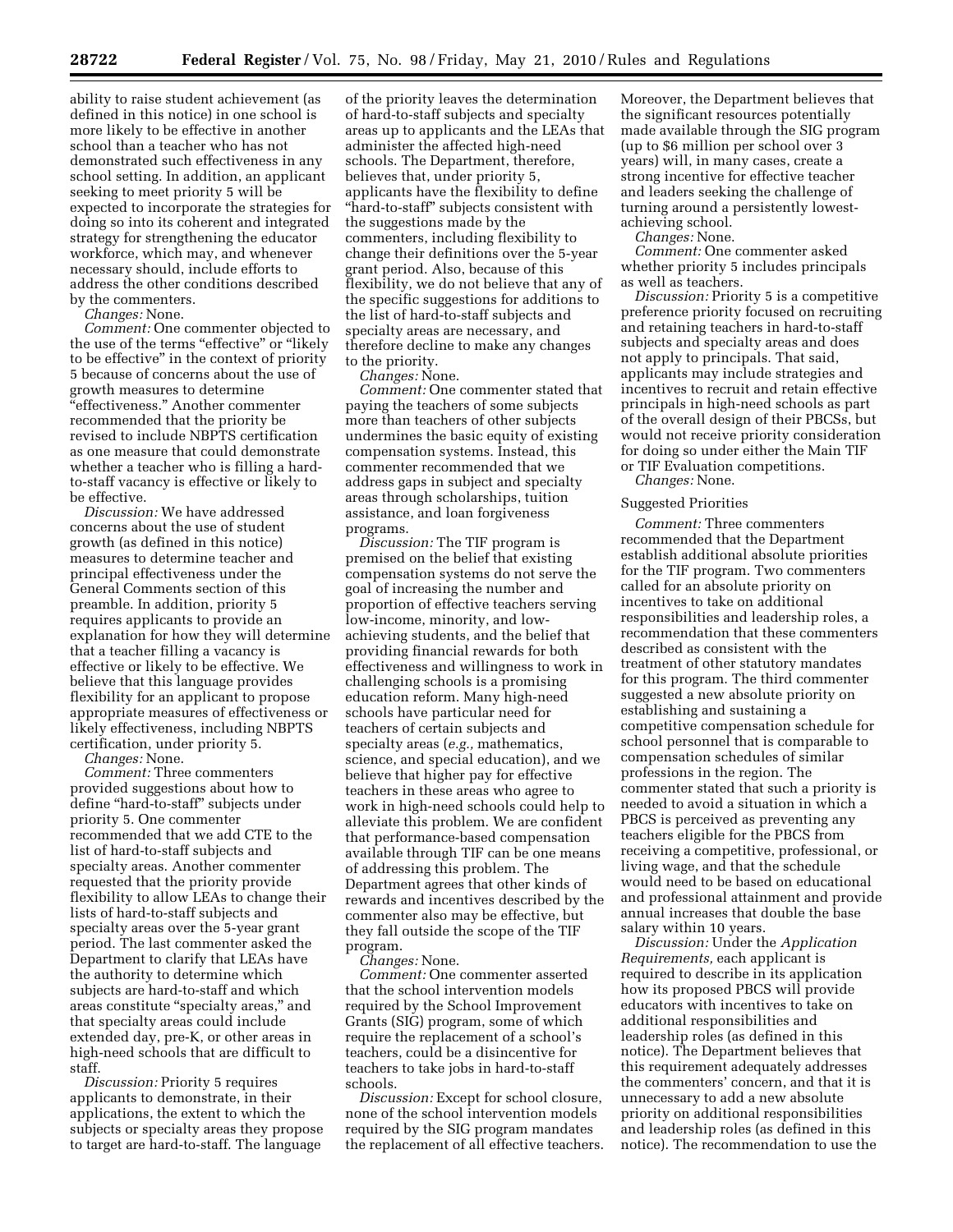TIF program to establish uniform higher compensation schedules that are not linked to student achievement (as defined in this notice) is inconsistent with the TIF program's authorizing legislation, which requires eligible entities to use TIF funds to develop and implement PBCSs that consider growth (as defined in this notice) in student achievement (as defined in this notice), as well as classroom evaluations conducted multiple times during each school year. The law does not give the Department authority to require changes in an LEA's regular staff compensation system.

*Changes:* None.

*Comment:* Three commenters recommended that the final notice include two new invitational priorities. Two of these commenters called for an invitational priority for applications from SEAs in order to ensure the sustainability and broader impact of TIF awards. One commenter requested an invitational priority for PBCSs in which effective teachers are required to share their instructional practices prior to receiving incentive payments or bonuses.

*Discussion:* SEAs, like other eligible entities, must use TIF funds awarded to them to develop and implement a PBCS in high-need schools, a requirement that could involve efforts to ensure the sustainability and broader impact of TIF awards. However, the TIF program statute does not authorize TIF funds to be used to promote statewide support and broader impact of local TIF projects, and hence an invitational priority in this area does not seem appropriate. Furthermore, the Department agrees that having teachers share effective instructional practices could be a useful element of a TIF project, but declines to add an invitational priority to make incentive payments contingent on such practices because the primary purpose of the incentive payments required by the TIF program is to reward teachers for improving student achievement (as defined in this notice), not for sharing effective practices.

*Changes:* None.

#### Application Requirements

*Comment:* One commenter stated that the application process described in the NPP was unnecessarily complex due to ''repetitive and inconsistent'' priorities, application requirements, and selection criteria. The commenter recommended that because paragraphs (c) and (d) of the Core Elements already are covered by priorities 1 and 3, incorporating the remaining core elements into a new priority 6 regarding input from and communication with teachers would

permit the elimination of the "core" elements'' section in the final notice.

*Discussion:* The Department acknowledges that proposed priorities 1 and 3 and paragraphs (c) and (d) of the Core Elements share some elements and language, but believes that there are differences in emphasis and detail that favor retention of the proposed structure of priorities, application requirements, core elements, selection criteria, and definitions. In addition, this structure facilitates the implementation of a planning period when necessary. For these reasons, the Department declines to change that structure in this final notice.

#### *Changes:* None.

*Comment:* One commenter was concerned that many of the terms used in paragraph (c) of the Core Elements related to professional development and evaluation systems are not defined (*e.g.,*  ''multiple,'' ''professional teaching standards,'' and ''inter-rater reliability''). One commenter proposed the use of a specific model of teacher evaluation for the TIF program, while another commenter called for replacing the requirement in paragraph (c) of the Core Elements that principal and teacher effectiveness be measured in significant part by student achievement with a system that (1) uses multiple measures of educator performance based on clear and comprehensive professional expectations and (2) is linked to continuous professional development and opportunities to demonstrate newly acquired knowledge and skills.

Another commenter asserted that few current performance evaluation systems are fair, valid, and reliable and recommended that the Department reconsider requiring the use of performance evaluation systems as part of a PBCS unless funding and other support (especially at the SEA level) is available to develop and implement new performance evaluation systems. Similarly, one commenter also suggested that, for a small LEA, the data management system called for in paragraph (d) of the Core Elements should be required to link student achievement data only to the teacher evaluation system and not to payroll and human resources systems.

*Discussion:* The Department believes that applicants should have some flexibility to define the terms cited by the first commenter, and that, if necessary, the Department may clarify such terms through non-regulatory guidance. We also believe that TIF applicants should be able to develop their own teacher evaluation systems in response to their own needs and circumstances, and thus we decline to

require the use of any particular model for teacher evaluation. The recommendation that teacher evaluations should be based not on student achievement (as defined in this notice), but only on professional expectations and participation in professional development activities is not consistent with the statutory requirement that PBCSs take into account student achievement (as defined in this notice), and the Department, therefore, declines to make this change.

The Department generally agrees that few States or LEAs have implemented high-quality teacher evaluation systems; this is why building such systems is both a priority and a prerequisite under priorities 1 and 4, all five core elements, and selection criterion (b). Moreover, as the NPP made clear, grantees may use TIF funds to develop or improve systems and tools (which may be developed and used either for the entire LEA or only for schools served under the grant) that would enhance the quality and success of the PBCS, such as linkages that may not otherwise exist in the data systems used in small LEAs. For this reason, the Department does not believe it is necessary to permit exceptions to the requirements of paragraph (d) of the Core Elements for small LEAs.

*Changes:* None.

*Comment:* One commenter recommended adding a paragraph to the Core Elements that would require the PBCS to be aligned with an LEA's coherent and integrated strategy for strengthening its educator workforce, because without such a strategy, an applicant cannot meet priorities 1 and 3, and is therefore not eligible to receive a grant under the TIF program. Making the strategy one of the core elements would allow an LEA that does not already have such a strategy to use the planning period to develop one, thereby allowing them to meet priorities 1 and 3.

*Discussion:* To the extent that an eligible LEA does not already have a coherent and integrated strategy for strengthening its educator workforce, it must develop and document such a strategy as part of its application process. Moreover, an applicant would also be able to propose further work needed to design and implement its strategy for strengthening the educator workforce as part of its work during the Planning Period on Core Element (c). Therefore, we decline to follow the commenter's recommendation.

*Changes:* None.

*Comment:* One commenter requested clarification of the requirement that the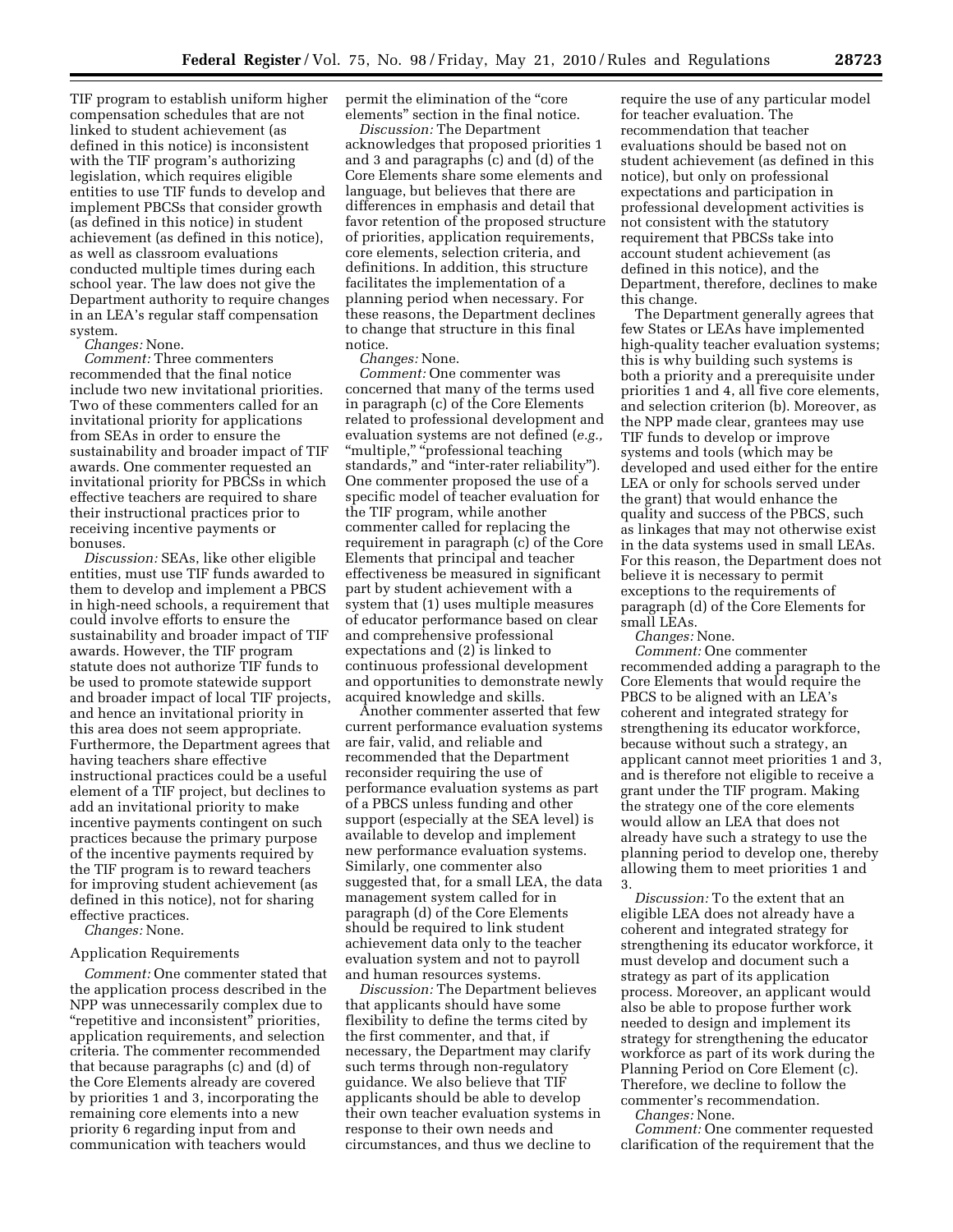proposed PBCS provide participating teachers and principals with professional development that is shown to be effective.

*Discussion:* The specific language cited by the commenter that the professional development must be ''shown to be effective'' was included as background material in the *Requirements* section of the NPP and does not appear in this final notice. However, under paragraphs (3), (4), and (5) of the *Professional Development*  requirement in the *Requirements*  section of this notice, an applicant must demonstrate, in its application, that it provides effective professional development to teachers and principals covered by the PBCS and include a process for regularly assessing the effectiveness of this professional development in improving teacher practice and student achievement (as defined in this notice) and making the modifications necessary to improve its effectiveness. Therefore, we believe that the language in the *Requirements*  section of this notice provides clarification and no additional language has been added.

*Changes:* None.

*Comment:* Several commenters expressed concern about ensuring involvement by and input from teachers, principals, and other school staff, as well as the involvement of unions representing these individuals, during the development of each LEA's PBCS. One commenter requested that the Department clarify that developing, communicating, and implementing a PBCS is a joint process involving teachers, administrators, and other school personnel. In other words, the commenter asserted, involvement in developing the PBCS must precede communicating its elements. Another commenter stated that the timing of the application process could make it difficult to obtain required input from teachers and principals. Two commenters recommended replacing the reference to unions in paragraph (b) of the core elements with ''local teacher associations,'' to ensure that there is a mechanism for local teacher input in right-to-work States.

*Discussion:* The Department believes that the language included in paragraph (b) of the Core Elements, which states that PBCSs must be developed with the involvement and support of teachers, principals, and other personnel, including unions in participating LEAs where they are designated exclusive representatives for the purpose of collective bargaining that is needed to carry out the grant, is sufficiently clear to meet the concerns of the commenters.

The Department also believes that while an applicant will certainly want to discuss its proposal with affected educators and their union representatives as it develops its application, concerns about the availability of sufficient time to provide such input are addressed by the Planning Period provision, which allows a successful applicant to take up to one year during which it will use its TIF funds to develop the core element or elements it lacks. The Department certainly agrees that including local teacher input is important; however, the Department believes that the existing language in the notice is sufficient to address the need to involve both educators and union representatives in developing a PBCS and a TIF application.

*Changes:* None.

*Comment:* One commenter recommended that the final notice require that both the LEA and the collective bargaining representative involved in a TIF proposal certify that they understand the proposals reflected in the TIF program application and will negotiate terms and conditions needed to implement a TIF award without reopening for negotiation other contract provisions that are not implicated by the program. In addition, three commenters recommended that the Department require 75 percent of teachers in nonbargaining LEAs to approve a TIF project in order to demonstrate the significant buy-in from those affected by the plan that is needed to ensure successful implementation. Another commenter objected to the requirement for support from teacher unions to receive a TIF grant because it would give unions effective veto power over an LEA decision to apply for and carry out a Federal grant. Instead, this commenter called for the Department to require evidence of support from teachers and principals for the proposed PBCS, as well as a description of any legal barriers to carrying out a proposed PBCS and plans to overcome those barriers.

*Discussion:* The Department believes that, in general, the issues raised by the commenters about the TIF application and negotiating its terms and conditions for successful implementation should be the subject for local negotiation rather than Federal requirement. In addition because the creation of a PBCS directly affects employee compensation, which is a key issue in local collective bargaining agreements, the Department believes that cooperation from and agreement with local union representatives, where a union is a representative in collective bargaining, is essential to successful

implementation of a PBCS. For these reasons, the Department has determined that it is not appropriate to revise the requirements as requested by the commenters.

*Changes:* None.

*Comment:* One commenter expressed concern about the complexity of many growth and value-added models and recommended that the Department add language to paragraph (e) of the Core Elements to ensure that the pay formulas used in a PBCS are transparent and understandable by teachers and principals.

*Discussion:* The Department believes that paragraphs (a), (b), and (e) of the Core Elements, which contain specific requirements related to communicating the components of the PBCS to teachers and principals, involving teachers and principals and ensuring their support for the PBCS, and ensuring that teachers and principals understand the measures of effectiveness included in the PBCS, are sufficient to ensure that PBCSs and related teacher evaluation systems are transparent and understandable by teachers and principals.

*Changes:* None.

*Comment:* Two commenters urged the Department to ensure that the data management systems required by paragraph (d) of the Core Elements protect the privacy of students and educators.

*Discussion:* The Department is committed to protecting the privacy of students and educators and, therefore, has added a clarifying footnote to paragraph (d) of the Core Elements to remind applicants that data systems used to pay incentives based on student growth (as defined in this notice) to teachers, principals, and other personnel (in those sites in which the grantee wishes to expand the PBCS to additional staff in its schools) must comply with any applicable requirements under FERPA. Privacy of data in these systems also is subject to any applicable State or local law.

*Changes:* We have added a footnote to paragraph (d) of the Core Elements stating that each successful applicant will need to ensure that its PBCS, including related data systems, complies with FERPA and applicable State or local privacy laws.

*Comment:* Two commenters expressed concern that limiting participation to high-need schools could make it difficult for many LEAs to implement a PBCS, and is inconsistent with the requirement that a PBCS be part of a district-wide coherent and integrated approach to strengthening the educator workforce. In addition, these commenters stated that limiting the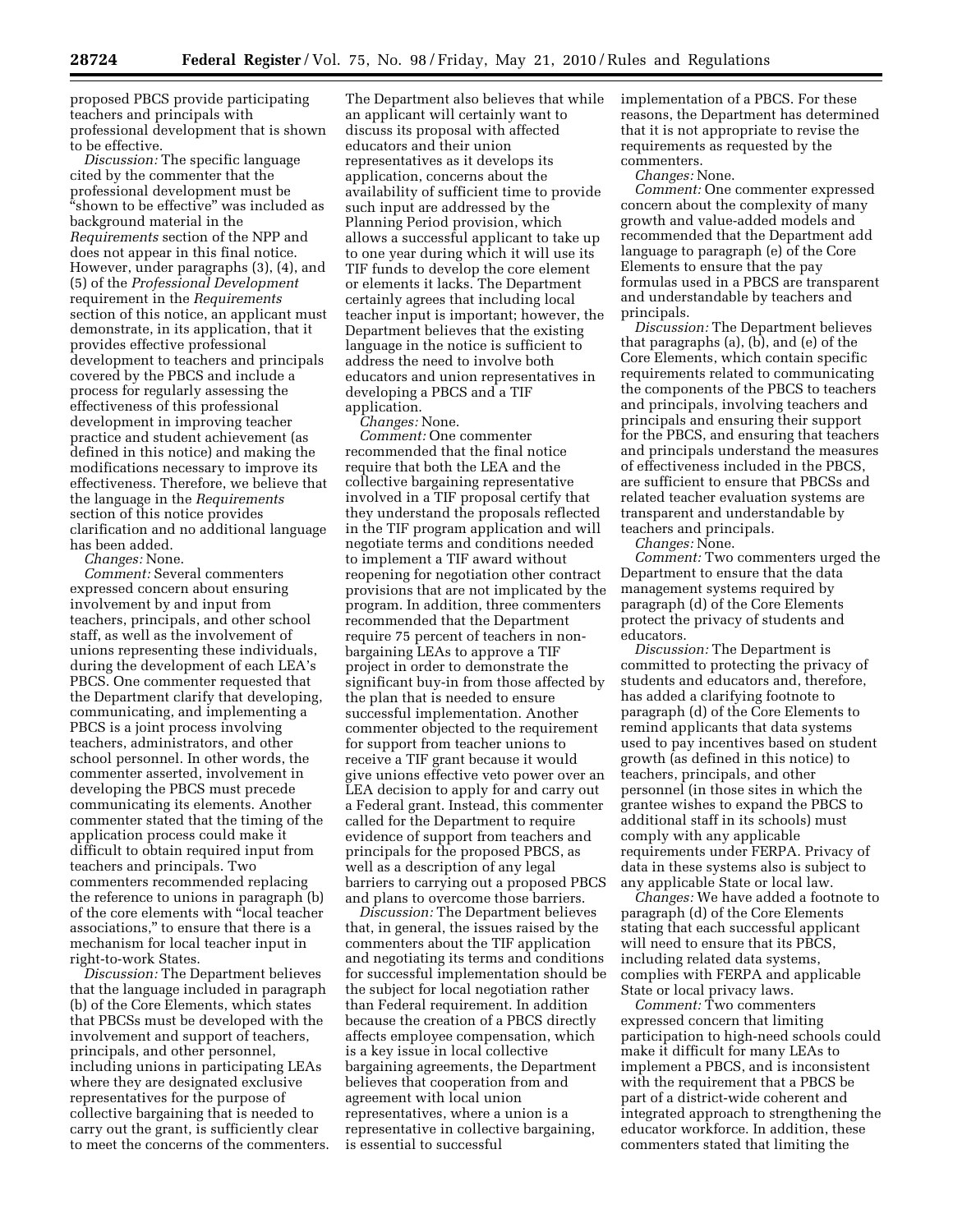program to high-need schools would prevent a comparison of the impact of PBCSs in high-need and non-high-need schools.

*Discussion:* Public Law 111–117, which contains the Department's FY 2010 appropriation, authorizes the Department to use TIF funds to make competitive grants to eligible entities to develop and implement a PBCS in highneed schools. While this statute authorizes grantees to use TIF funds to develop or improve systems and tools, such as high-quality teacher evaluations and measurements of growth (as defined in this notice) in student achievement (as defined in this notice), that would enhance the quality and success of the PBCS either district-wide or only for participating high-need schools, it does not authorize the use of TIF funds to implement the PBCS in schools that are not high-need. Limiting the use of TIF funds to implement PBCSs in high-need schools does not necessarily prevent a grantee from evaluating the impact of having a PBCS in high-need schools versus non-high-need schools. If a grantee wishes to evaluate the impact of its PBCS on staff in high-need schools relative to staff in schools that are not high-need, however, it would need to ensure that (1) its use of TIF funds to conduct the study is reasonable and necessary to its implementation of its PBCS for staff in high-need schools, and (2) it does not use TIF funds for any of the costs associated with implementing the PBCS in non-high-need schools.

#### *Changes:* None.

#### Planning Year

*Comment:* In general, commenters praised the Department for proposing a planning year provision in the NPP, during which TIF applicants that need additional time to put in place the five core elements of a PBCS can do so. However, there were many suggestions for modifying or providing flexibility in the requirements of the planning period. A few commenters recommended that all grantees use a planning year to prepare to implement their PBCSs. Two commenters sought flexibility to begin implementing some core elements before plans for all five elements are in place. One commenter recommended that members of a consortium be permitted to have different starting points reflecting different levels of preparedness. Another commenter requested clarification regarding the portion of TIF funds that may be used for activities carried out during an approved planning year, whether TIF funds are available only for planning, and any other technical assistance and

support that may be available during a planning period.

*Discussion:* The Department appreciates expressions of support from commenters for the proposed planning period of up to one year for grantees to put in place the five core elements prior to beginning incentive payments. We disagree with the recommendation to mandate a planning year, as such a requirement would needlessly delay implementation of a PBCS in a site that has all the key requirements in place and is ready to move forward. We agree that grantees should be able to begin implementing some core elements before all five elements are in place, as long as the grantee does not begin making incentive payments before all five core elements are completed. For example, an LEA might begin conducting observation-based assessments before it is able to link student achievement data to individual teachers. While the LEA may begin conducting observation-based assessments using TIF funds, it may not begin making incentive payments solely on the basis of these observation-based assessments. We believe that the Planning Period provision allows for this flexibility and that no changes are necessary in the final notice.

In addition, the Department agrees that members of a consortium could have different starting dates depending on their respective readiness relative to the five core elements and believes that, as proposed, the Planning Period provision and Core Elements would allow this and that no changes to the final notice are necessary. With respect to the portion of TIF funds that may be used for a planning year, whether TIF funds are available only for planning, and any other technical assistance and support that may be available during a planning period, an applicant may propose to use a specific amount of its TIF awards for a planning period, subject to negotiation and approval by the Department; however, TIF awards are not available solely for planning purposes. The Department may be able to provide limited technical assistance during a planning period.

*Changes:* None.

*Comment:* One commenter asserted that the Planning Period provision is unnecessary and ''potentially unlawful'' because a grantee that does not meet requirements, including the core elements, after the planning period may have spent grant funds unlawfully. For this reason, the commenter recommended that the Department eliminate the Planning Period in the final notice.

*Discussion:* The Department disagrees with this interpretation of the authorizing statutes; provided that it expends its TIF funds properly during the Planning Period to implement its planning responsibilities, a grantee that fails to complete the required core elements during its planning period simply would become ineligible to receive or otherwise obligate the remainder of its five-year grant amount.

*Changes:* None.

#### Eligibility

*Comment:* A large number of commenters objected to excluding current TIF grantees from the Main TIF and TIF Evaluation competitions, as proposed in the NPP. In particular, commenters stated that the prohibition on awarding new TIF funds to existing grantees would prevent the expansion of many promising PBCSs. One commenter added that excluding current grantees from the new competitions appeared to be contrary to the Department's emphasis on rewarding and replicating successful practices. Commenters recommended several alternatives to the exclusion of existing TIF grantees from these competitions, including extending eligibility to current grantees but giving priority to new applicants, limiting eligibility for the TIF Evaluation competition to new applicants but allowing existing grantees to apply for the Main TIF competition, and permitting awards to existing grantees that want to expand their programs to cover teachers or other educators who currently are not served (*e.g.,* a PBCS currently in place in high-need schools for principals only could be expanded to serve teachers).

*Discussion:* The Department did not propose to exclude existing TIF grantees from applying for new TIF awards; instead, the NPP proposed to limit eligibility for the Main TIF competition and the TIF Evaluation competition to applicants proposing to serve schools not already served (or to be served) under current TIF grants. A grantee, for example, that is serving only some of its high-need schools would have been eligible for a new award to expand coverage of its PBCS to additional highneed schools. The intention, as stated in the NPP, was to use new TIF funding to extend PBCSs to new high-need schools, rather than to provide more funding for PBCSs in schools already supported by the TIF program. Nonetheless, the Department is persuaded by the commenters that this proposal might have a negative impact upon the continued success of existing PBCSs. Because we do not want to impede the expansion of current TIF-funded PBCSs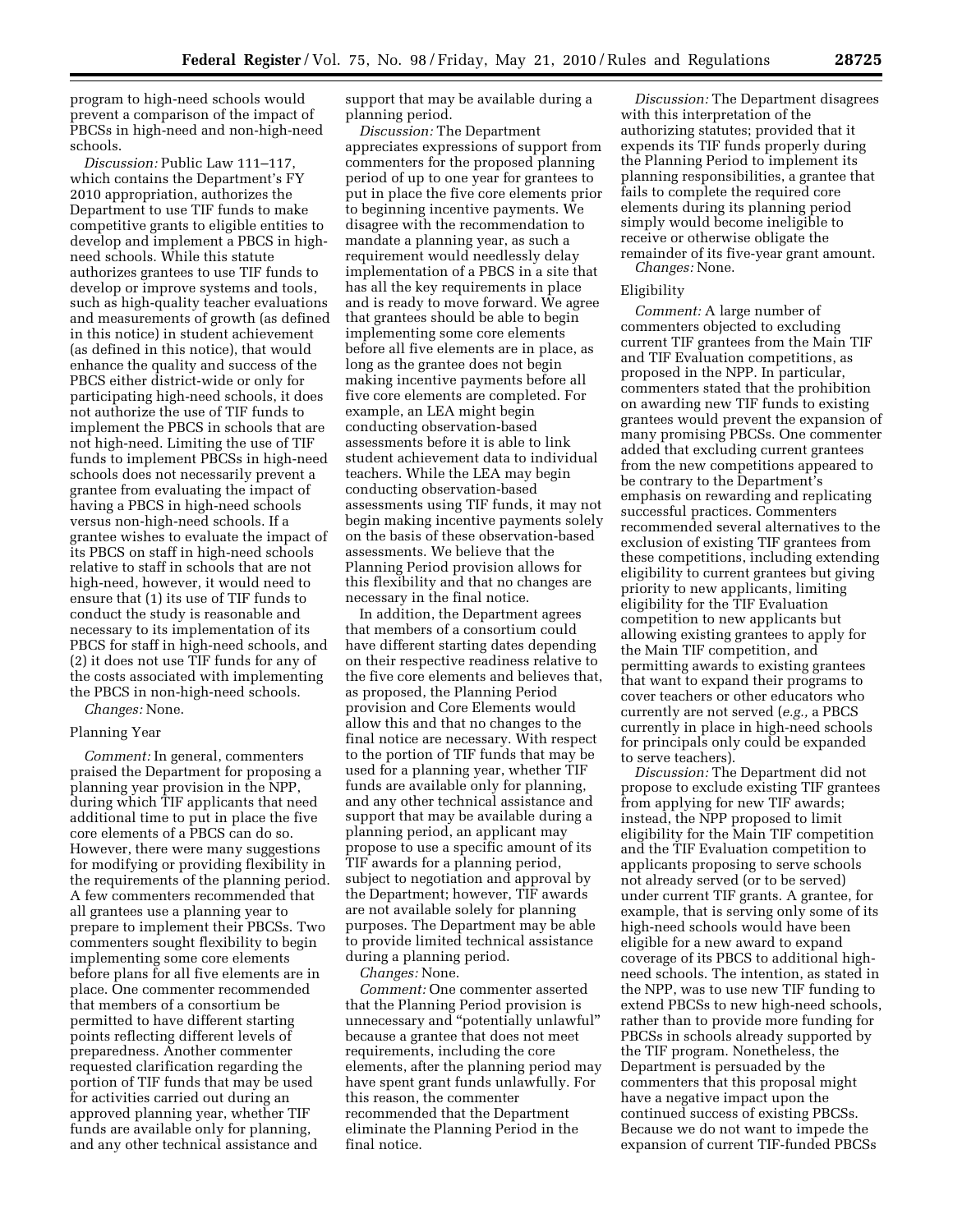to cover additional groups of educators in high-need schools, we have revised the eligibility requirement to permit existing TIF grantees that want to expand their PBCSs to cover unserved staff (as in the example cited by the last commenter) to expand a PBCS currently serving only principals to cover teachers as well. However, because we believe existing TIF grantees generally will have a competitive advantage in applying for new TIF funds, we also are adding a new competitive preference priority for new TIF applicants to promote a more level playing field for both existing grantees and new applicants. We have extended this competitive preference

priority to the nonprofit organizations that (1) had previously received a TIF grant as part of a partnership, and (2) apply in partnership with one or more new LEAs or States. We do so because we believe that, given the focus of the TIF application requirements on conditions within the implementing LEA(s), these nonprofit organizations will not likely have a competitive advantage over other applicants.

*Changes:* We have revised the *Additional Eligibility Requirement* to allow existing TIF grantees to propose expanding their PBCSs to high-need schools not currently funded by TIF, as well as to include new categories of staff in schools currently funded by TIF. We have also added a new competitive preference priority that would give additional points to those applicants not currently funded by TIF. For this reason, we extend the availability of these competitive preference points to these nonprofit organizations as well. This new competitive preference priority is called *Competitive Preference Priority 6—New Applicants to the Teacher Incentive Fund* 

*Comment:* One commenter recommended expanding the TIF program to include high schools.

*Discussion:* There is no restriction on serving high schools under the TIF program as long as applicants are able to meet all applicable requirements, including the use of data on student growth (as defined in this notice) as a significant factor in the evaluation of teachers, principals, and other school personnel that applicants may choose to include in the PBCS. Issues affecting high school participation in the evaluation are discussed in the following section under the sub-heading *TIF Evaluation Competition.* 

*Changes:* None.

#### TIF Evaluation Competition

*Comment:* A few commenters noted that the NPP appears to limit participation in the TIF Evaluation

competition to schools that have grades covered by assessment requirements under the Elementary and Secondary Education Act of 1965, as amended (ESEA) (*i.e.,* tested grades 3 through 8), and recommended that the Department should consider expanding the range of allowable tests to include advanced placement tests or the ACT to encourage greater participation by high schools, as well as the inclusion of a broader variety of subjects. Other commenters added that excluding high schools from the TIF Evaluation competition unfairly penalizes States and LEAs with assessment systems capable of providing value-added data for all teachers at all grade levels.

*Discussion:* The Department agrees that some high school tests would be suitable for the national evaluation. However, we also believe that the circumstances under which these tests would meet the requirements of the national evaluation are too complicated and varied to describe fully in this notice. The suitability of high school tests would depend upon the psychometric properties of the tests and the alignment between the subject matter taught by individual teachers and their students. In addition, the Department's Institute of Education Sciences (IES) evaluator would need to investigate whether the circumstances in which each high school test is used is consistent with the evaluation design. For example, tracking of courses at the high school level makes such comparisons more complicated and less reliable within the current study design. Also, because the expected effects of PBCSs on the issues to be studied are lower at higher grade levels, efforts to evaluate the effects of PBCSs on recruitment and retention of staff and student achievement at high school grade levels would require the evaluator to add significant numbers of new schools to the evaluation in order to assess the areas that are the pivotal to the study design.

Therefore, the Department believes it is neither cost-efficient nor practical to include high schools in the national evaluation plan, and therefore has limited the evaluation to the effects of the PBCSs on recruitment and retention of staff and student achievement in schools with grades 3 through 8. An applicant to the TIF Evaluation competition may propose a PBCS that also covers staff who work in high-need high schools and, if selected for the evaluation competition, may use TIF funds for PBCSs in those schools. However, for reasons we summarize in the preceding paragraph, we have determined that an LEA's high-need

high schools will not count toward the minimum of eight schools required under the TIF Evaluation competition. *Changes:* None.

*Comment:* Three commenters cited the potential for confusion regarding the evaluation requirements for both the Main TIF competition and the TIF Evaluation competition; in particular, these commenters expressed concern that some applicants may believe that applying for the TIF Evaluation competition obviates the need for a local project evaluation required under the Main TIF competition.

*Discussion:* The Department agrees that the local project evaluation described in the selection criteria of the Main TIF competition would add little or no utility for participants in the national evaluation selected under the TIF Evaluation competition and so does not believe that applicants selected under the TIF Evaluation competition should be required to conduct the local evaluations they propose in response to the *Quality of Local Evaluation*  selection criteria. However, in the event that an applicant is not selected under the TIF Evaluation competition, the applicant's response to the local evaluation selection criteria will be reviewed as part of the Main TIF competition. For this reason, we are adding a *Local Evaluation* requirement to the TIF Evaluation requirements.

*Changes:* We have added a new requirement, called the *Local Evaluation*  requirement in the TIF Evaluation competition requirements. This new requirement clarifies that, in order to be eligible to receive points under the selection criteria of the Main TIF competition, applications must include a description of its local evaluation, demonstrated in its response to the selection criterion *Quality of Local Evaluation.* If an applicant is selected under the TIF Evaluation competition, the local evaluation plan will not be reviewed and will not be applicable for program implementation.

*Comment:* Several commenters expressed concern about various aspects of the TIF Evaluation competition, including: The timeline and high matching requirements that could prevent many LEAs from applying, possible unfairness resulting from the selection of TIF Evaluation grantees before making awards under the Main TIF competition, lack of support in the statute for additional funding for Evaluation grantees, and unintended consequences on teacher employment decisions at control schools (*e.g.,*  teachers may leave control schools if they know that they cannot receive performance pay regardless of their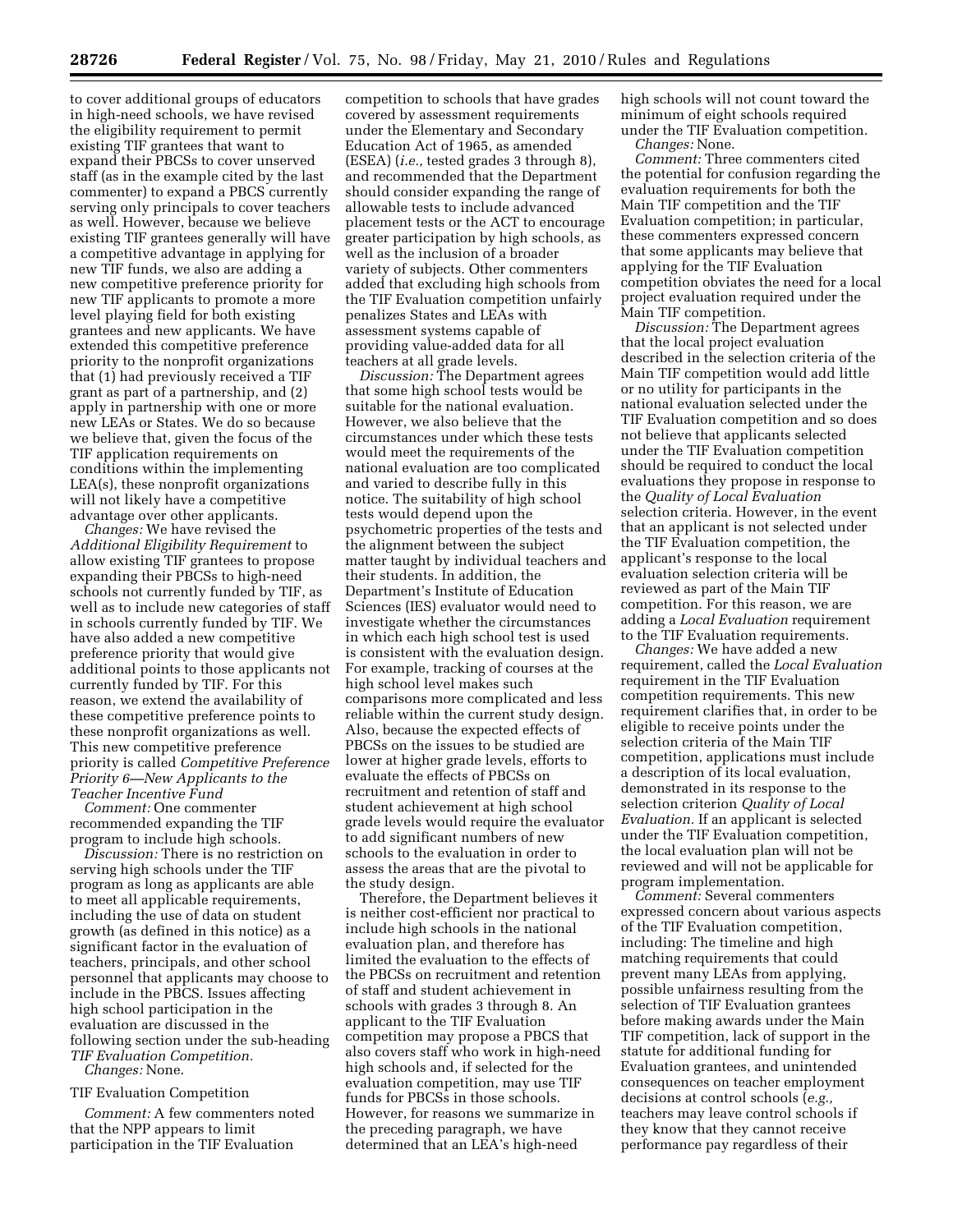effectiveness). Finally, one commenter recommended an independent validation and peer-review of the IES evaluation.

*Discussion:* The Department recognizes that the challenge of conducting an evaluation of the TIF program that uses randomized controlled methodology to the extent feasible, as required by the statute, has created a variety of concerns among commenters, including the fair treatment of applicants for both the Main TIF and TIF Evaluation competitions, tight timelines and high non-TIF program costs, and the difficulty of ensuring adequate participation by control schools that, by definition, will not be able to offer incentive payments to their teachers for the duration of the grant period. In response to many of these concerns, and to ensure high-quality evaluation results consistent with the statute, the Department has decided to implement, as outlined in this final notice, a hybrid of proposed comparison designs 1 and 2 that would provide a comparison between PBCSs implementing differentiated effectiveness incentive payments and PBCSs providing a small (*i.e.,* 1 percent) across-the-board bonus to all teachers and principals. Through the TIF program, the Department will pay the full cost of this modest acrossthe-board bonus in order to make participation in the TIF Evaluation competition more appealing to potential applicants. This approach will permit a study design that examines the effectiveness of substantial differentiated payments on teacher and principal performance while keeping program costs reasonable and providing a sufficient incentive for participation by control schools.

The Department does not believe, however, that additional financial support for TIF Evaluation grantees is inconsistent with the statutory authority for the TIF program, because this additional funding is essential to ensure the feasibility of the randomized controlled methodology specifically required by the statute. Finally, IES, which will manage the evaluation contract, will be guided by the expertise of an external technical working group to ensure the integrity and rigor of its study design, and all IES evaluations are subject to a rigorous external review process before the release of any findings.

*Changes:* We have revised the study design in this final notice to include a comparison of the implementation of differentiated effectiveness incentive payments in Group 1 schools with the payment of annual, 1 percent across-the-

board bonuses in Group 2 schools. Under the new hybrid comparison design, the IES evaluator will select, by lottery, one-half of the evaluation schools within an LEA to implement the applicant's proposed differentiated effectiveness incentive payment component of the PBCS. The other half of the schools within the LEA participating in the evaluation will implement a 1 percent across-the-board annual bonus for teachers and principals, without implementing the differentiated effectiveness payment component. Both sets of schools would implement all of the non-payment components of the PBCS. Under this design, both treatment and control schools will receive additional TIF funds they may use for bonuses to attract educators as well as to pay for PBCS components. The evaluation will use a random assignment design consistent with the statute. Furthermore, we have removed the non-TIF match requirement that would have been applicable to proposed comparison design 2; there is no match requirement for the new hybrid design.

*Comment:* Two commenters requested clarification regarding IES's data collection plans, as well as when collected information would be available to grantees.

*Discussion:* IES's current data collection plan is designed to provide rich information about participating schools and staff, grant implementation, and rigorous impact data on educator recruitment, mobility, and student achievement. Data instruments will include grantee surveys and interviews, teacher and principal surveys, and student administrative records. IES expects to provide Evaluation competition grantees with regular and continuous evaluation results as they become available during and beyond the life of the 5-year grant period.

*Changes:* None.

#### Evaluation Models

*Comment:* A few commenters expressed a preference for comparison design 1 in the proposed TIF Evaluation competition, largely due to the higher cost of proposed comparison design 2, which would have required across-theboard salary increases that could be difficult to sustain beyond the grant period. In addition, one commenter expressed concern about predicting the required level of the across-the-board increases in the control schools before data are available on the actual size of incentive payments in the treatment schools.

*Discussion:* As discussed earlier in this notice, upon consideration of the

public comments, the Department has determined that neither proposed comparison design 1 nor proposed comparison design 2 is likely to produce the high-quality evaluation results that the law anticipates for the required randomized study. Consequently, the final TIF Evaluation competition requirements reflect a hybrid of these two designs, described elsewhere in this notice, which will compare the outcomes obtained by PBCSs implementing differentiated effectiveness incentive payments and PBCSs providing a small (*i.e.,* 1 percent) across-the-board bonus to all teachers and principals. In particular, this new hybrid approach addresses the cost concerns raised by the commenters about the need for LEAs to be able to accurately predict their capacity to provide across-the-board salary increases.

*Changes:* None.

*Comment:* A number of commenters cited concerns about the proposed TIF Evaluation competition requirements, including the potential for high payouts (*e.g.,* 15 percent of salary) limiting the number of applicants that can afford to participate in the TIF Evaluation program, uncertainty about defining ''significantly'' better performance, and doubts that two months provides sufficient advance notice to change behavior.

*Discussion:* The Department believes that the potential for highly effective teachers and principals to receive substantially larger incentive rewards is essential both (1) to producing the measurable treatment effects required for meaningful and reliable evaluation results and (2) to implementing absolute priority 1. Hence, we envision that TIF Evaluation grantees and Main TIF grantees will have comparable differentiated incentive payment amounts.

Moreover, certainly not all teachers who are eligible to participate in the PBCS will likely earn the additional compensation. The issue really is the amount that, on average, an LEA must set aside for performance-based compensation per teacher (*i.e.,* higher incentive payments for the highestperforming teachers and principals will be offset by lower or no incentive payments for modestly performing teachers and principals), a context that we believe many if not most LEAs will find manageable.

With regard to the meaning of ''significantly better'' performance, the Department believes that this definition will vary from one teacher evaluation system to another, and that it is appropriate to allow applicants to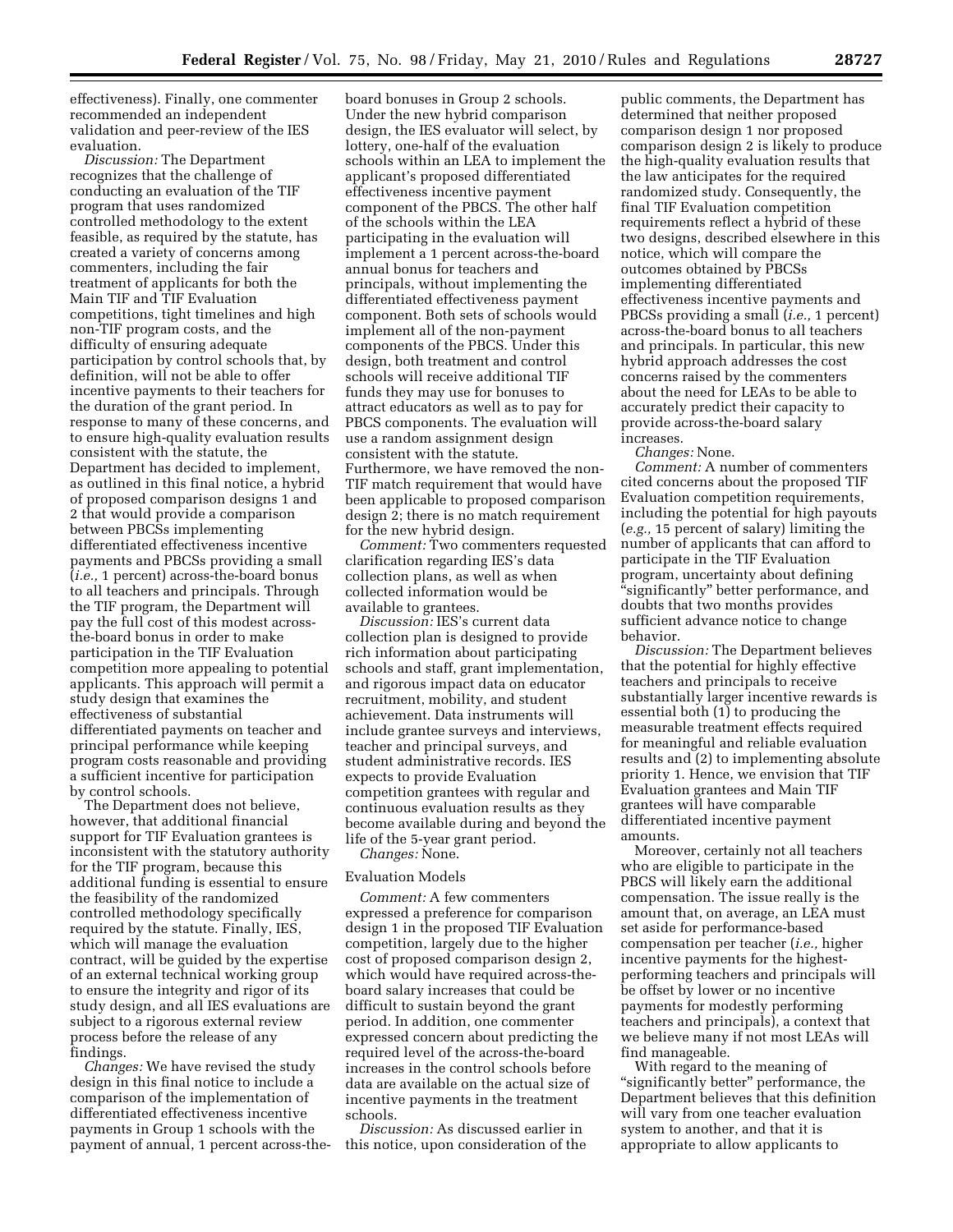propose their own locally based criteria for determining what constitutes ''significantly better.''

Finally, while we agree that applicants should work with the IES evaluator to provide as much advance notice as possible of each school's status under the TIF Evaluation grant implementation plan, we believe that a minimum of two months notice is sufficient for affected teachers and principals to learn about the potential impact of the proposed PBCS and change their teaching practice in response. The Department also notes that a significant potential benefit of the planning period will be to give teachers and principals considerably more time to learn about a proposed PBCS prior to its implementation.

*Changes:* None.

*Comment:* Several commenters expressed concern about (1) the possible unintended consequences of the TIF Evaluation model designs, including the motivational effects on teachers of seeing performance-based compensation withheld from them while it is granted to teachers in other high-need schools; (2) the possibility of incentives luring both effective and ineffective teachers to treatment schools, where they have a chance to earn more money through bonus and incentive payments; and (3) the reluctance of teachers to participate in a lottery-based selection process that would make only some of them eligible for increased compensation.

*Discussion:* The Department agrees that these are legitimate concerns about the likely feasibility of the proposed comparison designs in the proposed TIF Evaluation competition; indeed, similar concerns led the Department to invite comment on two different proposed study designs. Ultimately, in considering public comment, the Department decided to implement a hybrid evaluation study design, described elsewhere in this final notice, which we believe is the best approach to minimizing the concerns raised by the commenters within the context of the TIF statute's requirement of a randomized design.

*Changes:* None.

*Comment:* Three commenters expressed concern that requiring eight schools with students in grades 3 through 8 would eliminate many small and medium-sized LEAs from consideration for TIF Evaluation awards. These commenters recommended that the selected evaluation design should ensure that a representative sample of schools (small, large, urban, rural, suburban) can meet the final design requirements. One commenter suggested that smaller LEAs could join consortia for purpose of reaching the eight-school requirement.

*Discussion:* The Department agrees that larger LEAs are more likely to meet the proposed minimum number of schools requirement, but believes that this limitation is necessary due to the need to conduct a rigorous evaluation with limited resources. Extending the evaluation design to better accommodate LEAs with a smaller number of high-need schools in grades 3 through 8 will make the evaluation prohibitively complicated and expensive. For this reason, the study design emphasizes rigor over representativeness. We acknowledge that although the national evaluation will not provide representative estimates of the effect of the TIF program on all LEAs in the Nation, it will provide descriptive information on all grantees funded under the FY 2010 competition. Also, we do agree that including consortia or intermediary units in the Evaluation design would be consistent with the needs of the evaluation design. Specifically, we believe it is appropriate to permit consortia or intermediary units that are considered LEAs under State law and that serve a coordinating function (*i.e.,*  where data are available from a centralized or coordinating entity) to participate in the TIF Evaluation competition.

*Changes:* Consortia or intermediary units that are considered LEAs under State law and serve a coordinating function (*i.e.,* data are available from a centralized or coordinating entity) are now eligible for the TIF Evaluation competition. The minimum number of schools required for the overall consortia or intermediary unit is still eight and proposed consortia or intermediary unit schools must meet other requirements (*i.e.,* within the eight, each school is at least paired with another school at the same grade level and within the same State).

*Comment:* Several commenters recommended changes to the IES evaluation plan. These changes included: (1) Gathering data about the preparation of teachers who receive incentive payments to help determine the effectiveness of such preparation; (2) requiring a letter from each participating LEA's superintendent, board, principals, and research office indicating agreement to comply with evaluation requirements; (3) measuring the impact of PBCSs on teachers of students with disabilities and gifted and talented students; (4) protecting the rights of students and other participants in the TIF Evaluation; and (5) ensuring that key decisions regarding the conduct of

the evaluation are made in the best interests of students and staff in participating schools.

*Discussion:* The Department believes that the data that will be collected as part of the rigorous, fair, and valid teacher evaluation systems required of TIF grantees will provide an excellent source for investigating the relative effectiveness of various forms of teacher preparation. However, investigations of factors affecting the preparation of teachers who receive incentive payments, while potentially important, are outside the scope of the TIF Evaluation competition, which is statutorily focused on the impact that PBCSs have on teacher and principal performance in high-need schools. We also note that the *Commitment to Evaluation* requirement of the proposed TIF Evaluation, which is retained unchanged in this final notice, requires letters from LEA superintendents, principals, and research offices indicating agreement to comply with all applicable TIF Evaluation requirements. In addition, to the extent that applicant PBCSs cover teachers of students with disabilities and teachers of gifted and talented students, the Department expects that these teachers will be included in the national TIF evaluation. As for protecting the rights and interests of students and other participants in the TIF Evaluation program, IES follows accepted ethical study procedures and its study designs and data collections are approved by both the Office of Management and Budget (OMB) and an independent Institutional Review Board. In addition, the statute authorizing IES requires protections related to data security and confidentiality, which IES follows. Also, IES is guided by the expertise of an external technical working group to ensure the integrity and rigor of its study design. Therefore, the Department believes that the IES evaluation plan already adequately addresses the commenters' concerns. *Changes:* None.

### Matching Funds

*Comment:* One commenter recommended that the Department allow prior investments in the planning and design of a PBCS to count as matching funds under new TIF awards.

*Discussion:* The primary purpose of requiring a matching contribution under the TIF program is to encourage grantees to commit, over time, the resources they need to continue making incentive payments once the period of Federal funding has ended. Funding or other resources expended on planning prior to receipt of a TIF grant would not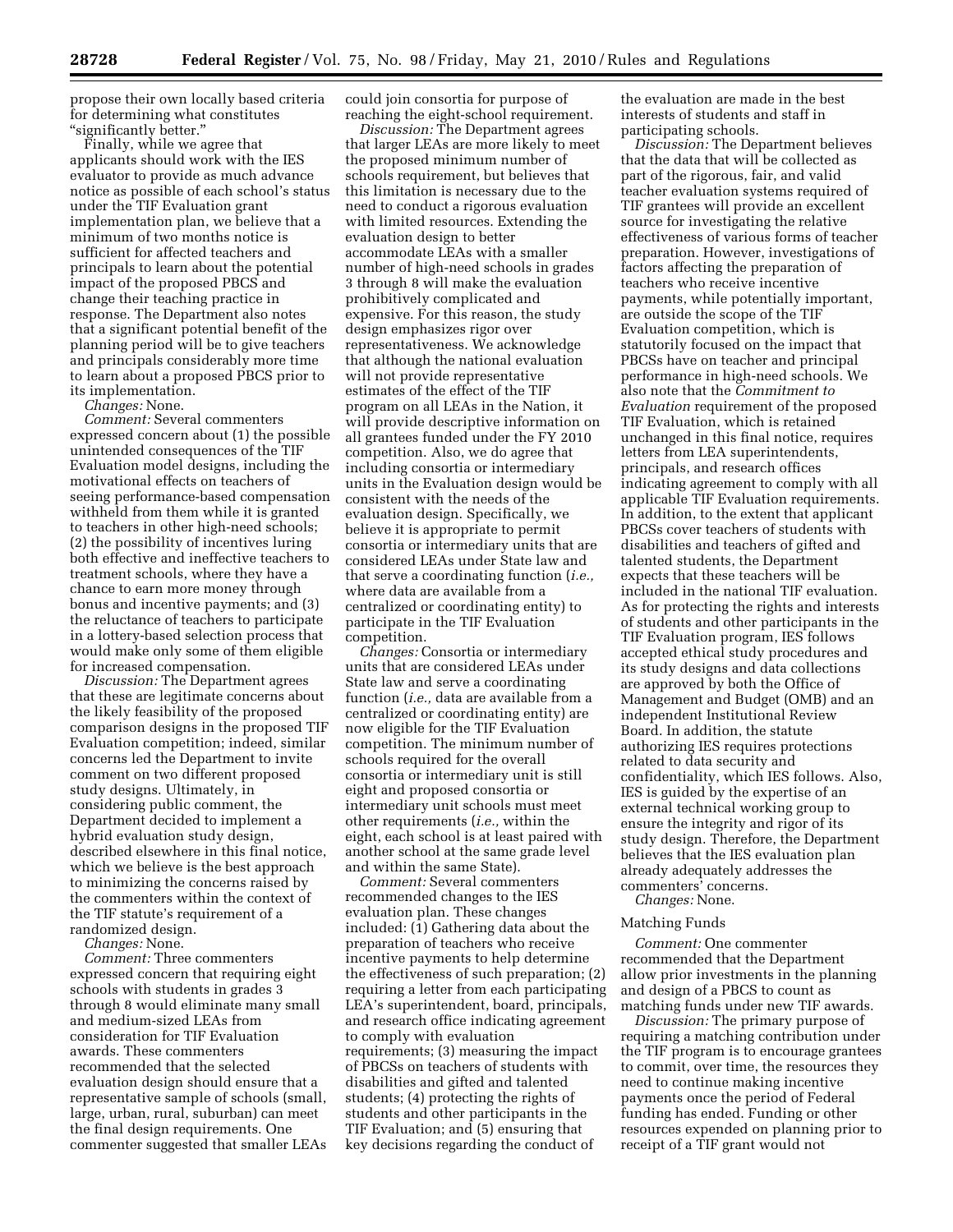promote this purpose. Moreover, the Department's regulations regarding matching contributions (34 CFR 74.23(a)(4) and 80.24) and cost principles issued by the OMB in its Circulars A–21 and A–87 (codified in 2 CFR parts 20 and 225) require that, to be allowable, a matching contribution must be something that would be an allowable cost if paid with Federal grant funds. A grantee's prior investment in other services or activities is not such a cost. For these reasons, the Department declines to permit such prior investments to count toward the required non-TIF match.

*Changes:* None.

*Comment:* One commenter requested flexibility, in recognition of the current State and local budget climate, to allow a greater contribution from TIF grant funds toward incentive payments in the initial award years. Another commenter noted that the percentage of an applicant's budget used for incentives may not increase in a linear fashion due to such factors as uneven assessment results and local budget issues such as declining enrollments and school closures. This commenter recommended that the final notice include instead the expectation for "an upward trend" in both student achievement growth and the percentage of the applicant's budget used for incentive payments.

*Discussion:* The NPP specifically proposed allowing grantees to begin with a small contribution in the early years of a TIF project, stating in the *Background* section that while there is no required minimum percentage local contribution, the Department ''would expect that as an LEA's PBCS becomes institutionalized, the percentage of its budget that is used for incentive payments would increase throughout the five-year grant period.'' In addition, priority 2 requires an applicant to provide, in its application, evidence that the applicant will provide, from non-TIF funds over the course of the fiveyear project period, an increasing share of performance-based compensation paid to teachers and principals in those project years in which the LEA provides such payments as part of its PBCS.

With regard to the concern that the need for an increasing annual match may not materialize if actual need for compensation payments decreases from one year to another, we note that the costs of implementing a PBCS involve more than the performance-based compensation payments themselves. Beyond this, should the level of a grantee's contribution to supplemental staff compensation costs decrease from year to year because an LEA's overall level of compensation payments under

its PBCS also decreases, the Department will be able to work with the grantee to adjust the level of match so that it corresponds to the amount of TIF funds needed for compensation payments compared to the amount that had been budgeted and anticipated. *Changes:* None.

#### Compensation Plans

*Comment:* Three commenters stated that there is no research to support paying bonuses to individual teachers who increase student test scores and urged the Department to revise the final notice to encourage school-wide incentive systems. On the other hand, one commenter objected to mixed-group compensation, largely for the reason cited in the NPP—that the incentive for individuals to perform better potentially is weakened if their compensation depends on the performance of others.

*Discussion:* The NPP proposed to allow, and not require, a grantee to use individual, group, or mixed-group incentives in its PBCS, and the Department sees no reason to prohibit any of these approaches, as each may have benefits and advantages depending on local circumstances. Moreover, permitting a variety of incentive models will encourage greater innovation and provide data to help determine which models work best and under what circumstances.

*Changes:* None.

*Comment:* One commenter recommended that the final notice permit an applicant to focus its PBCS on certain subjects or grade levels (or both) because, the commenter claimed, focusing on high-need subject areas could have greater impact than systems targeting other subjects. Another commenter asked whether an LEA could focus a PBCS on particular staff or schools (*e.g.,* new teachers or elementary schools).

*Discussion:* Applicants have flexibility under the final priorities, requirements, definitions, and selection criteria to design their PBCSs to reflect and meet local needs, including the selection of subjects and grade levels that will be included in the PBCSs. For example, an applicant with growth (as defined in this notice) or value-added data for certain subjects and grades would be permitted to develop a PBCS covering only teachers and principals responsible for those subjects and grades. An applicant also could choose to include only certain high-need schools, such as elementary schools, in its PBCS.

*Changes:* None.

*Comment:* One commenter urged that the final notice allow the use of TIF

funds to pay at least a portion of master, mentor, or lead teacher salaries, while another recommended allowing payment of salaries for principal coaches.

*Discussion:* As discussed in the NPP, the notice inviting applications (NIA) will demonstrate the Department's commitment to limiting the use of TIF funding awarded in the Main TIF competition to paying the salary of only one master, mentor, lead teacher, or academic coach per school. Paying for more than one such salary per school could significantly reduce the resources available for the performance-based incentives and rewards that are by law the primary focus of the TIF program. That said, grantees may use TIF funds for bonuses paid to such staff if the staff assume additional responsibilities under the PBCS. TIF Evaluation grantees, on the other hand, will receive at least \$1 million in additional funding over their five-year grant period that they can use to pay other TIF-related costs, and these funds may be used to pay the salaries of multiple master teachers, mentors, lead teachers or academic coaches in participating schools.

*Changes:* None.

*Comment:* One commenter requested that the Department clarify that incentives for taking on additional responsibilities and leadership roles could include financial incentives, such as salary increases and bonus payments.

*Discussion:* The Application Requirements require each applicant to describe in its application how its proposed PBCS will provide educators with incentives to take on additional responsibilities and leadership roles (as defined in this notice). This language encompasses both financial and nonfinancial incentives.

*Changes:* None.

*Comment:* One commenter asserted that LEA-wide PBCSs are essential to obtain the "complete buy-in" from both local unions and school boards necessary for successful outcomes; this commenter recommended that the final notice allow use of TIF funds to support a PBCS for an entire LEA, not just specific schools within an LEA. In such cases, the commenter added, the PBCS could support teacher quality and improved student achievement broadly across an LEA while providing specific incentives for hard-to-staff schools and high-need students.

*Discussion:* While the Department does not dispute the potential advantages of LEA-wide PBCSs, the statutory authority for the TIF program does not allow TIF funds to be used for incentive payments in such broad-based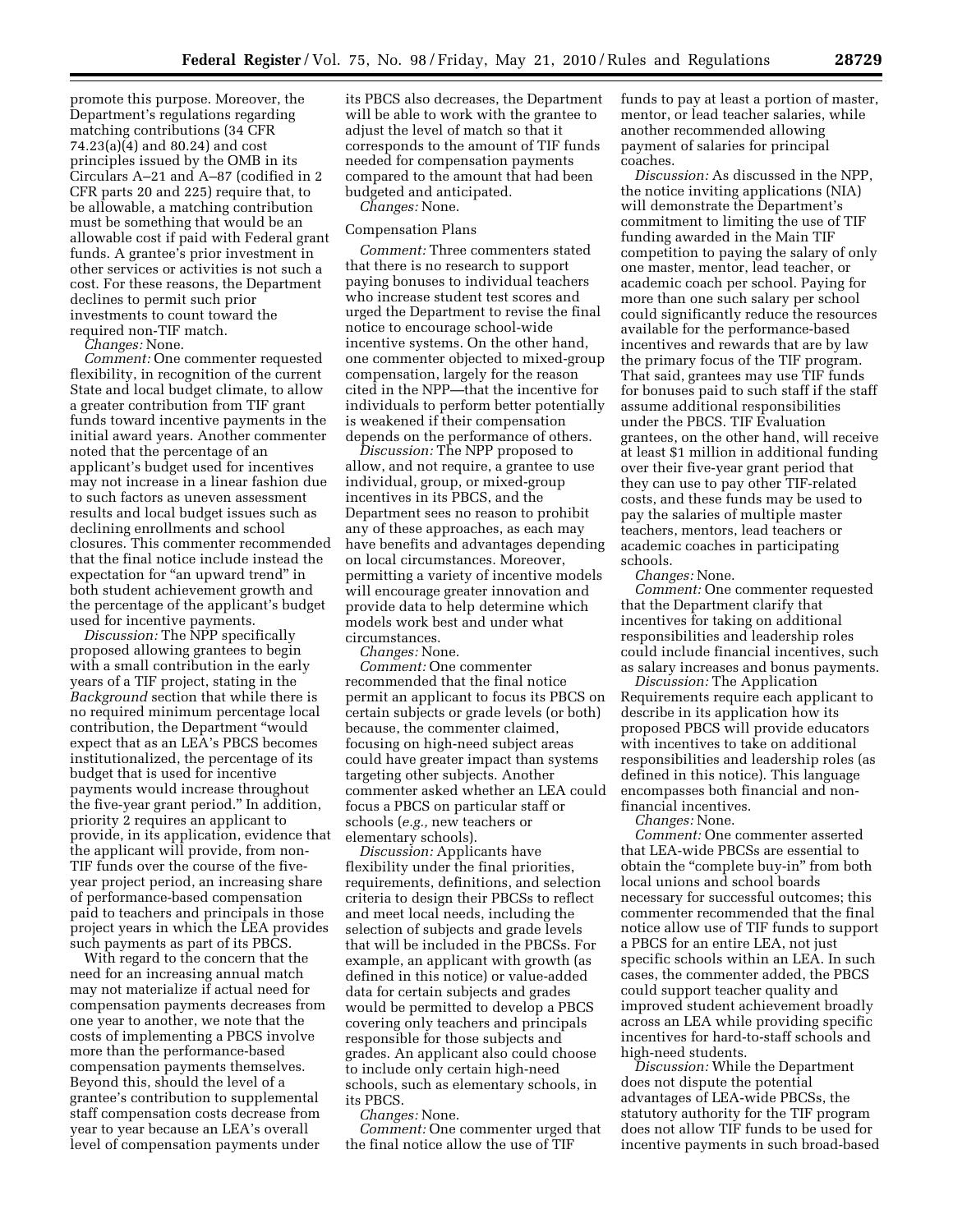provided to teachers, principals, and other school personnel who work in high-need schools (as defined in this notice) within an LEA. TIF funds also may be used more generally to help develop and implement the tools and systems required for a LEA-wide PBCS; however, incentive payments to teachers, principals, and other school personnel who work in non-high-need schools (as defined in this notice) must be paid for with non-TIF funds.

*Changes:* None.

*Comment:* One commenter suggested that meeting TIF program requirements could be difficult for resource-poor high-need schools and might have a negative impact on other reform efforts.

*Discussion:* The Department recognizes that meeting all the requirements of the TIF program, as proposed in the NPP and described in this final notice, may be challenging for many high-need schools (as defined in this notice). However, while TIF funds are specifically intended to help highneed schools overcome such challenges, the Department believes that the development and implementation of an appropriate PBCS necessitates the requirements proposed in the NPP and retained in this final notice.

*Changes:* None.

#### Incentives

*Comment:* Two commenters asked for clarification regarding the size of incentive payments required by the TIF program; in particular, the commenters wanted to know if there is any research suggesting an appropriate incentive amount, or if the overall average of 5 percent of teacher salaries suggested in the TIF Evaluation requirements was the minimum required amount.

*Discussion:* The Department is not aware of any definitive research regarding the optimal size of incentive payments for an effective PBCS and believes that a wide range of such payment amounts may be effective, depending on local circumstances and market conditions. The figure of 5 percent of the average teacher salary was provided only as an example; perhaps more important was the suggestion that creating meaningful differences in performance could require that the top-performing teachers and principals receive 3 times this average amount, or 15 percent of a salary. In any case, this final notice, like the NPP, makes clear in priority 1 that the Department is not requiring a minimum incentive amount, but expects applicants to clearly explain why the amounts they choose for their PBCSs are ''high enough to create change in the behavior of current and prospective teachers and principals.

*Changes:* None.

*Comment:* Several commenters recommended providing additional flexibility with respect to the types and amounts of incentives used in an LEA's PBCS. In particular, the commenters highlighted the importance of nonfinancial incentives such as professional development, time for collaboration and leadership opportunities, uncertainty about the precise level of financial incentive needed to change educator behavior and performance, and local market needs and requirements.

*Discussion:* An applicant has flexibility to design its PBCS so that financial incentives and rewards are provided in combination with other incentives and support. In particular, as proposed in the NPP and finalized in this notice, the TIF program not only encourages, but also requires, highquality professional development that is linked to the specific measures of teacher and principal effectiveness included in the PBCS, as well as opportunities to take on additional responsibilities and leadership roles (as defined in this notice).

*Changes:* None.

*Comment:* One commenter urged the Department to consider allowing TIF grantees to pay incentives only after positive student outcomes are obtained.

*Discussion:* The priorities and requirements proposed in the NPP and announced in this final notice require grantees to develop and implement PBCSs that pay incentives based on improved student learning. Under paragraph (a) of priority 1, the PBCS must give significant weight to student growth (as defined in this notice) in determining and rewarding teacher and principal effectiveness. However, other important goals of the TIF program, such as encouraging effective teachers and principals to work in the most challenging schools and recruiting and retaining teachers for hard-to-staff subjects and specialty areas, may require incentive payments independent of improved student outcomes, because the positive outcome desired is improved recruitment and retention of effective teachers and principals.

*Changes:* None.

*Comment:* Two commenters recommended allowing incentive pay and other additional compensation for teachers who obtain further education, professional development, national certification, or who work in challenging schools, or serve as mentors or on school improvement committees.

*Discussion:* The recommended factors described by the commenters are permitted as supplemental multiple measures that may be used when evaluating teacher and principal effectiveness under paragraph (c) of Priority 1. However, because such evaluations must give significant weight to student growth (as defined in this notice), these factors alone could not be the only measures used for compensating a teacher or principal under the proposed PBCS.

*Changes:* None.

#### Definition of High-Need School

*Comment:* Two commenters agreed with the definition of high-need school proposed in the NPP, which defines such a school as a school with 50 percent or more of its enrollment from low-income families, based on eligibility for free or reduced-price lunch subsidies under the Richard B. Russell National School Lunch Act, or other poverty measures that LEAs use. However, several other commenters recommended that the definition be changed to reflect the 40-percent poverty threshold used for schoolwide program eligibility under title I, part A of the ESEA. Other commenters also recommended that the definition be structured to consider academic need, and not just poverty status, to determine the eligibility of schools to participate in TIF-funded projects. For example, one commenter suggested that schools and LEAs in ESEA improvement status should be eligible for participation under the TIF program, regardless of poverty status. One commenter recommended using the persistently lowest-achieving schools definition from the SIG program. Two commenters urged the Department to change the definition so that high-need status is based only on academic factors. Finally, other commenters recommended defining need for the purposes of the TIF program at the LEA level rather than at the school level, as well as giving LEAs flexibility to determine need, particularly in cases where a school may miss the poverty threshold by one or two percentage points.

*Discussion:* The Department gave careful consideration to the alternative definitions of high-need school recommended by commenters, but ultimately decided to retain the definition of high-need school that was proposed in the NPP. In Title I, Part A of the Elementary and Secondary Education Act of 1965, as amended, Congress authorized the lower 40 percent schoolwide program threshold in order to expand flexibility for schools to participate in Title I schoolwide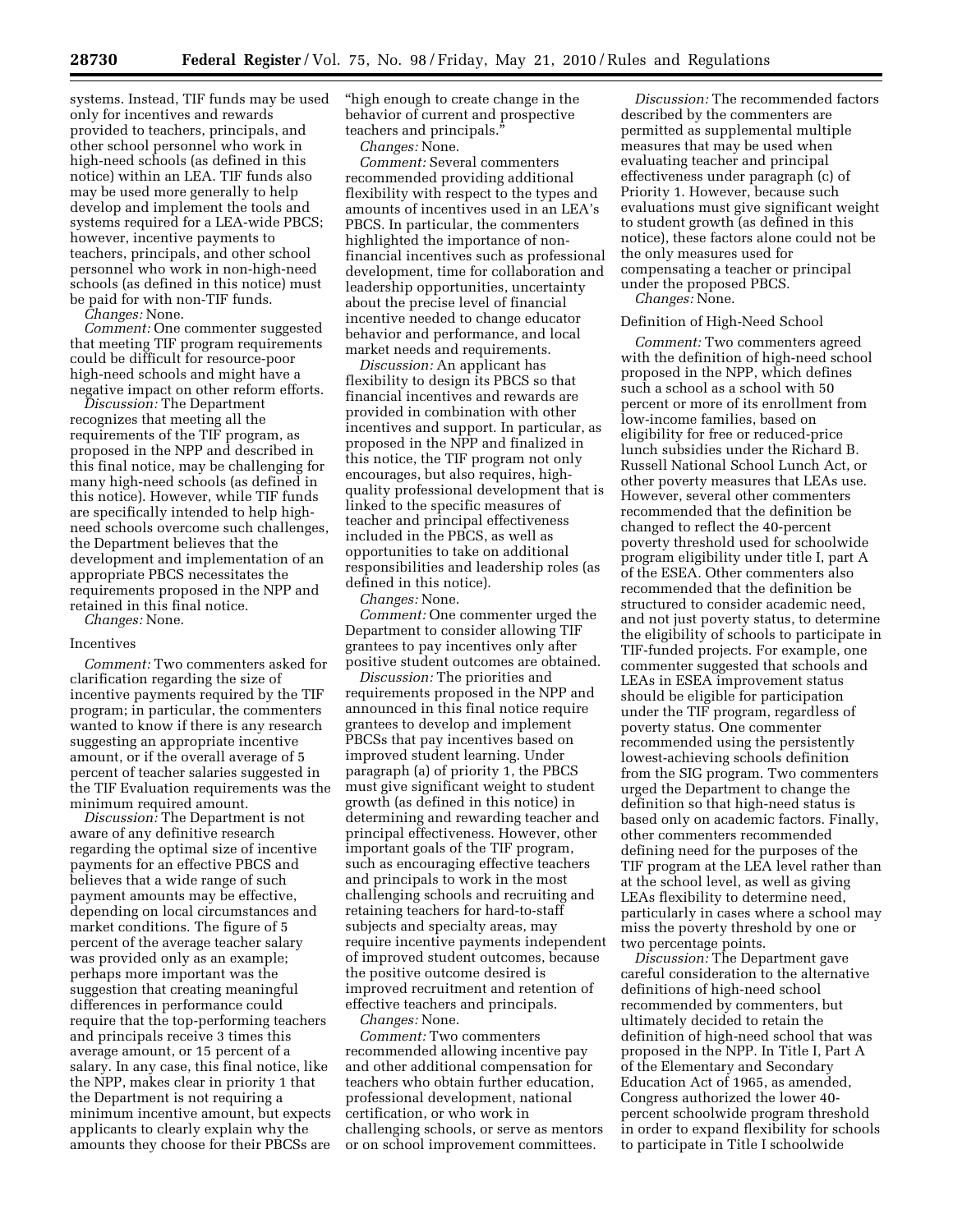programs. However, the purpose of our definition of a high-need school in the NPP is to focus the limited funding that Congress has appropriated for TIF on assisting schools that serve the neediest communities. We are very concerned that lowering the poverty threshold for this program from 50 to 40 percent eligibility for free-and reduced-price lunch subsidies, as some commenters desire, will dilute the program's emphasis on helping such schools use PBCSs as one means to help increase student academic achievement. Moreover, the available data shows that even at the 50-percent poverty threshold, a regrettably large number of LEAs and States, in all parts of the Nation and in both urban and rural areas, will be able to identify enough high-need schools to support participation in the TIF program. Incorporating academic measures would dilute this focus on high-poverty schools, as many schools identified for improvement under the ESEA are lowpoverty schools. Also, schools may be identified for ESEA improvement due to the performance of one or two relatively small subgroups of students, rather than the broader weaknesses in student achievement more commonly associated with our neediest schools. Finally, defining need at the LEA level would be inconsistent with the statutory authority for the TIF program, which clearly requires that the need for TIF program funds be measured at the school and not the LEA level.

*Changes:* None.

#### Definition of Student Achievement

*Comment:* One commenter suggested adding industry-recognized certificates and college credit to the alternative measures of student learning in the definition of student achievement.

*Discussion:* Paragraph (b) of the definition of student achievement permits the use of alternative measures of student learning, which could include those suggested by the commenter, provided that they are rigorous and comparable across schools. Therefore, we do not believe that a change to the definition is necessary.

*Changes:* None.

*Comment:* One commenter urged the Department to delete from the definition of student achievement the requirement that alternative measures of student learning must be "rigorous and comparable across schools,'' because the requirement effectively limits other measures to assessment results.

*Discussion:* The Department declines to make the requested change because ensuring that alternative measures of student learning are rigorous and

comparable across schools is essential if student achievement data based on such measures are to be part of a fair, valid, and reliable teacher evaluation system. Using non-comparable achievement data could result in unfair teacher ratings.

*Changes:* None.

#### Definition of Student Growth

*Comment:* One commenter argued that applicants for the TIF program should be able to use ''status'' measures of student achievement to evaluate teacher effectiveness if the LEAs in which the PBCS is to be implemented are in States that do not currently have assessment systems capable of measuring student growth (as defined in this notice).

*Discussion:* Student achievement alone, as measured, for example, on the annual assessments required by the ESEA, is not sufficient for measuring the change in individual student achievement over time, which is an essential element of the teacher evaluation systems required by the TIF program. For this reason, all TIF applicants must be able to measure individual student growth (as defined in this notice), and may not use the ''snapshot'' of student achievement provided by ESEA assessments as a substitute for measuring growth (as defined in this notice).

*Changes:* None.

Definition of Additional Responsibilities and Leadership Roles

*Comment:* One commenter stated that the proposed definition of additional responsibilities and leadership roles in the NPP is too prescriptive. Another commenter recommended that the Department change this definition so that it is targeted specifically at improving teacher capacity and is linked to increasing student achievement, rather than studentfocused activities, such as tutoring or mentoring individual students.

*Discussion:* The Department believes that the definition of additional responsibilities and leadership roles is sufficiently broad to provide applicants with flexibility to define which duties and roles satisfy the definition. Moreover, as we acknowledged in the NPP, the list of additional responsibilities and leadership opportunities in the definition is not intended to be exhaustive, and we encourage applicants to develop opportunities for additional responsibilities and leadership roles (as defined in this notice) for their teachers, principals, and, at the applicant's discretion, other school personnel.

#### *Changes:* None.

#### *Selection Criteria*

*Comment:* One commenter recommended adding a new selection criterion related to sustainability, to encourage and reward the creation of LEA consortia that support PBCS sustainability. Another commenter suggested that an applicant's previous progress and achievements in developing or implementing a PBCS should be taken into account in scoring applications.

*Discussion:* The Department believes that the sustainability goal recommended by the commenter is amply supported by priorities 2 and 3, related to financial sustainability and comprehensive approaches needed for PBCSs, and that adding an additional sustainability requirement to the selection criteria is unnecessary. We also believe that, in general, applicants that have started or completed various elements of a PBCS will likely be in a position to submit stronger applications than applicants that have not, and that therefore there is no need to give additional weight or priority to these ''early adopters.''

*Changes:* None.

*Comment:* None.

*Discussion:* In reviewing the proposed selection criteria, the Department determined that in order to address criterion (b)(i), applicants would have to explain how the effectiveness of teachers, principals, and other personnel (in those sites in which the grantee wishes to expand the PBCS to additional staff in its schools) would be determined. However, the notice of proposed priorities did not specifically provide for applicants to submit this information. In order to ensure that peer reviewers may review this key information, the Department has decided to request it as part of the selection criteria.

*Changes:* The Department has added sub-criterion  $(b)(1)(iii)$  to the selection criterion that asks applicants to provide a clear explanation of how teachers, principals, and other personnel (in those sites in which the grantee wishes to expand the PBCS to additional staff in its schools) are determined to be "effective" for the purposes of the proposed PBCS. *Comment:* None.

*Discussion:* In reviewing the proposed selection criteria, the Department has determined that it is necessary to change (b)(1)(ii) to request an applicant's proposed methodology for determining the effectiveness of teachers, principals, and other personnel (in those sites in which the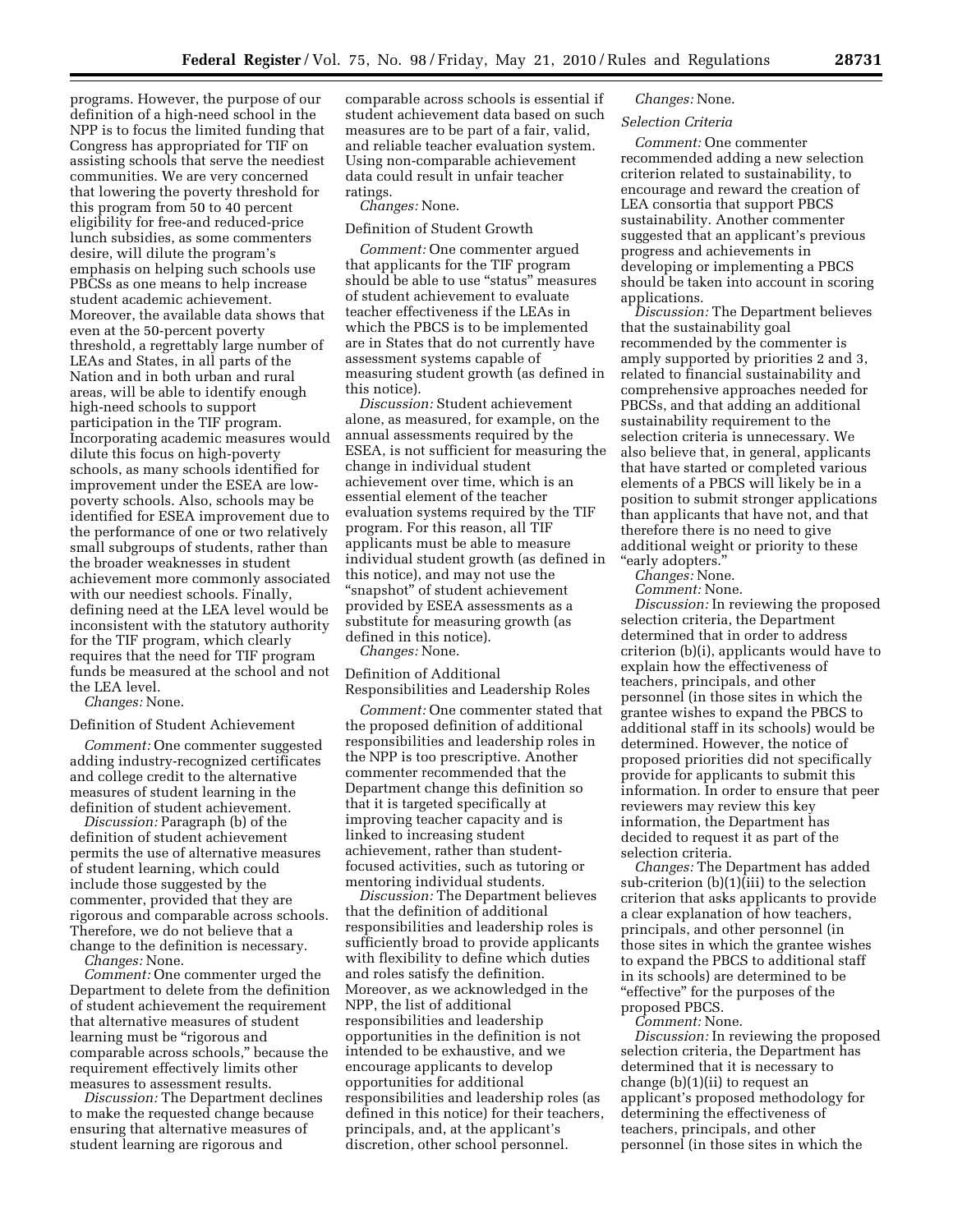grantee wishes to expand the PBCS to additional staff in its schools) using measures of student growth (as defined in this notice) instead of student achievement (as defined in this notice). The Department would like to be consistent in promoting student growth (as defined in this notice) as a significant component of an applicant's measure of effectiveness, as noted throughout the notice as well as in selection criterion (b)(1). Given this change, under selection criterion (b)(1)(ii), the Department has also removed the reference to norm- and criterion-referenced statewide assessment scores as valid and reliable measures of student growth. This reference is redundant with the definition of student growth (as defined in this notice), which references student achievement as a student's score on the State's assessments under the ESEA.

*Changes:* Under selection criterion (b)(1)(ii), the term student achievement (as defined in this notice) has been replaced with student growth (as defined in this notice) and the statement regarding norm- and criterionreferenced statewide assessment scores has been removed.

#### **Final Priorities**

#### *Types of Priorities*

When inviting applications for a competition using one or more priorities, we designate the type of each priority as absolute, competitive preference, or invitational through a notice in the **Federal Register.** The effect of each type of priority follows:

*Absolute priority:* Under an absolute priority, we consider only applications that meet the priority (34 CFR 75.105(c)(3)).

*Competitive preference priority:*  Under a competitive preference priority, we give competitive preference to an application by (1) awarding additional points, depending on the extent to which the application meets the priority (34 CFR 75.105(c)(2)(i)); or (2) selecting an application that meets the priority over an application of comparable merit that does not meet the priority (34 CFR 75.105(c)(2)(ii)).

*Invitational priority:* Under an invitational priority, we are particularly interested in applications that meet the priority. However, we do not give an application that meets the priority a preference over other applications (34 CFR 75.105(c)(1)).

#### *Final Priorities*

The Secretary establishes the following priorities for the TIF program. We may apply these priorities in any

year in which this program is in effect. All of the priorities are applicable under both the Main TIF competition and the TIF Evaluation competition.

#### *Absolute Priorities*

Priority 1 (Absolute)—Differentiated Levels of Compensation for Effective Teachers and Principals

To meet this absolute priority, an applicant must demonstrate, in its application, that it will develop and implement a PBCS that rewards, at differentiated levels, teachers and principals who demonstrate their effectiveness by improving student achievement (as defined in this notice) as part of the coherent and integrated approach of the local educational agency (LEA) to strengthening the educator workforce. In determining teacher and principal effectiveness as part of the PBCS, the LEA—

(a) Must give significant weight to student growth (as defined in this notice), based on objective data on student performance;

(b) Must include observation-based assessments of teacher and principal performance at multiple points in the year, carried out by evaluators trained in using objective evidence-based rubrics for observation, aligned with professional teaching standards; and, if applicable, as part of the LEA's coherent and integrated approach to strengthening the educator workforce; and

(c) May include other measures, such as evidence of leadership roles (as defined in this notice), that increase the effectiveness of other teachers in the school or LEA.

In determining principal effectiveness as part of a PBCS, the LEA must give significant weight to student growth (as defined in this notice) and may include supplemental measures such as high school graduation and college enrollment rates.

In addition, the applicant must demonstrate that the differentiated effectiveness incentive payments will provide incentive amounts that are substantial and provide justification for the level of incentive amounts chosen. While the Department does not propose a minimum incentive amount, the Department encourages applicants to be thorough in their explanation of why the selected incentive amounts are likely high enough to create change in the behavior of current and prospective teachers and principals in order to ultimately improve student outcomes.

Priority 2 (Absolute)—Fiscal Sustainability of the Performance-Based Compensation System (PBCS)

To meet this absolute priority, the applicant must provide, in its application, evidence that:

(a) The applicant has projected costs associated with the development and implementation of the PBCS, during the project period and beyond, and has accepted the responsibility to provide such performance-based compensation to teachers, principals, and other personnel (in those sites in which the grantee wishes to expand the PBCS to additional staff in its schools) who earn it under the system; and

(b) The applicant will provide from non-TIF funds over the course of the five-year project period an increasing share of performance-based compensation paid to teachers, principals, and other personnel (in those sites in which the grantee wishes to expand the PBCS to additional staff in its schools) in those project years in which the LEA provides such payments as part of its PBCS.

Priority 3 (Absolute)—Comprehensive Approaches to the Performance-Based Compensation System (PBCS)

To meet this absolute priority, the applicant must provide, in its application, evidence that the proposed PBCS is aligned with a coherent and integrated strategy for strengthening the educator workforce, including in the use of data and evaluations for professional development and retention and tenure decisions in the LEA or LEAs participating in the project during and after the end of the TIF project period.

Competitive Preference Priorities (Priorities 4 through 6) Priority 4 (Competitive Preference)—Use of Value-Added Measures of Student Achievement

To meet this competitive preference priority, the applicant must demonstrate, in its application, that the proposed PBCS for teachers, principals, and other personnel (in those sites in which the grantee wishes to expand the PBCS to additional staff in its schools) will use a value-added measure of the impact on student growth (as defined in this notice) as a significant factor in calculating differentiated levels of compensation provided to teachers, principals, and other personnel (in those sites in which the grantee wishes to expand the PBCS to additional staff in its schools).

Under this priority, the applicant must also demonstrate that it has a plan to ensure that, as part of the PBCS, it has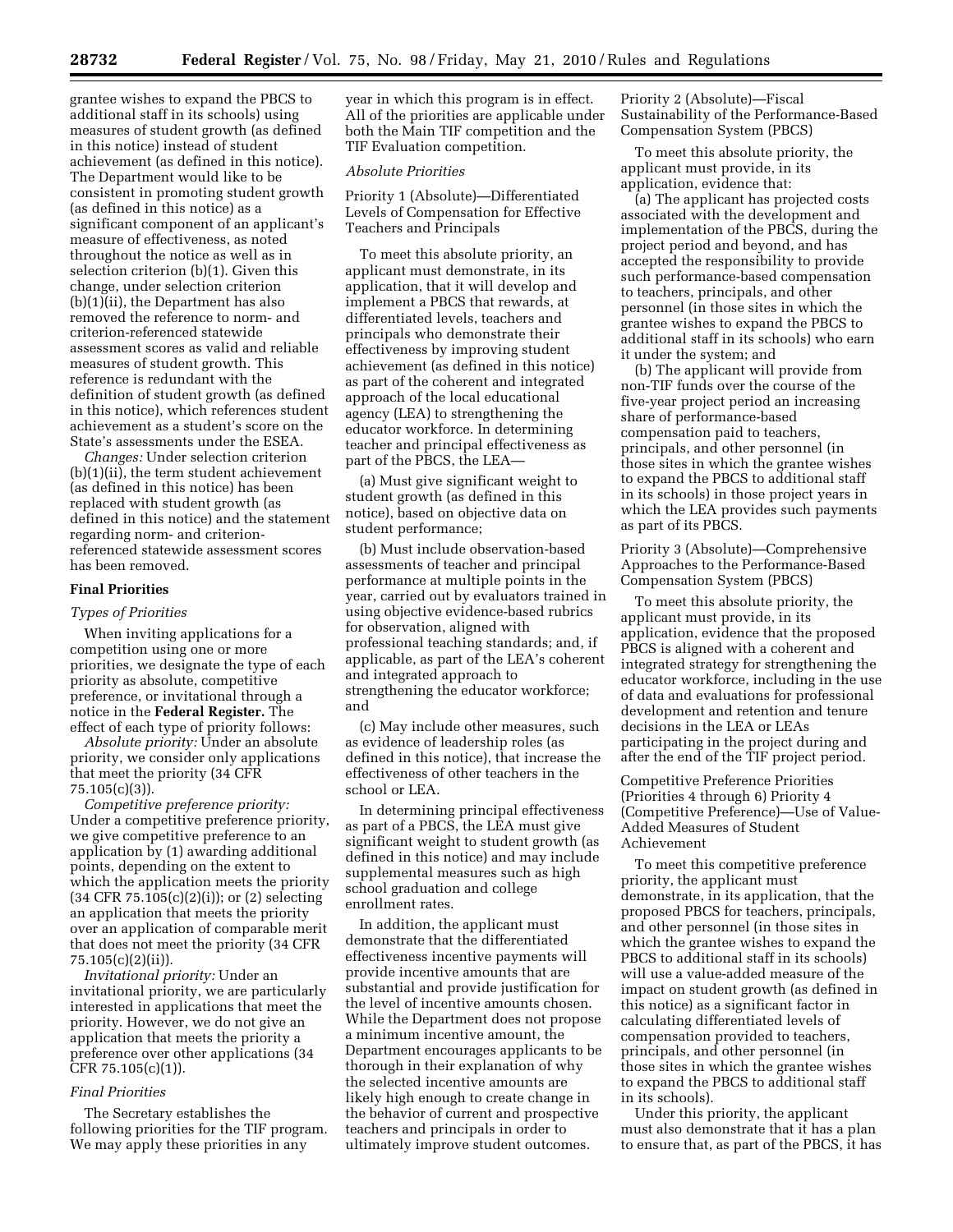the capacity to (1) implement the proposed value-added model (*e.g.,*  through robust data systems that collect the necessary data and ensure data quality), and (2) clearly explain the chosen value-added model to teachers to enable them to use the data generated through the model to improve classroom practices.

Priority 5 (Competitive Preference)— Increased Recruitment and Retention of Effective Teachers to Serve High-Need Students and in Hard-to-Staff Subjects and Specialty Areas in High-Need Schools

To meet this competitive preference priority, the applicant must demonstrate in its application that its proposed PBCS is designed to assist high-need schools (as defined in this notice) to (1) serve high-need students (as defined in this notice), (2) retain effective teachers in teaching positions in hard-to-staff subjects and specialty areas, such as mathematics, science, special education, and English language acquisition, and (3) fill vacancies with teachers of those subjects or specialty areas who are effective or likely to be effective. The applicant must provide an explanation for how it will determine that a teacher filling a vacancy is effective or likely to be effective. In addition, applicants must demonstrate, in their applications, the extent to which the subjects or specialty areas they propose to target are hard-to-staff. Lastly, applicants must demonstrate, in their applications, that they will implement a process for effectively communicating to teachers which of the LEA's schools are highneed and which subjects and specialty areas are considered hard-to-staff.

Priority 6 (Competitive Preference)— New Applicants to the Teacher Incentive Fund

To meet this competitive preference priority, an applicant must be a new applicant to the TIF program. For the purposes of this priority, a new applicant is (1) an eligible entity that has not previously been awarded a grant under the TIF program, or (2) a nonprofit organization that previously received funding through TIF, as part of a partnership with one or more LEAs or SEAs, but that is applying to work with a different group of eligible LEAs or SEAs than it worked with under any previous TIF grant. Under this competitive preference priority, a current nonprofit grantee may not propose to use new TIF funds to compensate for any activities related to the development and implementation of its PBCS in LEAs and high-need schools (as defined in this notice) already served under the current grant. Rather, a nonprofit organization that is a current TIF grantee may only use new TIF funds for the costs of implementing the PBCS in high-need schools (as defined in this notice) that have not previously received TIF funds.

#### **Final Main TIF Competition Requirements**

The Secretary establishes the following requirements for the Main TIF competition. We may apply these requirements in any year in which this program is in effect.

*Selection of Competition.* An applicant may submit an application for either the Main TIF competition or the TIF Evaluation competition. Each applicant must identify in its application the competition for which it is applying. Decisions regarding awards for the TIF Evaluation program will be made prior to doing so for the Main TIF competition, so that applicants not funded in the TIF Evaluation competition will still be eligible for funding under the Main TIF competition.

*Application Requirement.* Each applicant must describe in its application how its proposed PBCS will provide educators with incentives to take on additional responsibilities and leadership roles (as defined in this notice).

*Core Elements of a PBCS and a Potential Planning Period.* Each applicant must either—

(a) Demonstrate in its application that it has in place the five core elements that follow; or

(b) If the applicant cannot demonstrate in its application that it has in place each of the five core elements—

(1) Agree, as part of its application, to implement a planning period of up to one year, during which it will use its TIF funds to develop the core element or elements it lacks; and

(2) Include, in its application, a plan for how it will implement the core element or elements it lacks during the planning period.

*Core Elements.* 

(a) A plan for effectively communicating to teachers, administrators, other school personnel, and the community at-large the components of its PBCS;

(b) The involvement and support of teachers, principals, and other personnel (including input from teachers, principals, and other personnel in the schools and LEAs to be served by the grant) and the involvement and support of unions in participating LEAs (where they are the designated exclusive representatives for

the purpose of collective bargaining) that is needed to carry out the grant;

(c) Rigorous, transparent, and fair evaluation systems for teachers and principals that differentiate effectiveness using multiple rating categories that take into account student growth (as defined in this notice) as a significant factor, as well as classroom observations conducted at least twice during the school year. The evaluation process must: (1) Use an objective, evidence-based rubric aligned with professional teaching or leadership standards and the LEA's coherent and integrated approach to strengthening the educator workforce; (2) provide for observations of each teacher or principal at least twice during the school year by individuals (who may include peer reviewers) who are provided specialized training; (3) incorporate the collection and evaluation of additional forms of evidence; and (4) ensure a high degree of inter-rater reliability (*i.e.,* agreement among two or more raters who score approximately the same);

 $(d)$  A data-management system  $1$  that can link student achievement (as defined in this notice) data to teacher and principal payroll and human resources systems; and

(e) A plan for ensuring that teachers and principals understand the specific measures of teacher and principal effectiveness included in the PBCS, and receive professional development that enables them to use data generated by these measures to improve their practice.

*Planning Period Requirements.* Each grantee that implements a planning period to develop the core element or elements it lacks, is—

(a) Required to demonstrate in its annual performance report or other interim performance report that it has implemented any of the five core elements it had lacked at the start of the project; and

(b) Prohibited from using TIF program funds to provide incentive payments to teachers, principals, and other personnel (in those sites in which the grantee wishes to expand the PBCS to additional staff in its schools) until it has implemented a PBCS that, to the Secretary's satisfaction, has all five core elements.

*Professional Development.* Each applicant must demonstrate, in its

<sup>&</sup>lt;sup>1</sup> Successful applicants that receive Teacher Incentive Fund program grant awards must ensure that the program's PBCS, including the necessary data systems, complies with the Family Educational Rights and Privacy Act (FERPA), including the regulations in 34 CFR Part 99, as well as any applicable State and local requirements regarding privacy.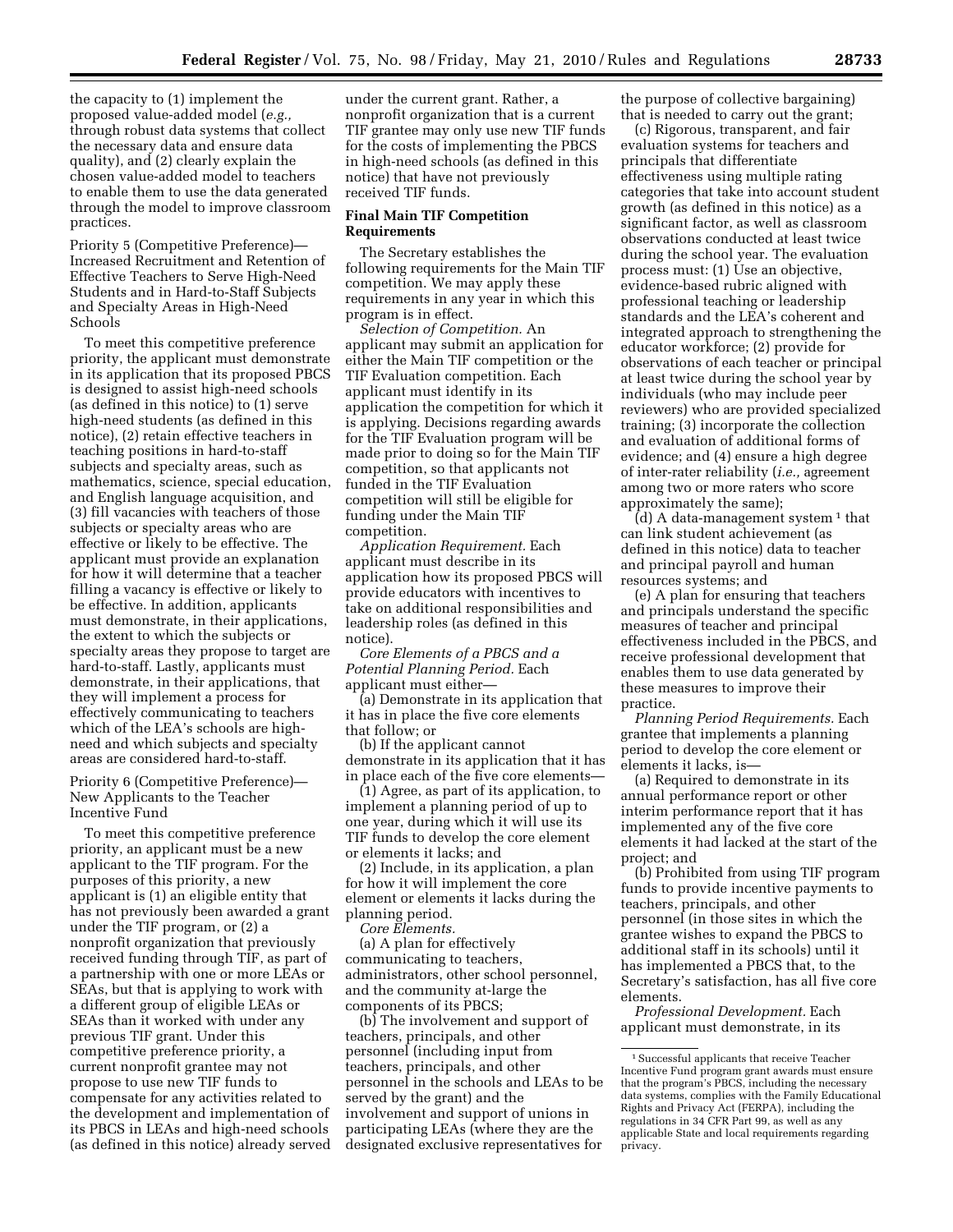application, that its proposed PBCS will include a high-quality professional development component for teachers and principals consistent with the definition of the term *professional development* in section 9101(34) of the ESEA.

The applicant must demonstrate that its PBCS has a professional development component in place, or a specific plan for developing one, that is directly linked to the specific measures of teacher and principal effectiveness included in the PBCS. The professional development component of the PBCS must—

(1) Be based on needs assessed either at the high-need schools (as defined in this notice) participating in the applicant's proposed PBCS or LEAwide;

(2) Be targeted to individual teachers' and principals' needs as identified in the evaluation process;

(3) Provide—

(a) Those teachers and principals in participating TIF schools who do not receive differentiated compensation based on effectiveness under the PBCS with the tools and skills they need to improve their effectiveness in the classroom or school and be able to raise student achievement (as defined in this notice); and

(b) Those teachers and principals who are deemed to be effective and who, therefore, receive differentiated compensation under the PBCS, with the tools and skills they need to (1) continue effective practices in the classroom or school and raise student achievement (as defined in this notice), and (2) successfully assume additional responsibilities and leadership roles (as defined in this notice);

(4) Support teachers and principals to better understand and use the measures of effectiveness in the PBCS to improve practice and student achievement (as defined in this notice); and

(5) Include a process for regularly assessing the effectiveness of this professional development in improving teacher and leadership practice to increase student achievement (as defined in this notice) and making modifications necessary to improve its effectiveness.

*High-Need Schools Documentation.*  Each applicant must demonstrate, in its application, that the schools to be served by the proposed PBCS are highneed schools (as defined in this notice). Each applicant must provide, in its application, a list of schools in which the proposed PBCS will be implemented as well as the most current data on the percentage of each identified school's students who are eligible for free or

reduced-price lunch subsidies under the Richard B. Russell National School Lunch Act, or other poverty measures that the LEA uses (*see* section 1113(a)(5) of the ESEA (20 U.S.C. 6313(a)(5))). Data provided to demonstrate eligibility as a high-need school (as defined in this notice) must be school-level data; the Department will not accept LEA- or State-level data for purposes of documenting whether a school is a highneed school (as defined in this notice).

*Additional Eligibility Requirement.*  Each applicant that currently participates in a TIF project must confirm in its application either that—

(a) Its proposed PBCS would be available to educators in high-need schools (as defined in this notice) in which the LEA does not currently make a TIF-supported PBCS available; or

(b) If the applicant's current TIF project serves only principals or only teachers, its proposed project would add teachers or principals, respectively, who work in high-need schools (as defined in this notice) and who are not eligible for performance-based compensation under the applicant's current TIF project's PBCS.

If awarded a grant, the grantee must maintain its PBCS for teachers and principals in high-need schools (as defined in this notice) for the duration of the new TIF project period. An applicant may also propose to have other personnel (in those sites in which the grantee wishes to expand the PBCS to additional staff in its schools) who work in high-need schools (as defined in this notice) benefit from the PBCS.

#### **Final TIF Evaluation Competition Requirements**

In addition to the requirements and priorities for the Main TIF competition, which applicants for the TIF Evaluation competition are also required to meet, the Secretary includes the following requirements for the TIF Evaluation competition only:

*Budget Information.* In exchange for its agreement to participate in the national TIF Evaluation, a successful applicant for the TIF Evaluation competition will receive a minimum of \$1 million of additional funding over the 5-year grant period (above the amount of funding awarded to it to implement the PBCS proposed in its application) for the four pairs of schools selected to participate in the evaluation. For each additional pair of schools participating in the evaluation, a successful applicant will receive an additional \$250,000, up to a maximum total additional award of \$2 million.

An applicant for the TIF Evaluation competition must provide, in its

application, a proposed budget that indicates how it plans to use the additional funds the Department would award. While these additional funds must be used for TIF-related activities, examples of acceptable expenses include the costs of:

(1) Academic coaches such as mathematics and reading coaches, and Master, Mentor, or Lead Teacher salaries beyond those the Department will otherwise fund under the Main TIF competition (the Department approves expenses related to one salary, per position, per high-need school (as defined in this notice) within the project scope);

(2) Activities such as expenses related to release time for teachers to attend professional development beyond those the Department will otherwise fund under the Main competition (the Department does not allow for an unreasonable amount of substitute teacher salaries to compensate for this release time);

(3) Support for the PBCS that would otherwise need to be paid with non-TIF funds in order to implement the applicant's plan for fiscal sustainability under absolute priority 2; and

(4) Costs associated with participating in the national evaluation, such as preparing administrative student records for use by the national evaluator.

*Incentive Amounts.* Consistent with absolute priority 1, an applicant for the TIF Evaluation competition must demonstrate, in its application, that it will implement a PBCS that uses—

(1) Incentive payments to principals based on differentiated levels of effectiveness in which—

(a) The average principal payout (defined as the total amount of principal payments divided by the total number of principals in the schools participating in the differentiated effectiveness incentive payment component of the PBCS) is substantial (*e.g.,* 5 percent of the average principal salary);

(b) The criteria for determining whether a principal is eligible for payment are challenging (*e.g.,* payments are made to only those who perform significantly better than the current average performance among study schools within the LEA)<sup>2</sup> and

(c) There is an expectation of meaningful differences in resulting principal pay (*e.g.,* at least some principals could reasonably expect to receive an incentive payment of three

<sup>2</sup>For the purposes of the TIF Evaluation competition, an ''LEA'' includes consortia and intermediary units, so long as they are considered an LEA under State law.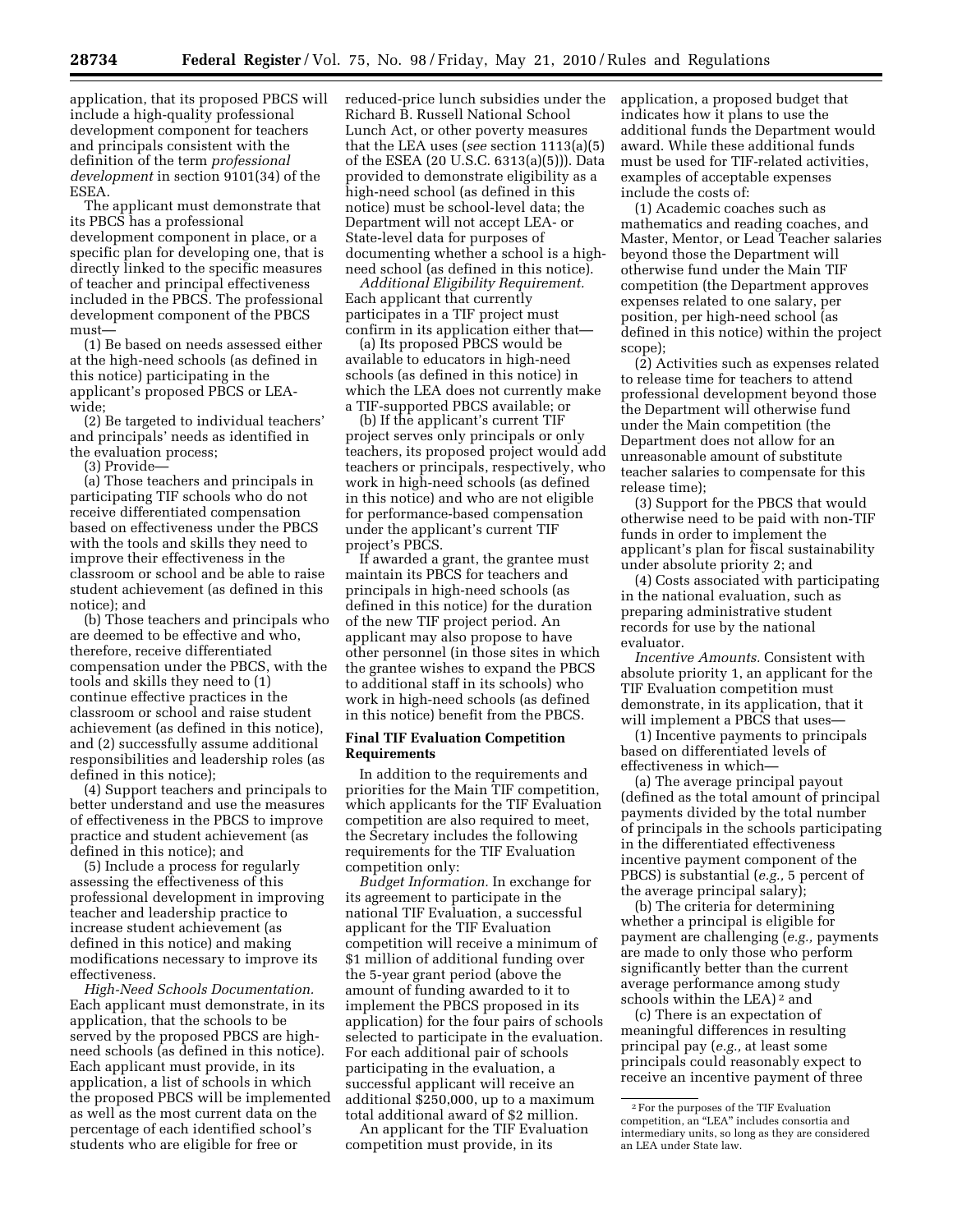times the average principal payout, and the applicant's documentation of cost projections is consistent with this expectation); and

(2) Incentive payments to teachers based on differentiated levels of effectiveness in which—

(a) The average teacher payout (defined as the total amount of teacher payments divided by the total number of teachers in the schools participating in the differentiated effectiveness incentive payment component of the PBCS) is substantial (*e.g.,* 5 percent of the average teacher salary);

(b) The criteria for determining whether a teacher is eligible for payment are challenging (*e.g.,* payments are made only to those who perform significantly better than the current average performance among study schools within the LEA); and

(c) There is an expectation of meaningful differences in resulting teacher pay (*e.g.,* at least some teachers could reasonably expect to receive an incentive payment of three times the

average teacher payout and the applicant's documentation of cost projections is consistent with this expectation).

*Implementation of Evaluation.* Each applicant under the TIF Evaluation competition must agree, in its application, to implement its differentiated effectiveness incentive component of the PBCS and a 1 percent across-the-board annual bonus in at least one LEA in accordance with the implementation plan developed by the Institute of Education Sciences (IES) evaluator, Mathematica Policy Research (*http://www.mathematica-mpr.com/ education/tifgrantee.asp*). Specifically, the IES evaluator will select by lottery one-half of the evaluation schools within the LEA (*i.e.*, "Group 1") to implement the applicant's proposed differentiated effectiveness incentive payment component of the PBCS. The other half of the schools within the LEA (*i.e.*, "Group 2") participating in the evaluation will implement a 1 percent across-the-board annual bonus for

teachers, principals, and other personnel (in those sites in which the grantee wishes to expand the PBCS to additional staff in its schools). The applicant must identify, in its application, the schools that are proposed for participation in the evaluation.

In participating LEAs that have the five core elements in place at the time of the initial grant award, the first group of schools in that LEA (Group 1 schools) must begin implementation of all components of the PBCS at the beginning of the 2010–2011 school year. In a participating LEA that does not yet have in place the five core elements necessary to implement a successful PBCS at the time of award, the first group of schools in that LEA (Group 1 schools) must begin implementation of all components of the PBCS no later than the 2011–2012 school year.

The following table illustrates the TIF Evaluation random assignment plan, depending on the amount of planning time an applicant needs:

|                                       | Random assignment <sup>a</sup> | Pay component of PBCS <sup>b</sup>                                                                                                                   |
|---------------------------------------|--------------------------------|------------------------------------------------------------------------------------------------------------------------------------------------------|
| LEAs Ready for 2010–11 Implementation |                                | Differentiated pay implemented starting in 2010-11.<br>Across-the-board annual 1 percent bonus implemented start-<br>ing in 2010-11 through 2014-15. |
| LEAs Ready for 2011–12 Implementation |                                | Differentiated pay implemented starting in 2011-12.<br>Across-the-board annual 1 percent bonus implemented start-<br>ing in 2011-12 through 2014-15. |

a For each LEA, the IES evaluator will randomly assign the schools participating in the Evaluation into 2 groups (Groups 1 and 2).<br><sup>b</sup> The school year listed is the first year in which the differentiated effectiveness ince LEA's schools participating in the designated group.

*Commitment to Evaluation.* An applicant for the TIF Evaluation competition must demonstrate, in its application, that each participating LEA and school is willing to participate in the TIF Evaluation. Documentation demonstrating this commitment must include, for each participating LEA—

(1) A letter from the LEA superintendent and the principals of the participating schools stating that those officials agree to meet the TIF Evaluation competition requirements, including adhering to the implementation plan of the IES evaluator, which involves selection through a lottery of those schools to implement the differentiated effectiveness component among the schools participating in the evaluation.

(2) A letter from the research office or research board of the participating LEA that expresses an agreement to comply with the TIF Evaluation requirements (if the LEA requires such research office approval).

*Advance Notice.* Each applicant must agree, in its application, to work with

the IES evaluator to notify all eligible schools participating in the TIF Evaluation at least two months prior to the assigned Group 1 implementation schedule. The Department will waive this advance notice for any applicants that are eligible to implement their PBCS in 2010–11 (*i.e.,* meet the five core requirements) so long as the program is implemented according to the evaluator's assigned group status (**Note:**  The evaluator will be ready to assign group status immediately upon grant award, or if the applicant prefers, the applicant can discuss with Mathematica prior to grant award how to comply with the evaluation requirements by contacting Mathematica at *http:// www.mathematica-mpr.com/education/ tifgrantee.asp*).

*Implementation of All Nondifferentiated Effectiveness Incentive Components.* Each applicant must agree, in its application, to implement the nondifferentiated effectiveness incentive components of its PBCS (*e.g.,* bonuses for leadership or additional responsibilities and professional

development activities) in all of the LEA's participating schools (those in Groups 1 and 2) starting at the same time as the differentiated effectiveness incentive component of its PBCS is implemented in the Group 1 schools. The schools in Group 2 must not implement the differentiated effectiveness incentive component of its PBCS for the duration of the TIF grant.

*Scope of Schools.* An applicant for the TIF Evaluation competition must demonstrate, in its application, that it will implement a PBCS in eight or more high-need schools (as defined in this notice) in an LEA that has students in tested subjects or grades (*i.e.,* students in grades three through eight). At least two of the schools proposed to participate in the TIF Evaluation must be from within the same grade configuration (*i.e.,* if elementary schools are proposed there are at least two elementary schools among the minimum of eight schools all within the same LEA; if middle schools are proposed there are at least two middle schools among the minimum of eight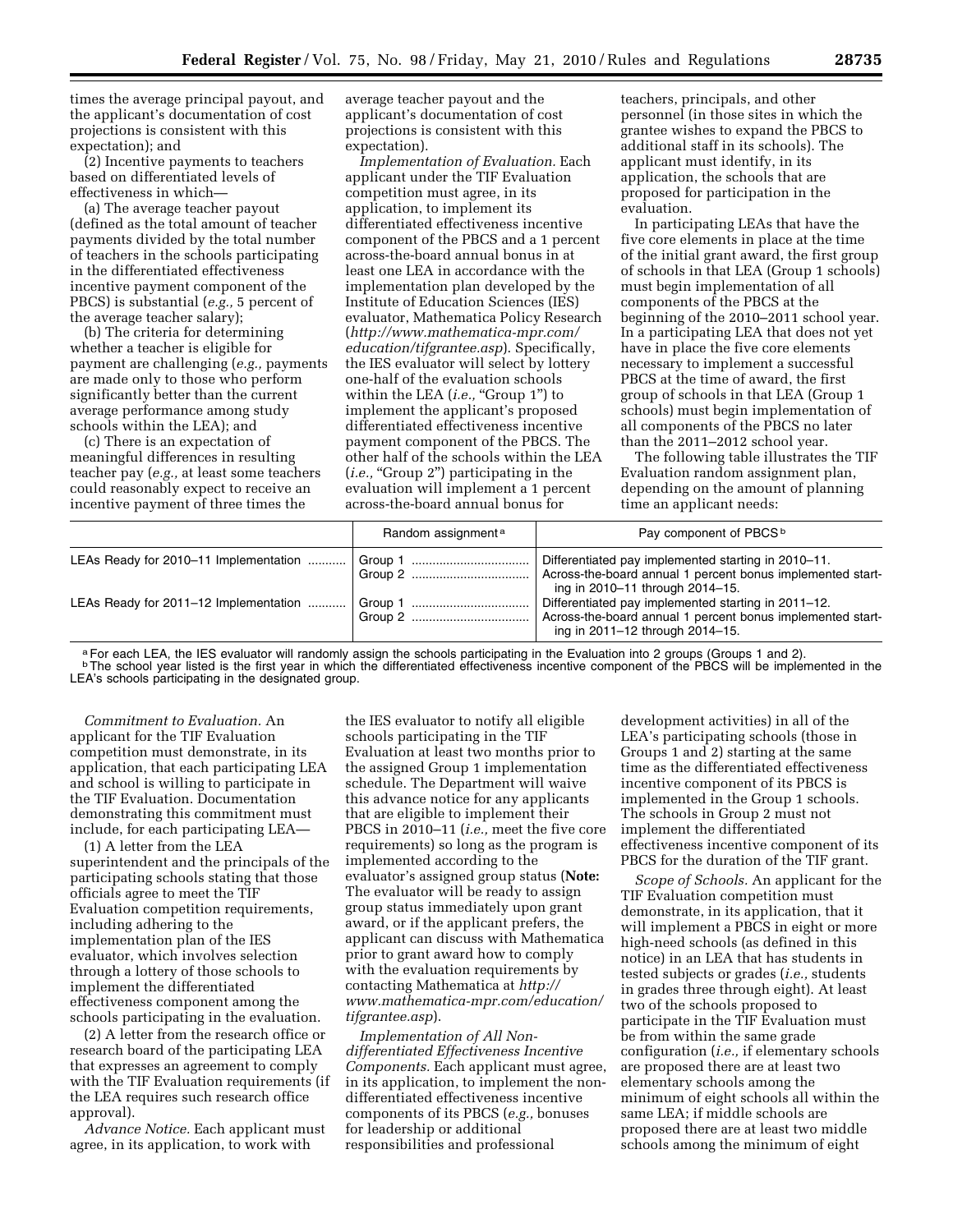schools all within the same LEA). Applicants that include multiple LEAs must meet the scope of schools requirement in at least one LEA. In addition, no LEA will have more than 16 high-need schools (as defined in this notice) selected for the TIF Evaluation.

An applicant that is a consortium of small LEAs or an intermediary unit that is considered an LEA under State law does not have to have eight eligible schools in a participating LEA provided that the consortium or intermediary unit serves a coordinating function (*i.e.,* data are available from a centralized or coordinating entity). In this case, the minimum number of schools required for the consortium or intermediary unit is still eight, and within the eight, each school is at least paired with another school at the same grade level and within the same State. The Department will use the number of eligible schools, up to 16 per LEA, that a successful applicant makes available for the TIF Evaluation.

*Local Evaluation.* In order to be eligible to receive points under the selection criteria, TIF Evaluation competition applicants must include a description of its local evaluation, demonstrated in its response to the selection criterion *Quality of Local Evaluation.* For the purposes of the TIF Evaluation competition, the score for this part of the application will not be used to rank the application. For the purposes of the Main TIF competition, if applicable, the score for this part of the application will be used to rank the application. If an applicant is selected under the TIF Evaluation competition, the local evaluation plan will not be reviewed and will not be applicable for program implementation.

#### **Final Definitions**

The Secretary establishes the following definitions for the TIF program. We may apply these definitions in any year in which this program is in effect.

*High-need school* means a school with 50 percent or more of its enrollment from low-income families, based on eligibility for free or reduced-price lunch subsidies under the Richard B. Russell National School Lunch Act, or other poverty measures that LEAs use (*see* section 1113(a)(5) of the ESEA (20 U.S.C. 6313(a)(5)). For middle and high schools, eligibility may be calculated on the basis of comparable data from feeder schools. Eligibility as a high-need school under this definition is determined on the basis of the most currently available data.

*Student achievement* means—

(a) For tested grades and subjects—

(1) A student's score on the State's assessments under the ESEA; and

(2) As appropriate, other measures of student learning, such as those described in paragraph (b) of this definition, provided that they are rigorous and comparable across schools; and

(b) For non-tested grades and subjects, alternative measures of student learning and performance, such as student scores on pre-tests and end-of-course tests; student performance on English language proficiency assessments; and other measures of student achievement that are rigorous and comparable across schools.

*Student growth* means the change in student achievement (as defined in this notice) for an individual student between two or more points in time. A State or LEA may also include other measures that are rigorous and comparable across schools.

*High-need students* means students at risk of educational failure or otherwise in need of special assistance and support, such as students who are living in poverty, who attend high-minority schools, who are far below grade level, who have left school before receiving a regular high-school diploma, who are at risk of not graduating with a diploma on time, who are homeless, who are in foster care, who have been incarcerated, who have disabilities, or who are English learners.

*Additional responsibilities and leadership roles* means additional duties teachers may voluntarily accept, such as: (1) Serving as master or mentor teachers who are chosen through a performance-based selection process (including through assessment of their teaching effectiveness and the ability to work effectively with other adults and students) and who have responsibilities to share effective instructional practices and/or to assess and improve the teaching effectiveness of other teachers in the school; (2) roles in induction and mentoring of novice teachers or highneed students (as defined in this notice); (3) tutoring students; or (4) roles in establishing and developing learning communities designed to continually improve the capacity of all teachers in a school to advance student learning, using a shared set of practices, instructional principles, or teaching strategies.

#### **Selection Criteria**

The Secretary establishes the following selection criteria for evaluating an application under the TIF program. We may apply one or more of these criteria in any year in which this program is in effect. In the notice

inviting applications, we will announce the maximum possible points assigned to each criterion.

(a) *Need for the project.* In determining the need for the proposed project, the Secretary will consider the extent to which the applicant establishes that—

(1) The high-need schools (as defined in this notice) whose educators would be part of the PBCS have difficulty—

(i) Recruiting highly qualified or effective teachers, particularly in hardto-staff subjects or specialty areas, such as mathematics, science, English language acquisition, and special education; and

(ii) Retaining highly qualified or effective teachers and principals.

(2) Student achievement (as defined in this notice) in each of the schools whose educators would be part of the PBCS is lower than in what the applicant determines are comparable schools in the LEA, or another LEA in its State, in terms of key factors such as size, grade levels, and poverty levels;

(3) A definition of what it considers a ''comparable'' school for the purposes of paragraph (2) of this selection criterion is established.

(b) *Project design.* The Secretary will consider the quality of the design of the proposed project. In determining the quality of the design of the proposed project, the Secretary will consider the extent to which the proposed PBCS—

(1) Is part of a proposed LEA or statewide strategy, as appropriate, for improving the process by which each participating LEA rewards teachers, principals, and other personnel (in those sites in which the grantee wishes to expand the PBCS to additional staff in its schools) in high-need schools (as defined in this notice) based upon their effectiveness as determined in significant part by student growth (as defined in this notice). With regard to the effectiveness of teachers, principals, and other personnel, the Secretary will consider whether—

(i) The methodology the LEA or SEA proposes to use in its PBCS to determine the effectiveness of a school's teachers, principals, and other personnel (in those sites in which the grantee wishes to expand the PBCS to additional staff in its schools) includes valid and reliable measures of student growth (as defined in this notice);

(ii) The participating LEA would use the proposed PBCS to provide performance awards to teachers, principals, and other personnel (in those sites in which the grantee wishes to expand the PBCS to additional staff in its schools) that are of sufficient size to affect the behaviors of teachers,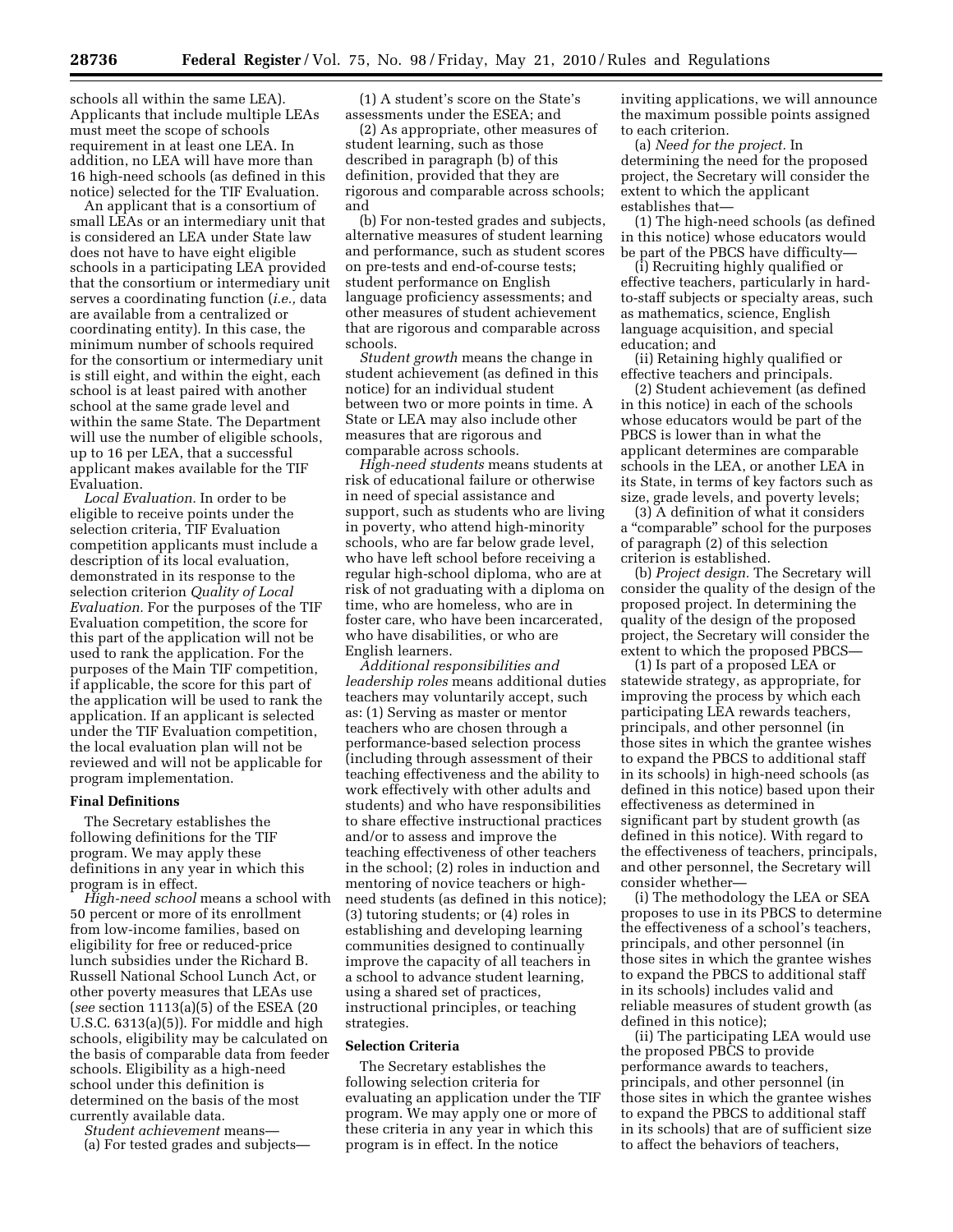principals, and other personnel and their decisions as to whether to go to, or remain working in, the high-need school; and

(iii) The applicant provides a clear explanation of how teachers, principals, and other personnel (in those sites in which the grantee wishes to expand the PBCS to additional staff in its schools) are determined to be ''effective'' for the purposes of the proposed PBCS.

(2) Has the involvement and support of teachers, principals, and other personnel (in those sites in which the grantee wishes to expand the PBCS to additional staff in its schools), including input from teachers, and principals, and other personnel in the schools and LEAs to be served by the grant, and the involvement and support of unions in participating LEAs where they are the designated exclusive representatives for the purpose of collective bargaining that is needed to carry out the grant;

(3) Includes rigorous, transparent, and fair evaluation systems for teachers and principals that differentiate levels of effectiveness using multiple rating categories that take into account data on student growth (as defined in this notice) as a significant factor, as well as classroom observations conducted at least twice during the school year;

(4) Includes a data-management system, consistent with the LEA's proposed PBCS, that can link student achievement (as defined in this notice) data to teacher and principal payroll and human resources systems; and

(5) Incorporates high-quality professional development activities that increase the capacity of teachers and principals to raise student achievement (as defined in this notice) and are directly linked to the specific measures of teacher and principal effectiveness included in the PBCS.

(c) *Adequacy of Support for the Proposed Project.* In determining the adequacy of the support for the proposed project, the Secretary considers the extent to which—

(1) The management plan is likely to achieve the objectives of the proposed project on time and within budget, and includes clearly defined responsibilities and detailed timelines and milestones for accomplishing project tasks;

(2) The project director and other key personnel are qualified to carry out their responsibilities, and their time commitments are appropriate and adequate to implement the project effectively;

(3) The applicant will support the proposed project with funds provided under other Federal or State programs and local financial or in-kind resources; and

(4) The requested grant amount and project costs are sufficient to attain project goals and reasonable in relation to the objectives and design of the project.

(d) *Quality of Local Evaluation.* In determining the quality of the local project evaluation, the Secretary considers the extent to which the applicant's evaluation plan—

(1) Includes the use of strong and measurable performance objectives (that are clearly related to the goals of the project) for raising student achievement (as defined in this notice), increasing the effectiveness of teachers, principals and other personnel (in those sites in which the grantee wishes to expand the PBCS to additional staff in its schools), and retaining and recruiting effective teachers, principals, and other personnel;

(2) Will produce evaluation data that are quantitative and qualitative; and

(3) Includes adequate evaluation procedures for ensuring feedback and continuous improvement in the operation of the proposed project.

This notice does not preclude the Department from proposing additional priorities, requirements, definitions, or selection criteria, subject to meeting applicable rulemaking requirements.

**Note:** This notice does *not* solicit applications. In any year in which we choose to use one or more of these priorities, requirements, definitions, and selection criteria, we invite applications through a notice inviting applications published in the **Federal Register.** 

Executive Order 12866:

Under Executive Order 12866, the Secretary must determine whether this regulatory action is "significant" and, therefore, subject to the requirements of the Executive Order and subject to review by OMB. Section 3(f) of Executive Order 12866 defines a ''significant regulatory action'' as an action likely to result in a rule that may (1) have an annual effect on the economy of \$100 million or more, or adversely affect a sector of the economy, productivity, competition, jobs, the environment, public health or safety, or State, local, or tribal governments, or communities in a material way (also referred to as an "economically significant'' rule); (2) create serious inconsistency or otherwise interfere with an action taken or planned by another agency; (3) materially alter the budgetary impacts of entitlement grants, user fees, or loan programs or the rights and obligations of recipients thereof; or (4) raise novel legal or policy issues arising out of legal mandates, the president's priorities, or the principles set forth in the Executive order.

Pursuant to the Executive order, it has been determined that this regulatory action will have an annual effect on the economy of more than \$100 million because the amount of government transfers provided through the TIF program will exceed that amount. Therefore, this action is ''economically significant'' and subject to OMB review under section 3(f)(1) of the Executive order.

The potential costs associated with this regulatory action are those resulting from statutory requirements and those we have determined as necessary for administering this program effectively and efficiently.

In assessing the potential costs and benefits—both quantitative and qualitative—of this regulatory action, we have determined that the benefits of the final priorities, requirements, definitions, and selection criteria justify the costs.

We have determined, also, that this regulatory action does not unduly interfere with State, local, and tribal governments in the exercise of their governmental functions.

#### *Need for Federal Regulatory Action*

These final priorities, requirements, definitions, and selection criteria are needed to implement the TIF program. The Secretary does not believe that the statute, by itself, provides a sufficient level of detail to ensure that the program achieves the greatest national impact in promoting educational innovation. The authorizing language is very brief and provides only broad parameters governing the program. The final priorities, requirements, definitions, and selection criteria established in this notice provide greater clarity on the types of activities the Department seeks to fund, and permit the Department to fund projects that are closely aligned with the Secretary's priorities.

In the absence of specific selection criteria for the TIF program, the Department would use the general selection criteria in 34 CFR 75.210 in selecting grant recipients. The Secretary does not believe the use of those general criteria would be appropriate for the Main TIF grant and TIF Evaluation competitions, because they do not focus on the development of PBCSs or activities most likely to increase the quality of teaching and school administration and improve educational outcomes for students.

#### *Regulatory Alternatives Considered*

The Department considered a variety of possible priorities, requirements, definitions, and selection criteria before deciding to establish those included in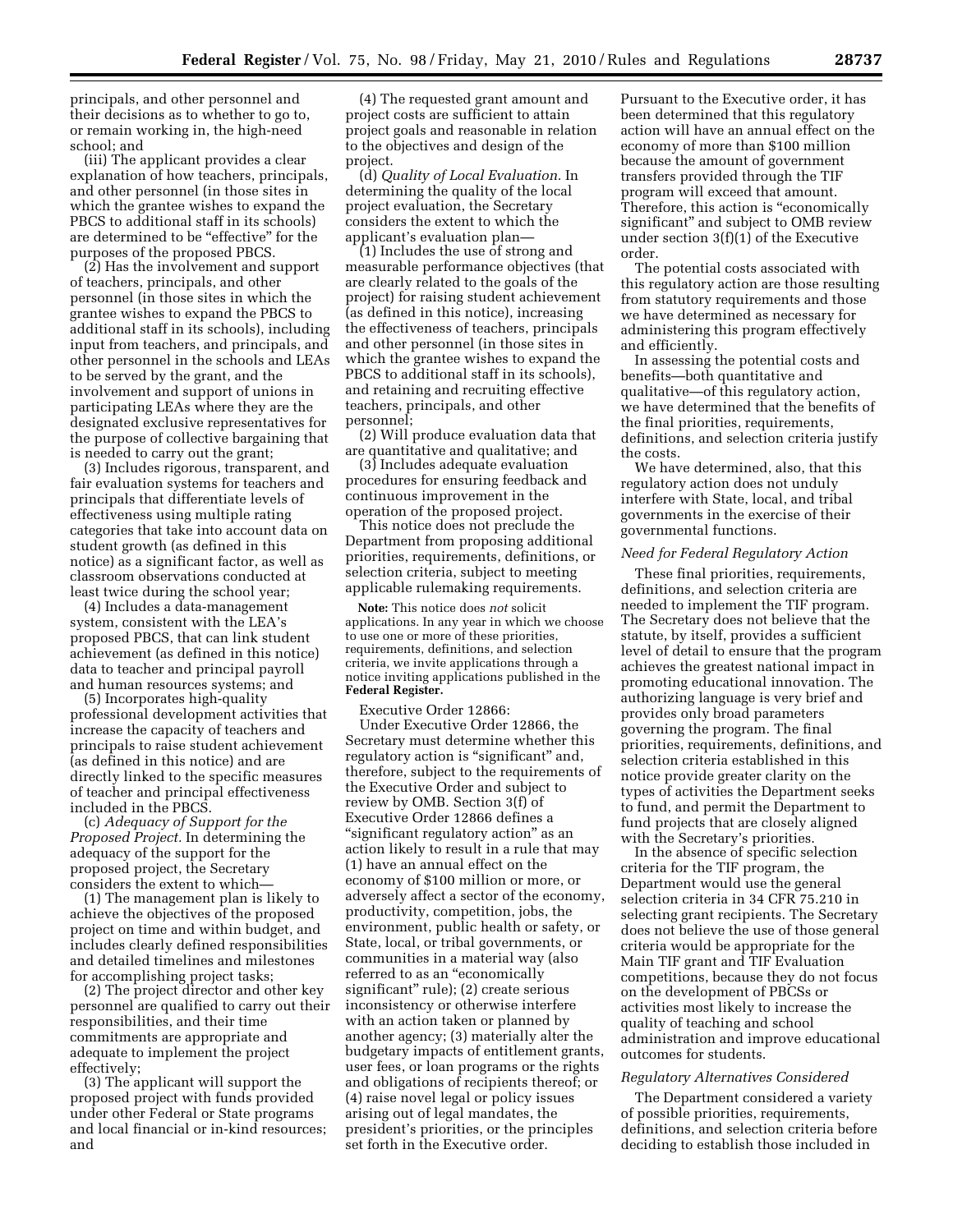this notice. The final priorities, requirements, definitions, and selection criteria are those that the Secretary believes best capture the purposes of the program while clarifying what the Secretary expects the program to accomplish and ensuring that program activities are aligned with Departmental priorities. The final priorities, requirements, definitions, and selection criteria also provide eligible applicants with flexibility in selecting activities to apply to carry out under the program. The Secretary believes that the final priorities, requirements, definitions, and selection criteria thus appropriately balance a limited degree of specificity with broad flexibility in implementation.

#### *Summary of Costs and Benefits*

The Secretary believes that the final priorities, requirements, definitions, and selection criteria do not impose significant costs on eligible applicants. The Secretary also believes that the benefits of the final priorities, requirements, definitions, and selection criteria outweigh any associated costs.

The Secretary believes that the final priorities, requirements, definitions, and selection criteria will result in the selection of high-quality applications to implement activities that are most likely to improve the quality of teaching and educational administration. The final priorities, requirements, definitions, and selection criteria are intended to provide clarity as to the scope of activities the Secretary expects to support with program funds and the expected burden of work involved in preparing an application and implementing a project under the program. Eligible applicants need to consider carefully the effort that will be required to prepare a strong application, their capacity to implement a project successfully, and their chances of submitting a successful application.

The Secretary believes that the costs imposed on applicants by the final priorities, requirements, definitions, and selection criteria will be limited to paperwork burden related to preparing an application and that the benefits of the final priorities, requirements, definitions, and selection criteria outweigh any costs incurred by applicants. The costs of carrying out activities will be paid for with program funds and with matching funds. Thus, the costs of implementation are not a burden for any eligible applicants, including small entities. However, under the final selection criteria the Secretary will assess the extent to which an eligible applicant is able to sustain a project once Federal funding through

the TIF program is no longer available. Thus, eligible applicants should propose activities that they will be able to sustain without funding from the program and, thus, in essence, should include in their project plan the specific steps they will take for sustained implementation of the proposed project.

#### *Accounting Statement*

As required by OMB Circular A–4 (available at *http://www.Whithouse.gov/ omb/Circulars/a004/a-4.pdf*), in the following table, we have prepared an accounting statement showing the classification of the expenditures associated with the provisions of this final regulatory action. This table provides our best estimate of the Federal payments to be made to States, LEAs, and nonprofit organizations under this program as a result of this final regulatory action. This table is based on funds available for new awards under this program from the ARRA supplemental appropriation and the fiscal year 2010 appropriation. Expenditures are classified as transfers to those entities.

#### ACCOUNTING STATEMENT CLASSIFICA-TION OF ESTIMATED EXPENDITURES

| Category                       | Transfers<br>(in millions)                                       |
|--------------------------------|------------------------------------------------------------------|
| Annual Monetized<br>Transfers. | \$437.0.                                                         |
| From Whom to Whom              | <b>Federal Government</b><br>to States, LEAs,<br>and nonprofits. |

*Paperwork Reduction Act of 1995:*  The requirements and selection criteria established in this notice require the collection of information that is subject to review by OMB under the Paperwork Reduction Act of 1995 (44 U.S.C. 3501– 3520). The Department has received approval to submit the information collections described in this section for OMB review under emergency processing.

We estimate that each applicant will spend approximately 248 hours of staff time to address the requirements and selection criteria, prepare the application, and obtain necessary clearances. Based on the number of applications the Department received in the first competition it held (in FY 2006), we expect to receive approximately 120 applications for these funds. The total number of hours for all expected applicants is an estimated 29,760 hours. We estimate the total cost per hour of the applicant-level staff who carry out this work to be \$30 per hour. Therefore, the total estimated cost for all applicants will be \$892,800.

*Waiver of Congressional Review Act:*  These regulations have been determined to be major for purposes of the Congressional Review Act (CRA) (5 U.S.C. 801, *et seq.*). Generally, under the CRA, a major rule takes effect 60 days after the date on which the rule is published in the **Federal Register.**  Section 808(2) of the CRA, however, provides that any rule which an agency for good cause finds (and incorporates the finding and a brief statement of reasons therefore in the rule issued) that notice and public procedure thereon are impracticable, unnecessary, or contrary to the public interest, shall take effect at such time as the Federal agency promulgating the rule determines.

These final priorities, requirements, definitions, and selection criteria are needed to implement the new TIF authority provided by the Departments of Labor, Health and Human Services, and Education, and Related Agencies Appropriations Act, 2010 and the ARRA. The Department must award TIF funds authorized under both the Appropriations Act and the ARRA to qualified applicants by September 30, 2010, or the funds will lapse. Even on an extremely expedited timeline, it is impracticable for the Department to adhere to a 60-day delayed effective date for the final priorities, requirements, definitions, and selection criteria and make grant awards to qualified applicants by the September 30, 2010 deadline. When the 60-day delayed effective date is added to the time the Department will need to receive applications (approximately 45 days), review the applications (approximately 21 days), and finally approve applications (approximately 65 days), the Department will not be able to award funds authorized under the Appropriations Act and ARRA to applicants by September 30, 2010. The delayed effective date would be impracticable and contrary to the public interest. The Department has therefore determined that, pursuant to section 808(2) of the CRA, the 60-delay in the effective date generally required for congressional review is impracticable, contrary to the public interest, and waived for good cause.

#### *Regulatory Flexibility Act Certification*

The Secretary certifies that this final regulatory action will not have a significant economic impact on a substantial number of small entities. The small entities that this proposed regulatory action may affect are (1) small LEAs, and (2) nonprofit organizations applying for and receiving funds under this program in partnership with an LEA or SEA. The Secretary